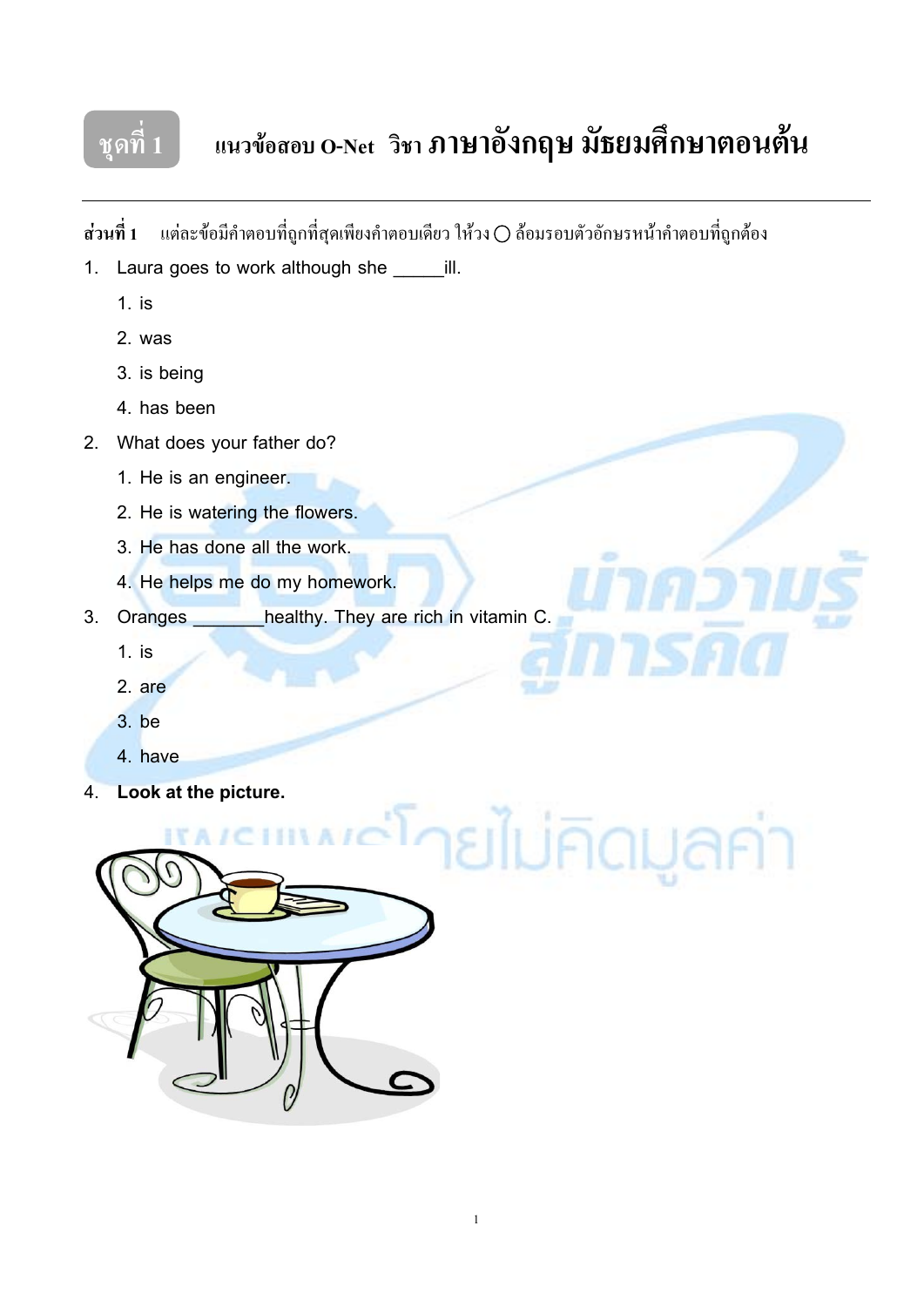Which statement is correct?

- 1. The newspaper is on the chair.
- 2. The cup is in the table.
- 3. The table is empty.
- 4. The newspaper is next to the cup.
- 5. **Betty:** We don't have lunch.

**Paul:** I know. Let's find a restaurant.

Betty and Paul feel **Example 20** Fig.

- 1. sad
- 2. cool
- 3. bored
- 4. hungry

6. Tom is because he likes to eat ham and doesn't exercise.

- 1. plump
- 2. skinny
- 3. thin
- 4. slim
- 7. **Sarah:** Oops! I've broken your glass.
	- **Ken:** Don't worry, dear.
	- 1. I haven't got any. 2. Have you got a new cup?
	- 3. I have got another one. **4.** Is it a new cup?
- 8. Tina is thinking of buying a new refrigerator. The fridge she has is small.

She need \_\_\_\_\_.

- 1. a white big fridge
- 2. a big white fridge
- 3. a white small fridge
- 4. a small white fridge
- 9. Peter wants to lose weight so he eats cheese.

1. much 2. a little 3. a lot of 4. a few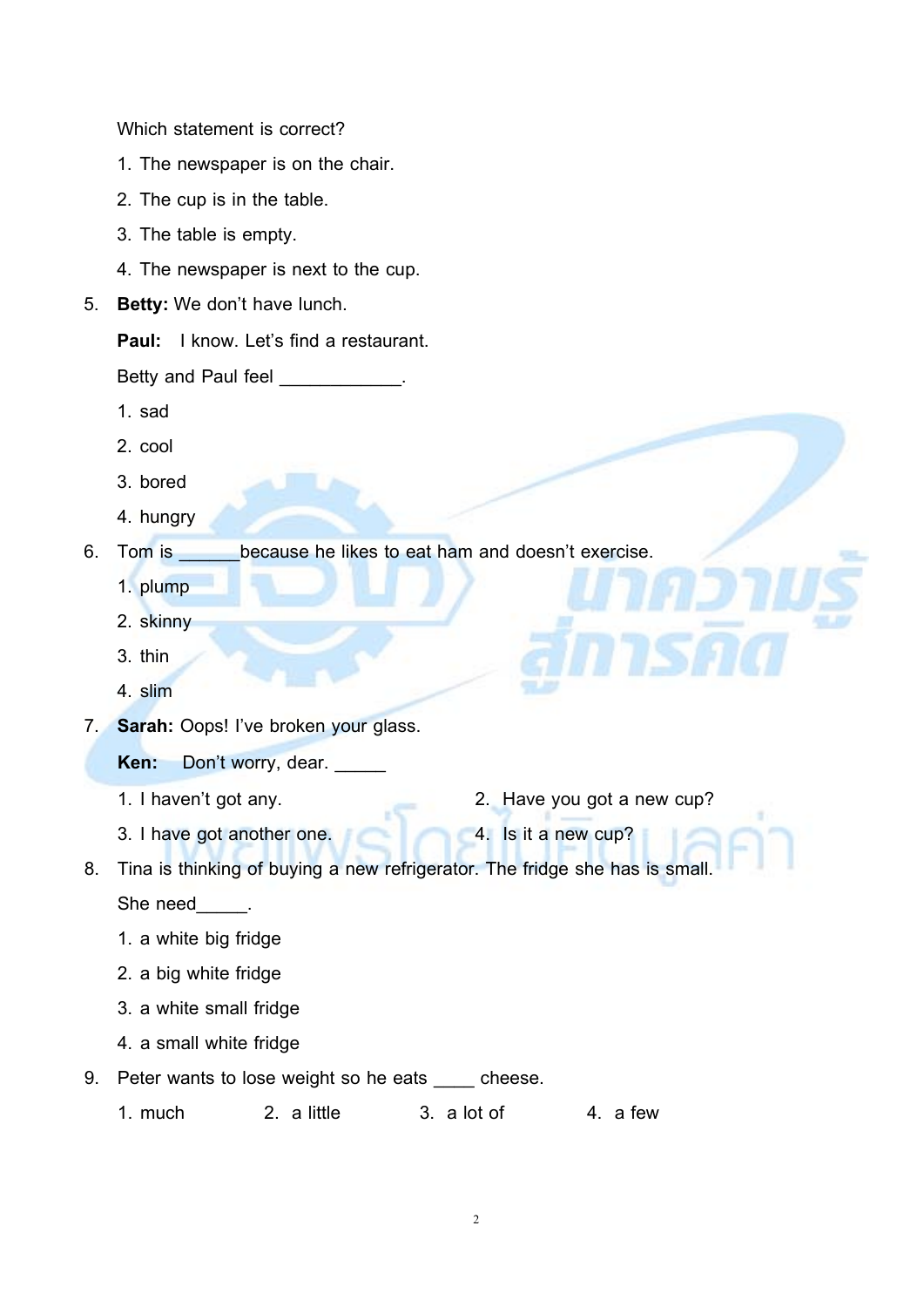- 10. Are there any eggs in the fridge?
	- 1. He didn't eat it.
	- 2. Yes. It's on the table.
	- 3. Yes, two eggs.
	- 4. He has got a fridge.

#### 11. **Peter:** \_\_\_\_\_\_\_\_\_\_\_\_\_\_\_\_

- **Jane:** I have only one.
- 1. Will you buy me one?
- 2. How many pencils do you have?
- 3. Where is your pencil?
- 4. Are there any pencils on the table?

#### 12. **Paul:** \_\_\_\_\_\_\_\_\_\_\_\_\_\_\_\_\_

**Ben:** I borrowed Anne's book.

- 1. Whose book will you buy?
- 2. Where is your book?
- 3. Is there Anne's book on the shelf?
- 4. Whose book did you borrow?
- 13. Where would you expect to see this sign?

#### Don't feed animal

- 1. On the train 2. In the club
- 3. In the park **4. In the zoo**
- 14. **Anne:** I'm hungry.

**Jane:** There is some soup and a sandwich.

- 1. Will you go to the market?
- 2. Can I open the fridge?
- 3. Is there anything in the kitchen?
- 4. Where are my sandwiches?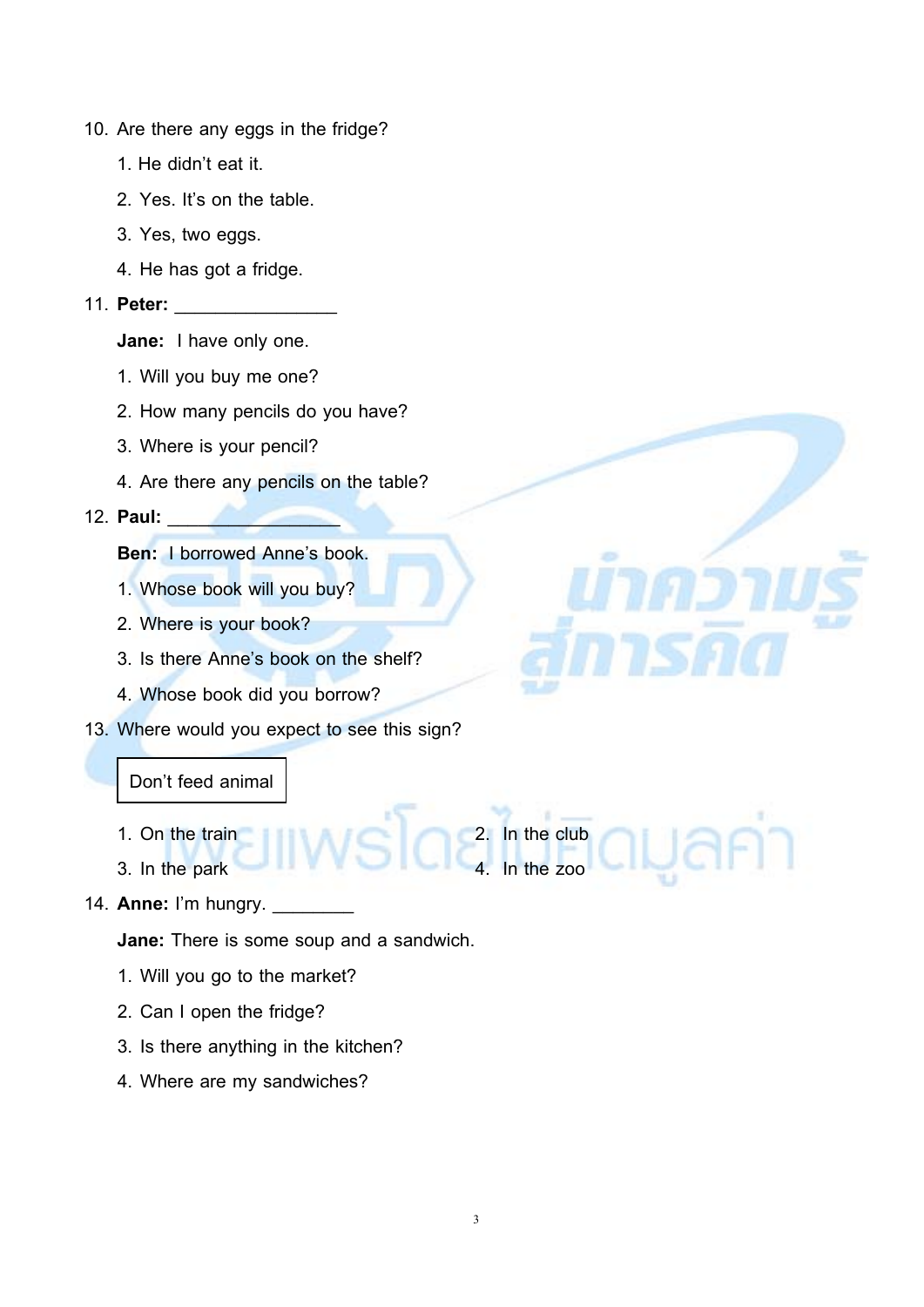#### 15. **Read the following passage and answer the question.**

Ben gets up very early, takes a bath and has breakfast with his parents and his sister, Betty. After breakfast he takes bus number 12 to the zoo. It is too crowded, so he goes to the market instead and buys some books, art paper and crayons.

What does Ben do?

- 1. Goes shopping.
- 2. Draws a picture.
- 3. Takes care of the animals.
- 4. Makes breakfast.
- 16. **Ken:** I'm looking for an MP3 player.

**Shop assistant:** Have a look at this one.

**Ken:** It looks nice.

**Shop assistant:** It's £65.15.

- 1. How expensive?
- 2. How much is it?
- 3. How many calculators are there?
- 4. How much is it cost?
- 17. The post office usually eat 5.30 pm.
	- 1. close
	- 2. closes
	- 3. closing
	- 4. closed

<u> เพร่โดยไม่คิดมูลค่า</u>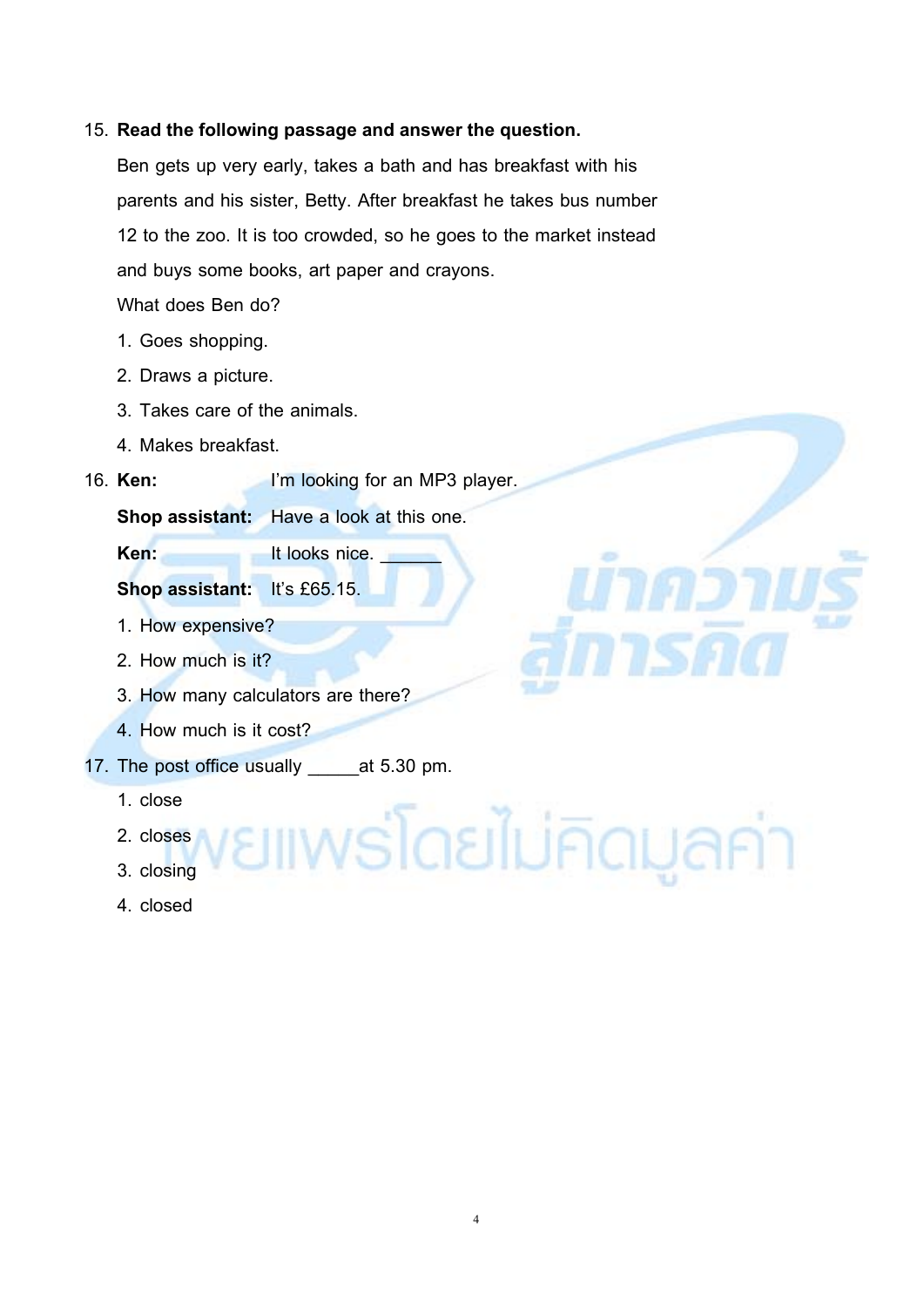#### 18. Which statement is corner?



- 1. She is eating dinner
- 2. She is doing the washing up.
- 3. She is cooking.
- 4. She is cleaning the kitchen.
- 19. Read the following announcements and answer the question.

"Hello shoppers. We have a lost boy named Marshall who was found in the sporting goods section of our store, and he's looking for his mum. He's five years old, and he's wearing a blue and white sweat shirt, tan pants, and a black and white baseball cap. You can find him at the check-out counter at the main exit. Thank you."

Where does the announcement take place?

- 1. At a baseball stadium 2. At a department store
- 
- 20. **Tom:** \_\_\_\_\_\_\_\_\_\_\_\_\_\_\_\_\_\_\_

**Ben:** Yes, she is watching TV.

- 1. Is she watching TV now?
- 2. What is she like?
- 3. Does she like watching TV?
- 4. Where is she now?
- 
- 3. At an amusement park 4. At the Old's People homes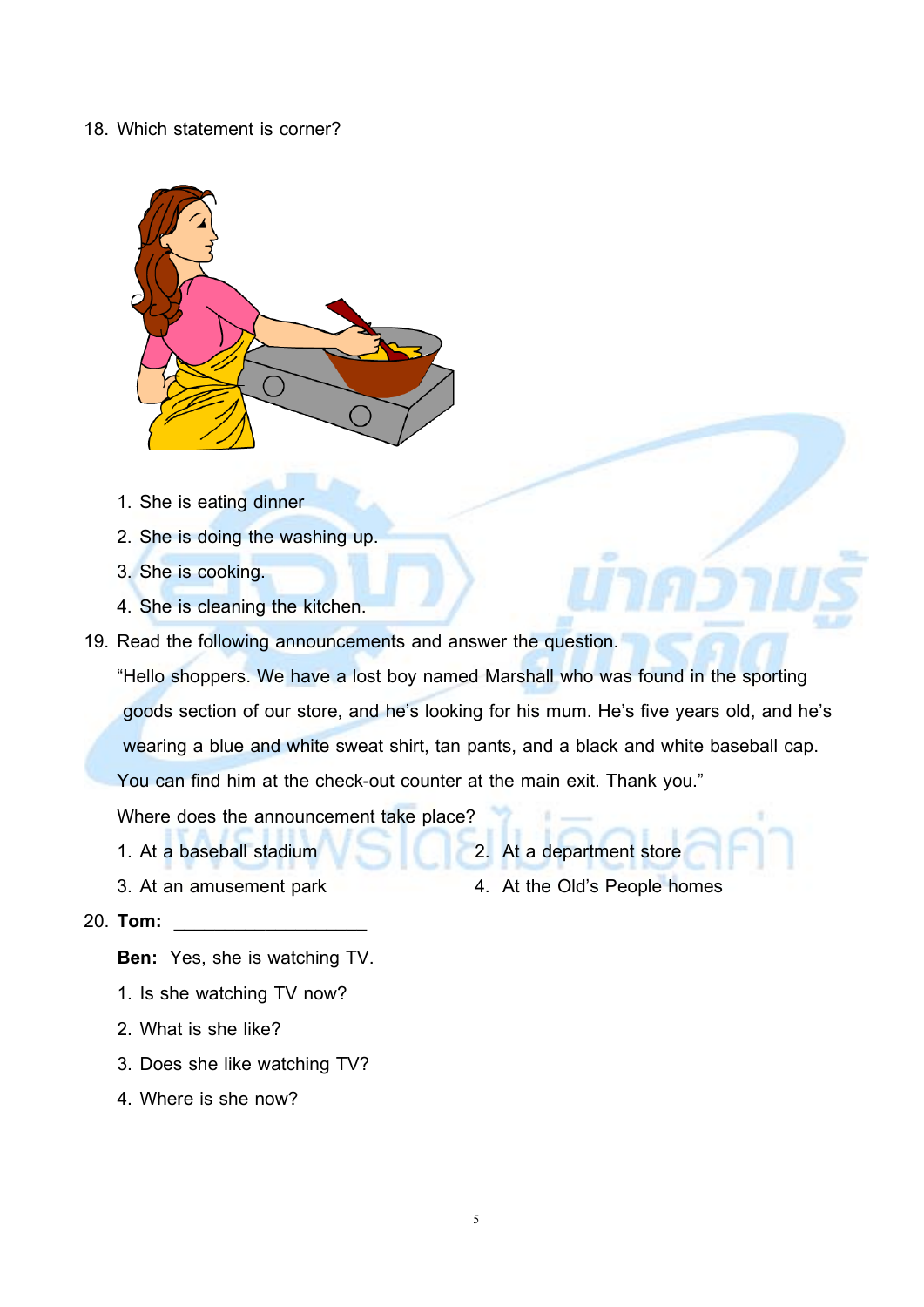- 21. How often do you do the shopping?
	- 1. I sometimes go to the store with my friends.
	- 2. I'm doing shopping now.
	- 3. I do the shopping once a week.
	- 4. I will do the shopping tomorrow.
- 22. What is he doing at the moment?
	- 1. He looks for his notebook.
	- 2. He always looks serious.
	- 3. He is looking for his notebook.
	- 4. He will buy a new notebook.

#### 23. I \_\_\_\_\_\_ to the cinema with my friends every Saturdays.

- 1. went
- 2. go
- 3. goes
- 4. will go
- 24. Some sandwiches can be complete meals. They include protein and vegetables. You can eat sandwiches sometimes, but they aren't the best choice when you want to lose weight. Which is True?
	- 1. Sandwiches are good as a meal.
	- 2. Sandwiches are not good for diet.
	- 3. A sandwich can replace a good meal.
	- 4. We should have sandwiches as a meal.
- 25. **Kim:** Where were you last holiday?

Nancy:

**Kim:** How was it?

**Nancy:** It was exciting. I saw a lot of ancient objects.

- 1. I didn't go to the cinema.
- 2. I was at the museum.
- 3. I go to the gym.
- 4. I was at the theatre with my parents.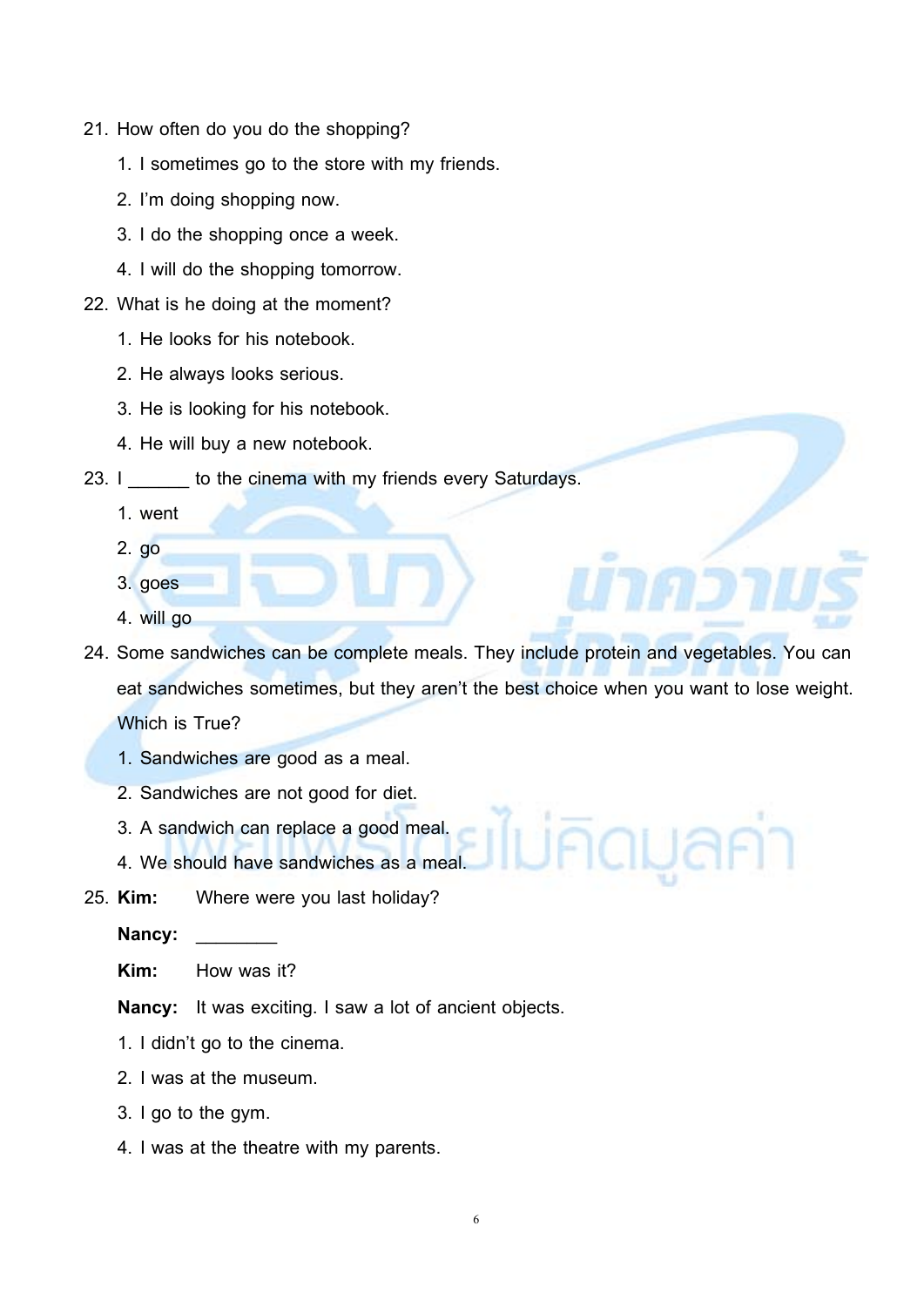| I was caught in traffic. ___<br>26. <b>Joe:</b>                                  |  |  |  |  |  |
|----------------------------------------------------------------------------------|--|--|--|--|--|
| Ann: Yes. A bus ran into a car.                                                  |  |  |  |  |  |
| 1. Do you get up late?                                                           |  |  |  |  |  |
| 2. There weren't any car on the road.                                            |  |  |  |  |  |
| 3. Did the taxi driver drive very fast?                                          |  |  |  |  |  |
| 4. Was there an accident near the school?                                        |  |  |  |  |  |
| 27. Ben:<br>The children are very quiet. What                                    |  |  |  |  |  |
| Linda:<br>They ________ some paper.                                              |  |  |  |  |  |
| 1. do they do, cut                                                               |  |  |  |  |  |
| 2. do they doing, are cutting                                                    |  |  |  |  |  |
| 3. are they doing, are cutting                                                   |  |  |  |  |  |
| 4. they are doing, cut                                                           |  |  |  |  |  |
| 28. Anne:<br>Does Peter like                                                     |  |  |  |  |  |
| No. He likes<br><b>Betty:</b>                                                    |  |  |  |  |  |
| 2. swim, cycle<br>1. swimming, cycling                                           |  |  |  |  |  |
| 3. to swimming, cycling<br>4. swim, to cycling                                   |  |  |  |  |  |
| 29. Bob and Tom are talking about sports.                                        |  |  |  |  |  |
| <b>Bob:</b> What are you doing, Tom?                                             |  |  |  |  |  |
| Tom:                                                                             |  |  |  |  |  |
| Bob: Do you play basketball, Tom?                                                |  |  |  |  |  |
| Tom: Well, I can't play basketball, but I like to watch it. It is very exciting. |  |  |  |  |  |
| 1. I like playing basketball.                                                    |  |  |  |  |  |
| 2. I'm watching a basketball game on TV.                                         |  |  |  |  |  |
| 3. I'm playing basketball.                                                       |  |  |  |  |  |
| 4. I can play basketball.                                                        |  |  |  |  |  |
| 30. When a baby dolphin is born, it not only ______ but also can hear clearly.   |  |  |  |  |  |
| 1. can see well                                                                  |  |  |  |  |  |
| 2. see well can                                                                  |  |  |  |  |  |
| 3. can well see                                                                  |  |  |  |  |  |
| 4. well can see                                                                  |  |  |  |  |  |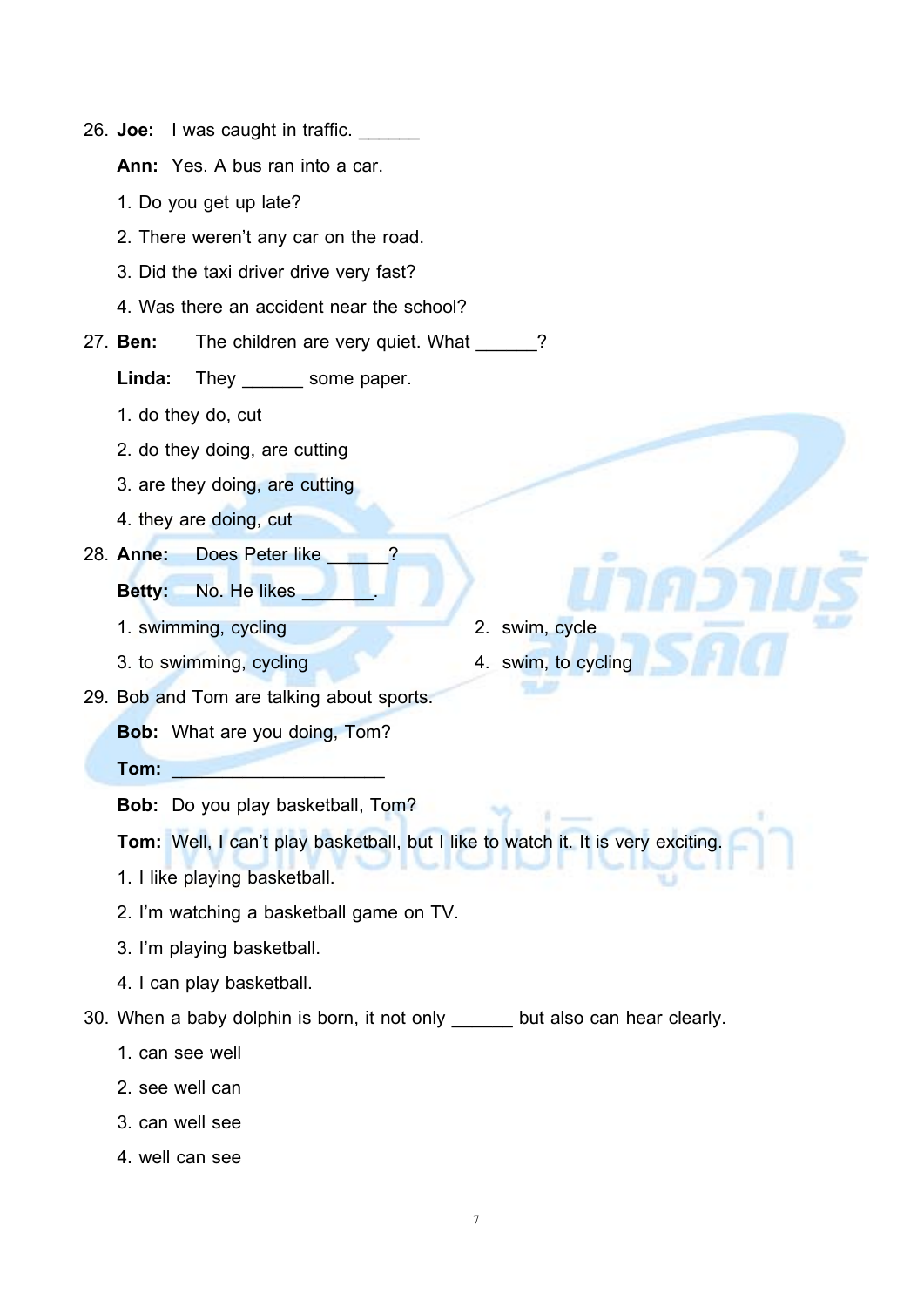31. Choose the most suitable sentence to complete the conversation.

**Teacher:** How was your trip to the art gallery?

**Student:** I think they tried to give me to much information.

**Teacher:** What do you mean?

Student:

- 1. I was happy.
- 2. I didn't go there.
- 3. I wasn't able to remember anything!
- 4. It was exciting.

32. Yesterday Sam A the meeting although he B ill.

- A. 1. attended 2. missed
	- 3. liked 4. disappeared
- B. 1. is 2. was
	- 3. is being 1. and 1. and 1. and 1. and 1. and 1. and 1. and 1. and 1. and 1. and 1. and 1. and 1. and 1. and 1. and 1. and 1. and 1. and 1. and 1. and 1. and 1. and 1. and 1. and 1. and 1. and 1. and 1. and 1. and 1. and

33. **Linda:** Where did you spend your vocation?

### **Paul:** \_\_\_\_\_\_\_\_\_\_\_\_\_\_\_\_\_\_\_\_\_\_\_\_\_\_\_\_\_

- 1. I plan to go to the beach.
- 2. I always enjoy the trip.
- 3. I went to the beach.
- 4. It was great.
- 34. **Susan:** \_\_\_\_\_\_\_\_\_\_\_\_\_\_\_\_\_\_\_
	- **Nick:** It's 2 kilometres.
	- 1. How high is the supermarket?
	- 2. Could you tell me where the supermarket is?
	- 3. Is it far from the railway station?
	- 4. How far is the railway station from here?

ยไม่คิดมู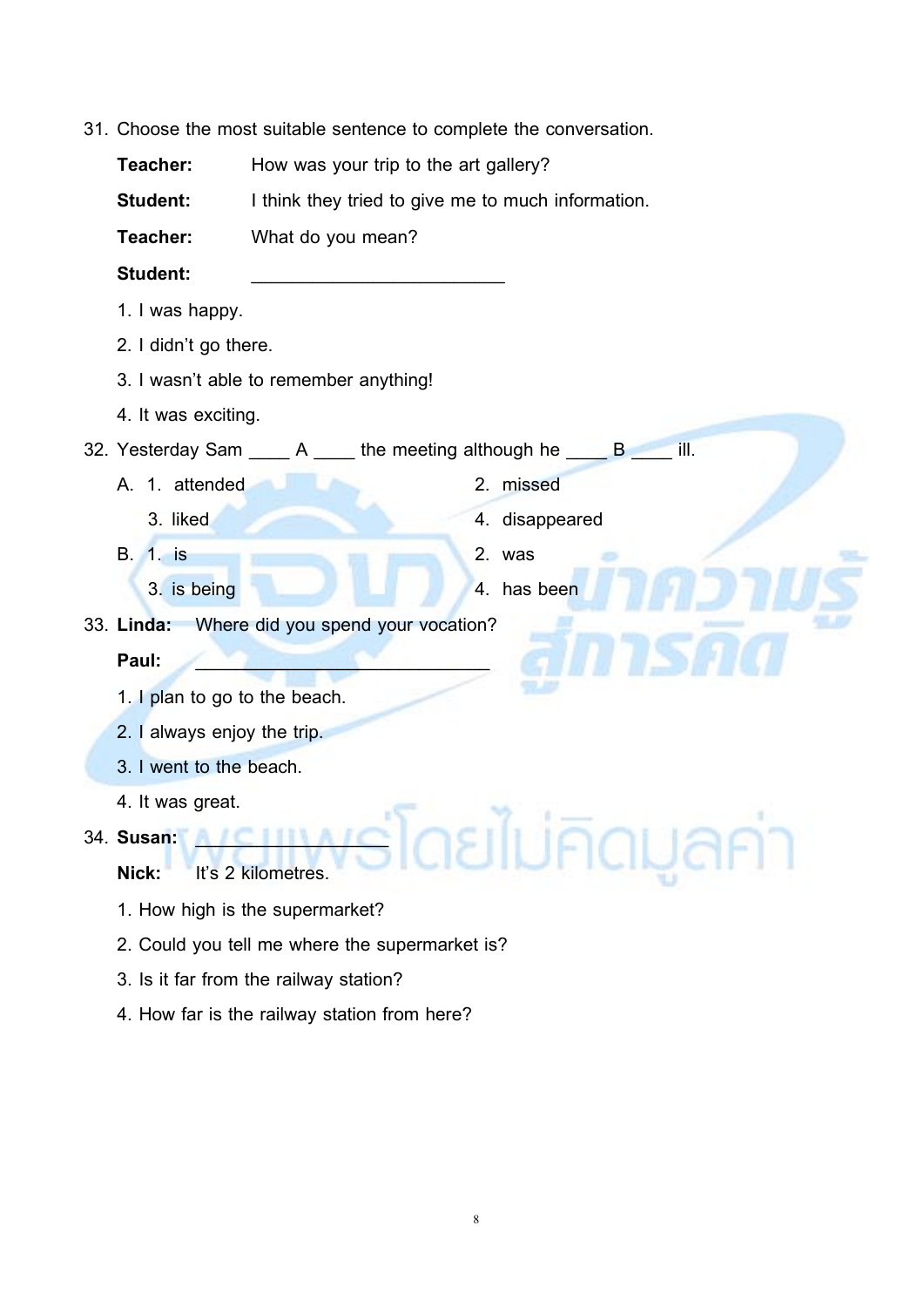#### 35. **Maria:** \_\_\_\_\_\_\_\_\_\_\_\_\_\_\_\_\_\_\_\_\_\_\_\_\_

**Anne:** Walk to the end of this road. Then turn right and go straight ahead. The hospital is on the left.

- 1. How far is it to the hospital?
- 2. Could you tell me where the hospital is?
- 3. Is it far from the hospital?
- 4. How long does it take to the hospital?
- 36. Tom's car is 22,500 dollars. Jerry's car is 24,000 dollars. This means that
	- 1. Tom's car is more expensive than Jerry's.
	- 2. Tom's car is cheaper than Jerry's.
	- 3. Tom's car is as expensive as Jerry's.
	- 4. Tom's care is as old as Jerry's.
- 37. **Peter:** Do you know, what is \_\_\_\_\_ river in the world?

**Mark:** The river Nile. It's long 6,670 kilometres.

- 1. wide
- 2. the widest
- 3. the longest
- 4. the longer
- 38. **Jack:** Can you lend me \_\_\_\_\_ robber, please?

**Sally:** I've lost \_\_\_\_\_.

- 1. hers, yours
- 2. your, mine
- 3. her, yours
- 4. your, his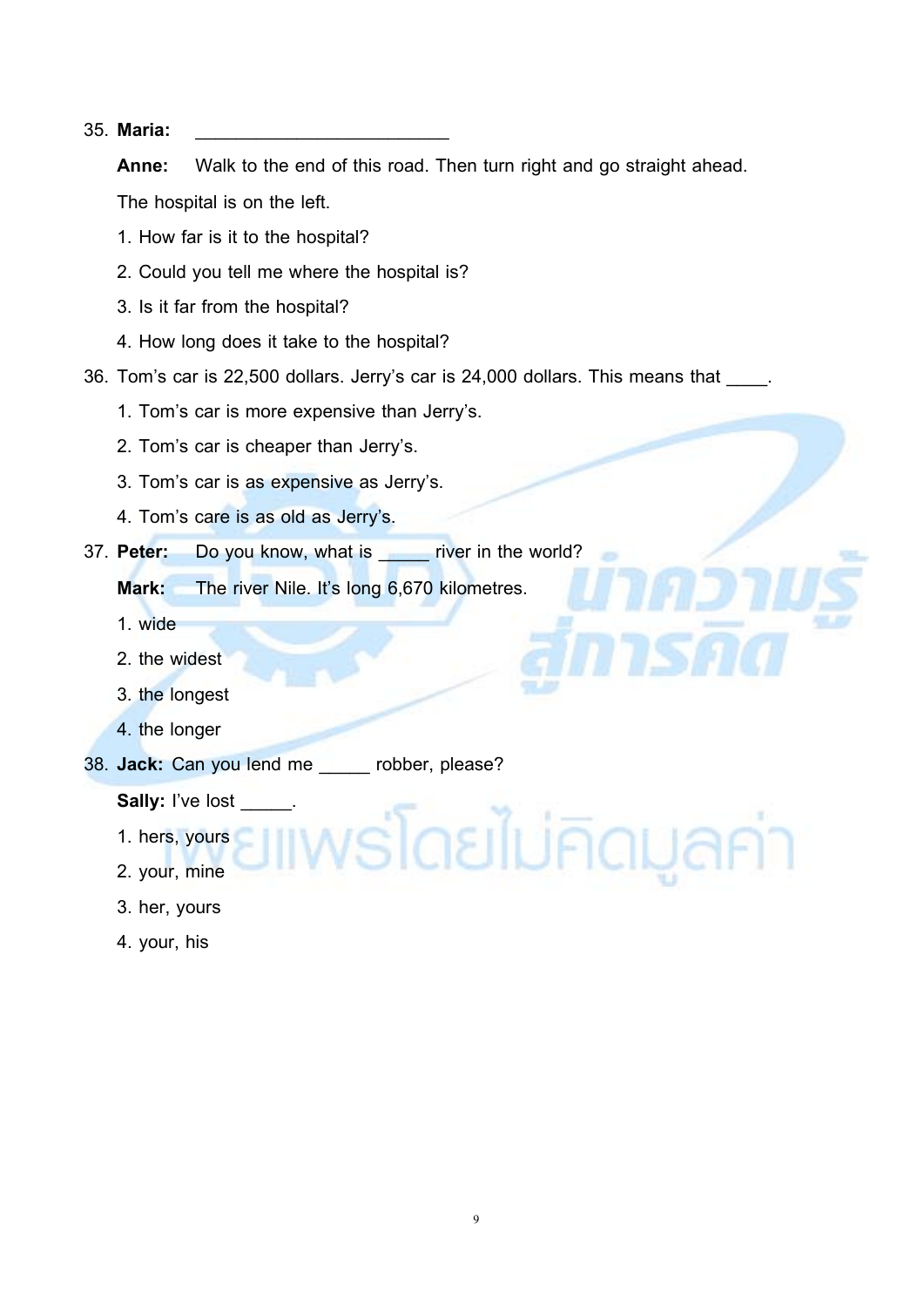#### 39. Look at the picture.



Which statement is correct?

- 1. The books are under the desk.
- 2. The desk is empty.
- 3. The woman is in front of the desk.
- 4. The pencil is between the apple and the paper.
- 40. What were you watching about two hours ago?
	- 1. I went to the cinema.
	- 2. I was watching a football match.
	- 3. I watched a documentary.
	- 4. I was cooking.
- 3. I watched a documentary.<br>4. I was cooking.<br>41. We reached home as it \_\_\_\_\_ dark.
	- 1. grows
	- 2. was growing
	- 3. has grown
	- 4. will grown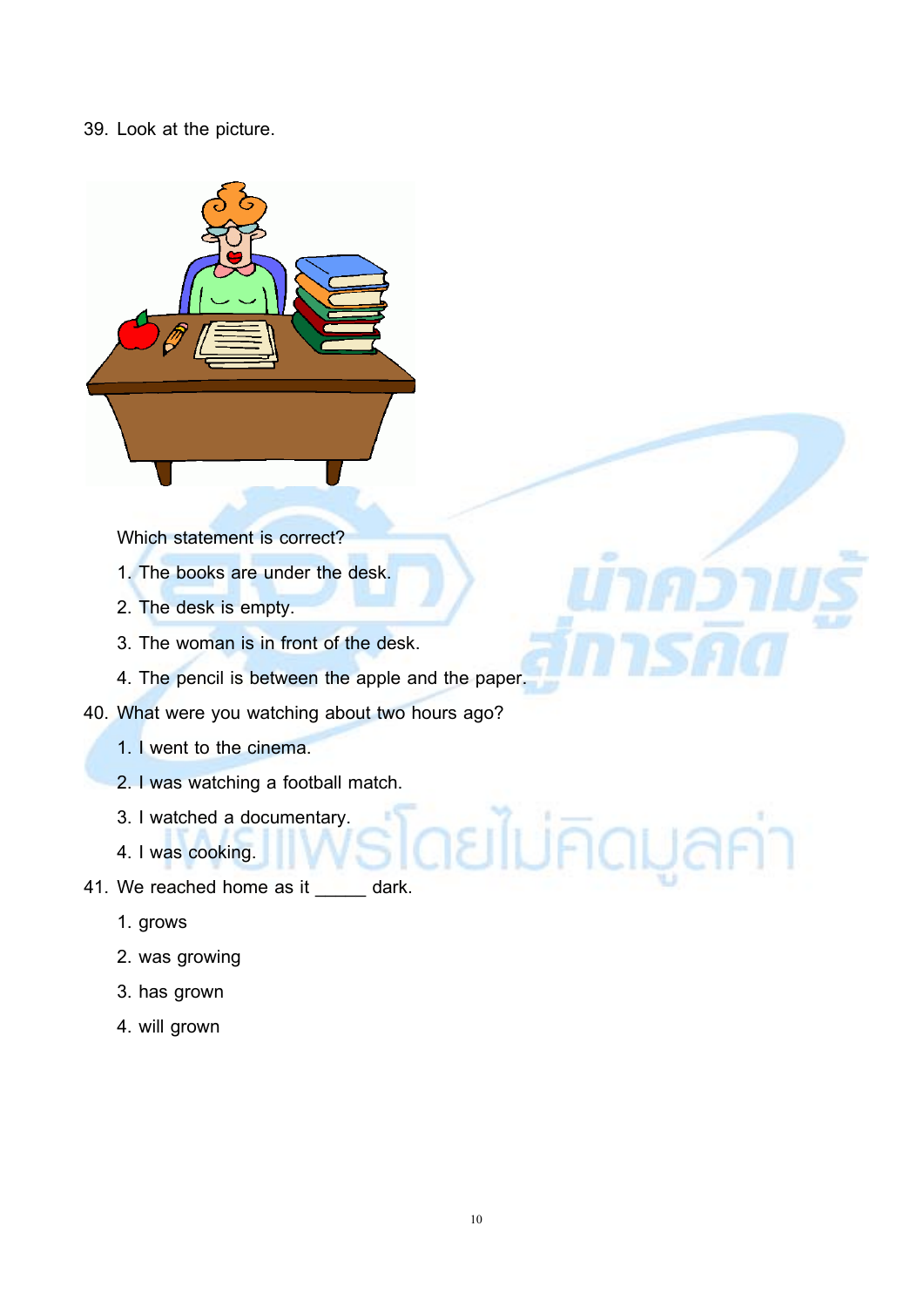42. I said to Mark, "Let me have a look at \_\_\_\_\_Christmas card and I'll show \_\_\_\_\_"

- 1. yours, mine
- 2. your, me
- 3. yours, my
- 4. your, mine
- 43. I \_\_\_\_\_\_ a bath when the telephone \_\_\_\_\_.
	- 1. was having, rang
	- 2. was having, was ringing
	- 3. had, rang
	- 4. had, was ringing
- 44. Choose the most suitable sentence to complete the conversation.

**Jane:** \_\_\_\_\_\_\_\_\_\_\_\_\_\_\_\_\_\_\_

**Ann:** Yes, of course. Where do you want me to put them?

- 1. Do you read these books?
- 2. Could you help me carry these books?
- 3. Would you like to go to the book shop?
- 4. Can I read this book?
- 45. Choose the most suitable sentence to complete the conversation.

**Kim:** \_\_\_\_\_\_\_\_\_\_\_\_\_\_\_\_\_\_\_

**Nancy:** No, we couldn't. They are not suitable to wear for the party.

- 1. Could we wear some old jeans to the school party?
- 2. When we go to the party?
- 3. Where do we go shopping for some jeans?
- 4. Would you like to go will me?
- 46. **Sara:** Does anyone like eating spaghetti?

#### **May:** Jane spaghetti.

- 1. like eating
- 2. likes eating
- 3. like to eating
- 4. likes eat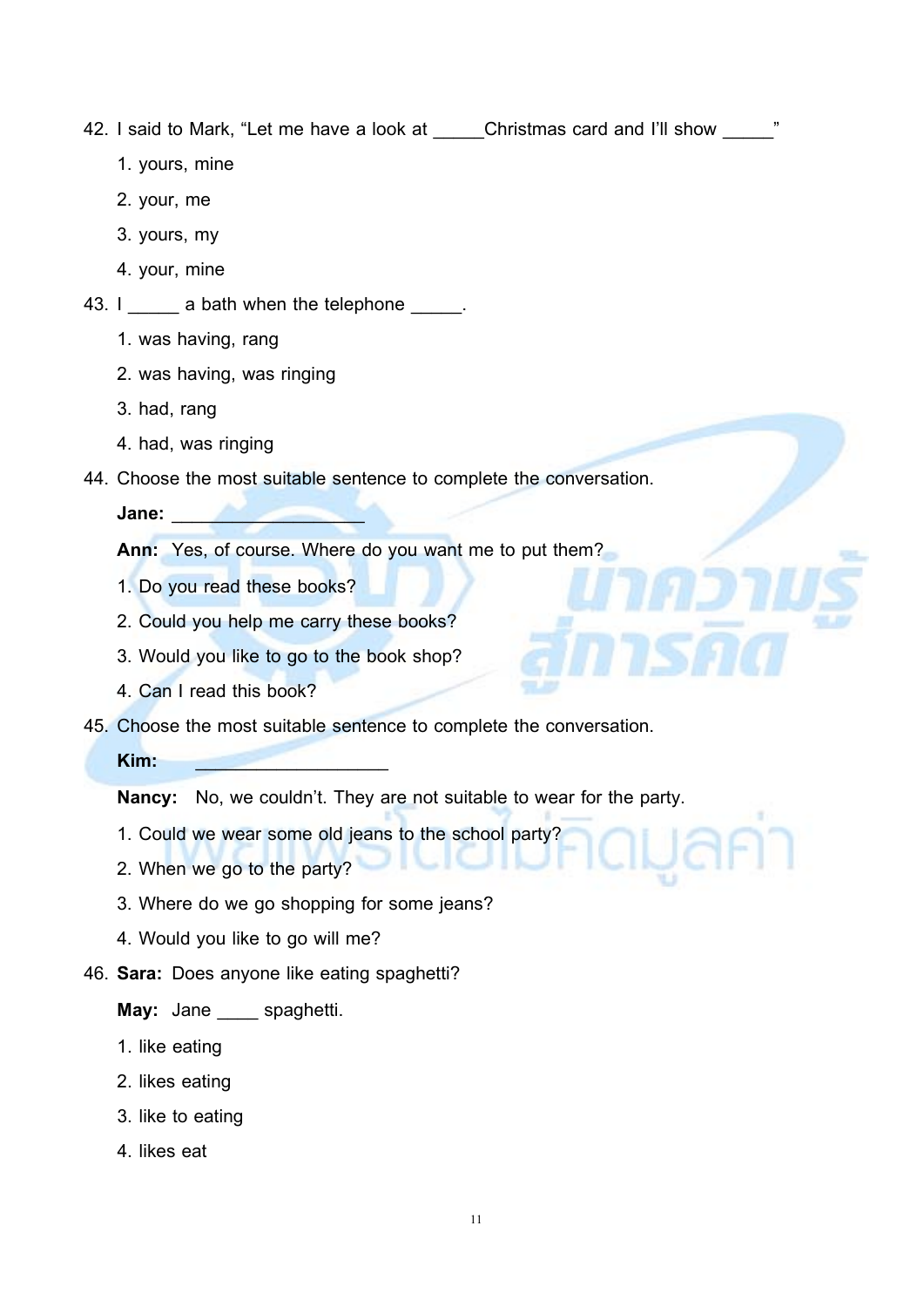47. **Nick:** Did you enjoy your weekend?

**Bob:** No, I didn't go \_\_\_\_\_\_.

- 1. somewhere
- 2. everyone
- 3. anywhere
- 4. anything
- 48. **Linda:**Is there \_\_\_\_\_ at the door?

Paul: Yes, there is \_\_\_\_\_ at the door.

- 1. no one, anyone
- 2. someone, anyone
- 3. everyone, someone
- 4. anyone, someone
- 49. There is a lot of noise from street. We the windows.
	- 1. has to close
	- 2. have to close
	- 3. don't have to close
	- 4. must close
- 50. What did you get at the department store? The word "get" means \_\_\_\_\_.

#### 1. understand

- 2. buy
- 3. have
- 4. arrive
- 51. **Mike:** What are you going to do this evening?

#### **May:**  $\blacksquare$

- 1. I watched the news.
- 2. I buy some clothes.
- 3. I went to beach.
- 4. I'm going to write an e-mail to Jenny.

พร*์*โดยไม่คิดมูลค่า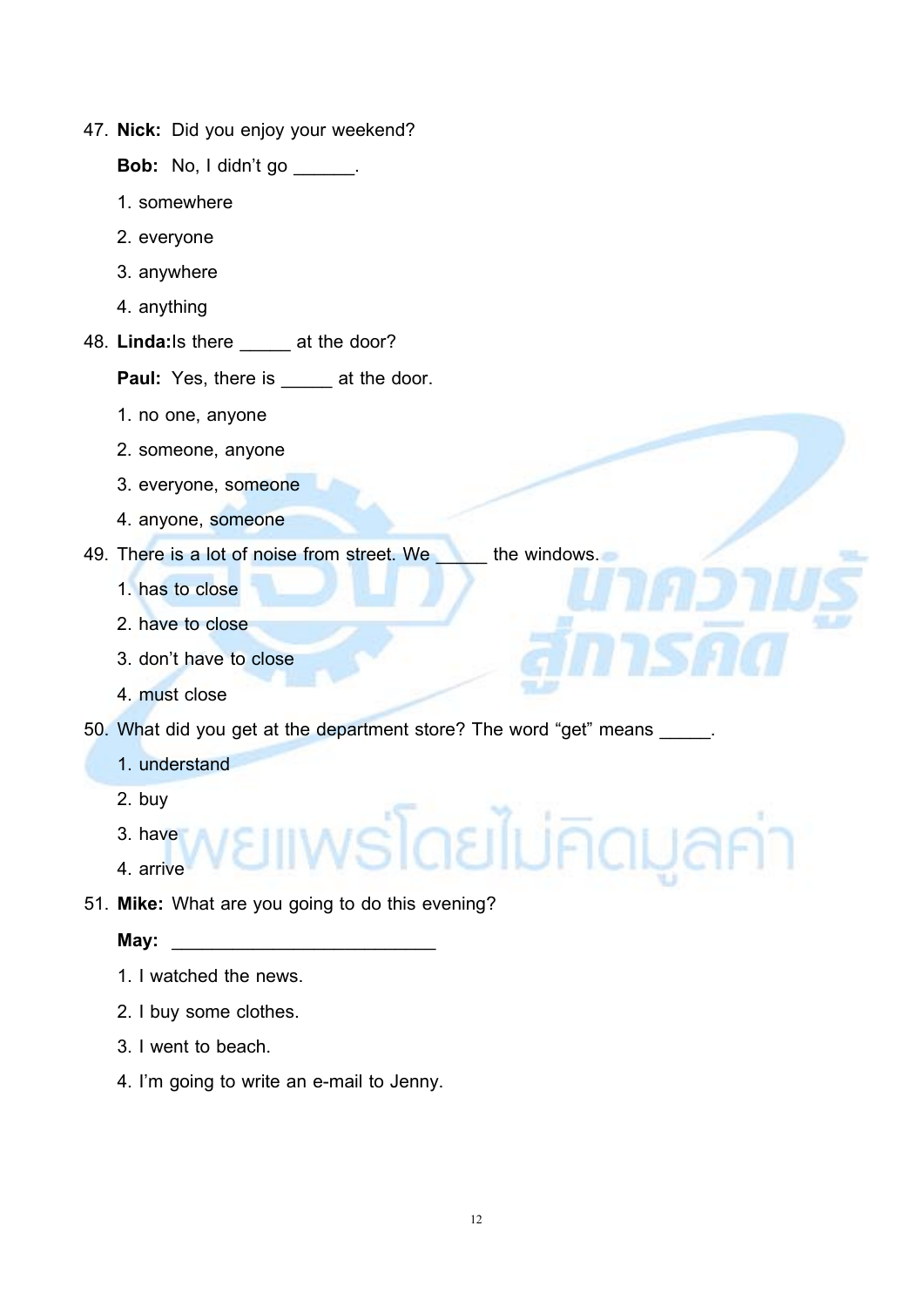- 52. Pete here next week and here until June.
	- 1. is coming, stay
	- 2. is coming, is staying
	- 3. comes, stays
	- 4. comes, is staying
- 53. Choose the most suitable sentence to complete the conversation.
	- **Lisa:** \_\_\_\_\_\_\_\_\_\_\_\_\_\_\_\_\_\_\_\_\_\_\_\_\_\_\_

**Ken:** Maybe something casual like some jeans.

- 1. What are you doing at the party?
- 2. What are you going to wear to Ben's birthday party?
- 3. Do you wear some jeans to the Ben's birthday party?
- 4. When are you going to Ben's birthday party?
- 54. **Maria:**What is Julia doing next Friday?

#### **Anne:**\_\_\_\_\_\_\_\_\_\_\_\_\_\_\_\_\_\_\_\_

- 1. She is sleeping now.
- 2. She does her homework.
- 3. She is watching a documentary next Friday.
- 4. She like playing the violin.
- 55. **Man:** Would you like \_\_\_\_\_?

**Woman:** Just a glass of Coke.

- 1. anything to drink
- 2. nothing to drink
- 3. anything to eat
- 4. something to eat

ายไม่คิดมูลค่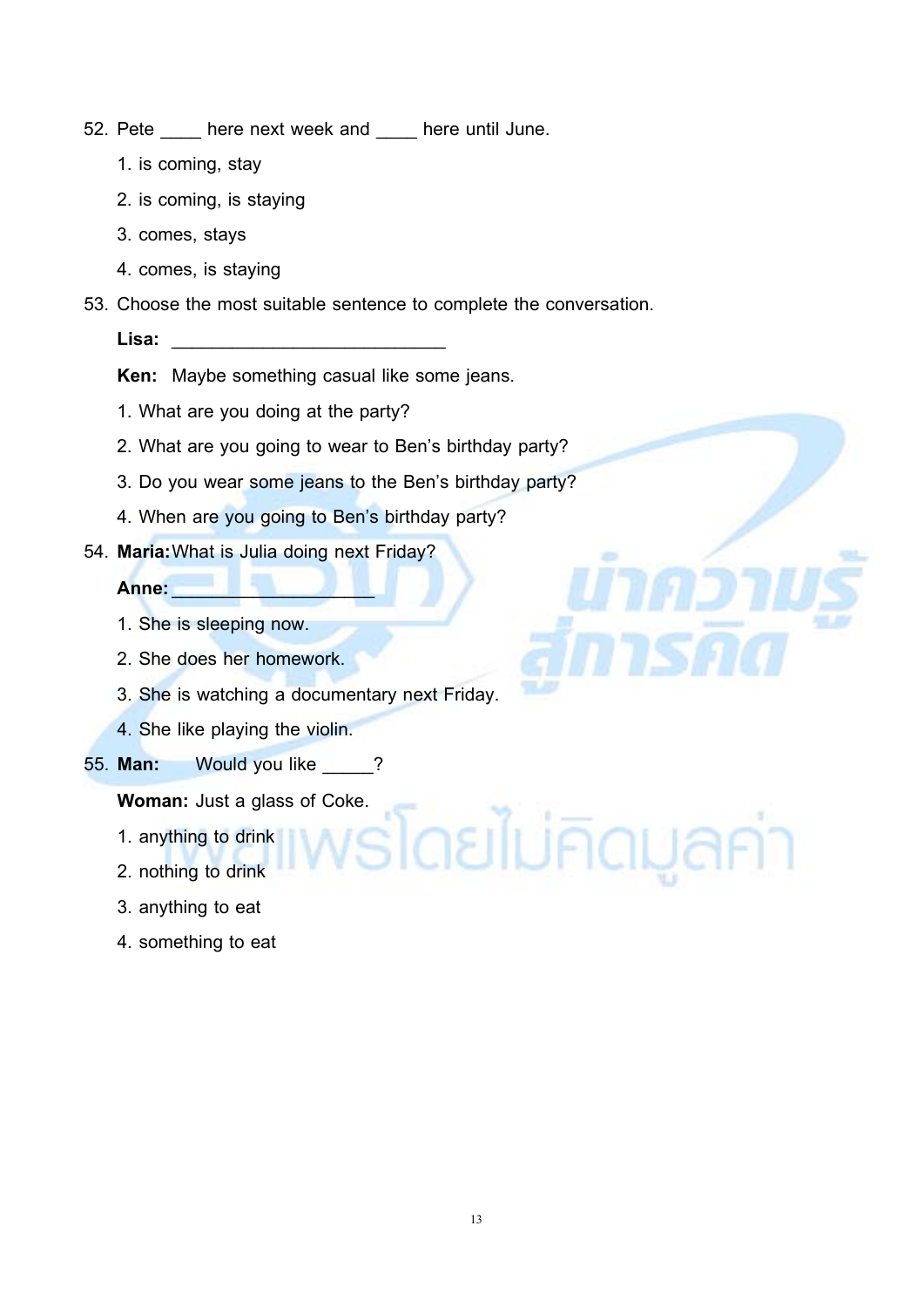#### 56. This sign means…



- 1. Look straight ahead.
- 2. Slippery road
- 3. Getting travel information.
- 4. Clearway (no stopping).
- 57. **Situation:** Jennifer is a new teacher.

**Jennifer:** My name is Jennifer. I am your new teacher and

**Students:** Welcome to our class, teacher.

- 1. what do you want to know about me?
- 2. will ask you a question.
- 3. will teach you English.
- 4. will come to see you again.
- 58. **Paul:** \_\_\_\_\_\_\_\_ your homework yet?

**Rose:** No, I haven't finished it yet.

- 1. Do you finish
- 2. Have you finished
- 3. Are you finished
- 4. Will you finish

ดยไม่คิดมูลค่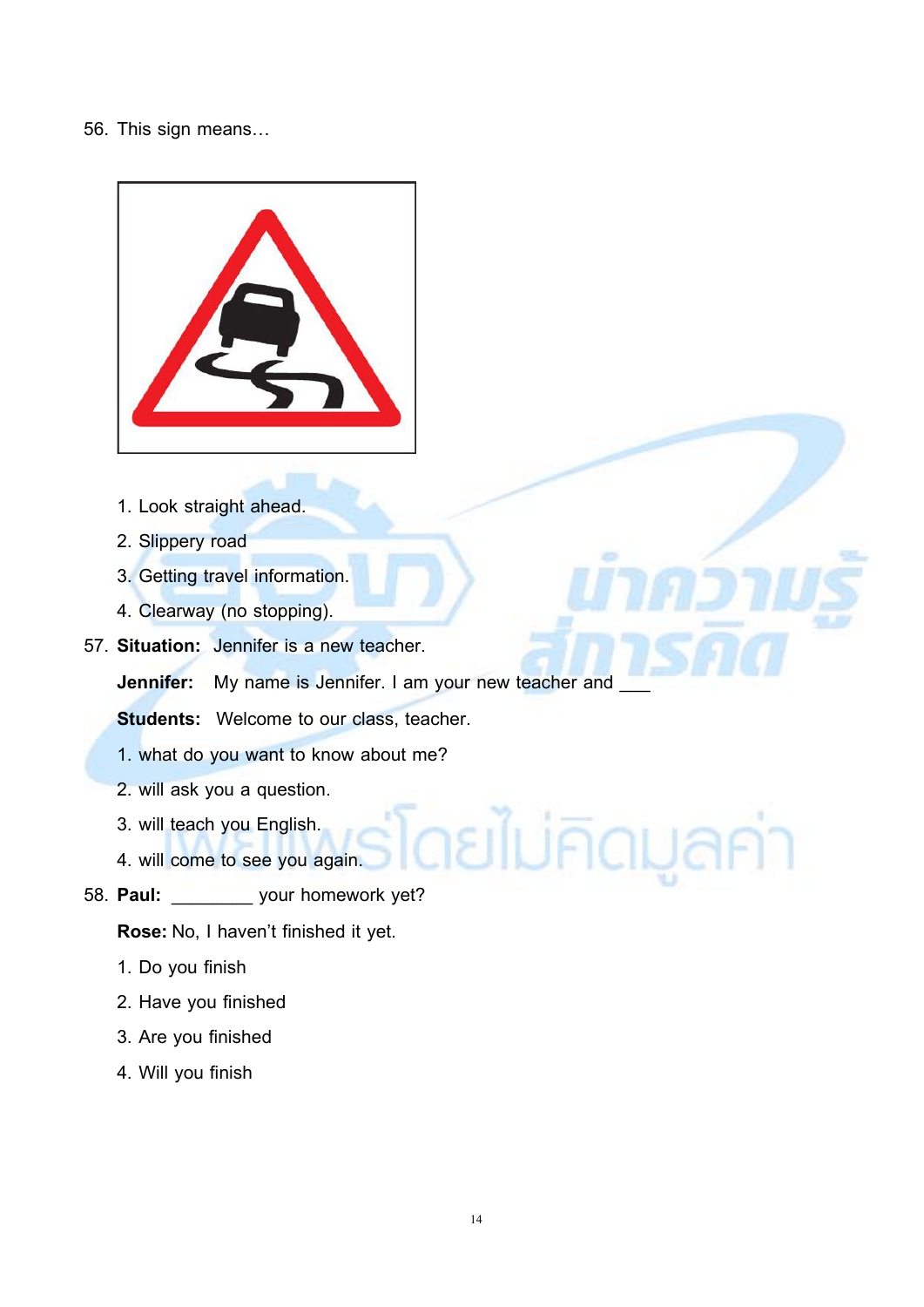- 59. Mark \_\_\_\_\_\_\_ basketball when he was younger.
	- 1. used to play
	- 2. plays
	- 3. has played
	- 4. is playing
- 60. **Jane:** How long have you lived in Chicago?

#### **Mary:** I \_\_\_\_ there \_\_\_\_ four years.

- 1. live, since
- 2. lived, since
- 3. have lived, for
- 4. am having, for

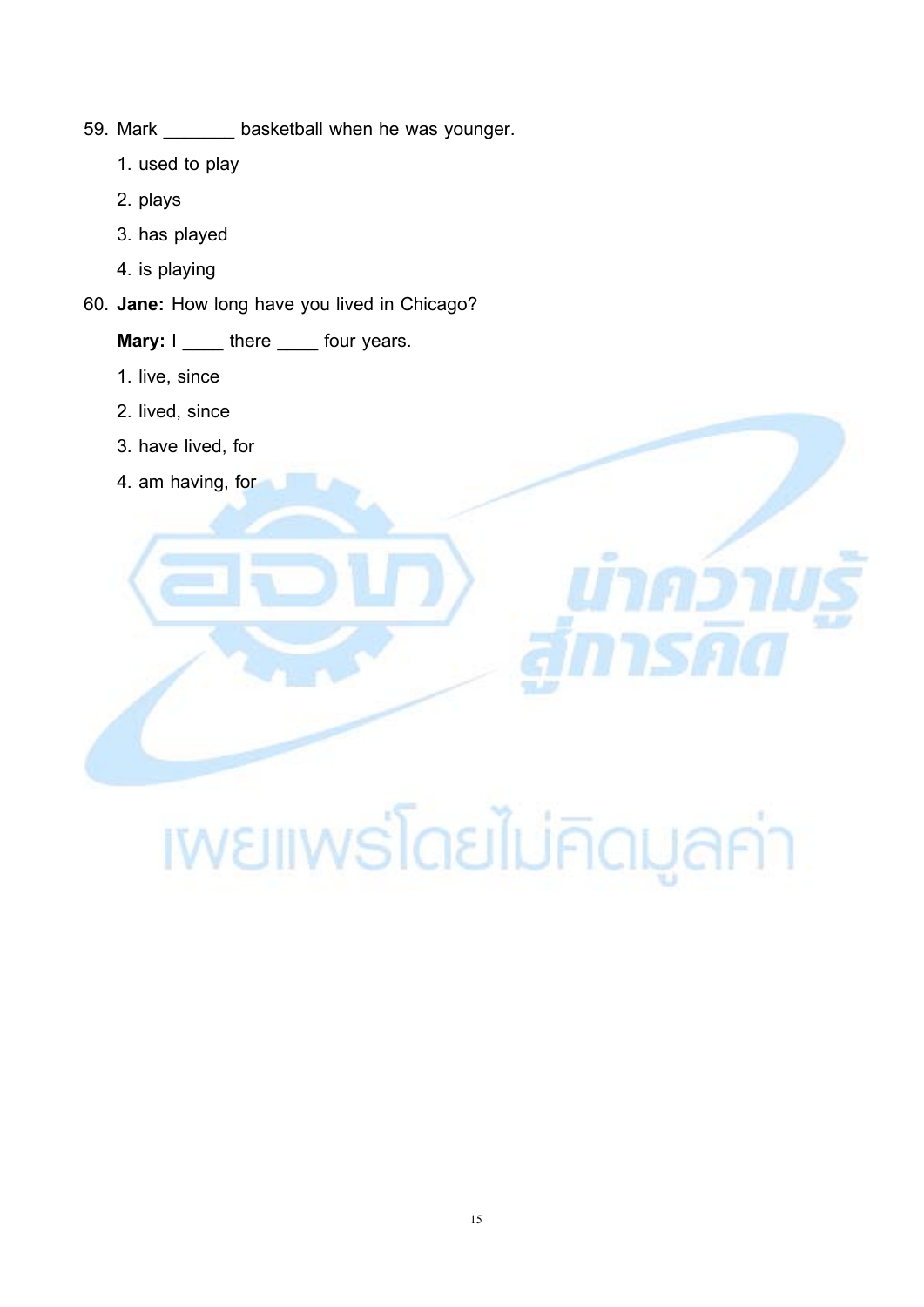



**Part I: SIGN AND PICTURE (10 POINTS)**

สวนที่ 1: รูปภาพ (10 คะแนน)

**Directions***: Look at the signs and then answer the questions.*

คําสั่ง: ใหดูที่ภาพและตอบคําถามแตละขอ

1. What does this sign mean?



2. What kind of service is provided here?

- 1. No pets.
- 2. No food or drinks.

ż5

- 3. No fires.
- 4. No smoking.
- HOSPI
	- 1. Hospitality.
	- 2. Medical.
	- 3. Entertainment.
	- 4. Tourism.

3. Who can enter?



- 1. Males only.
- 2. Females only.
- 3. Males or females.
- 4. Children only.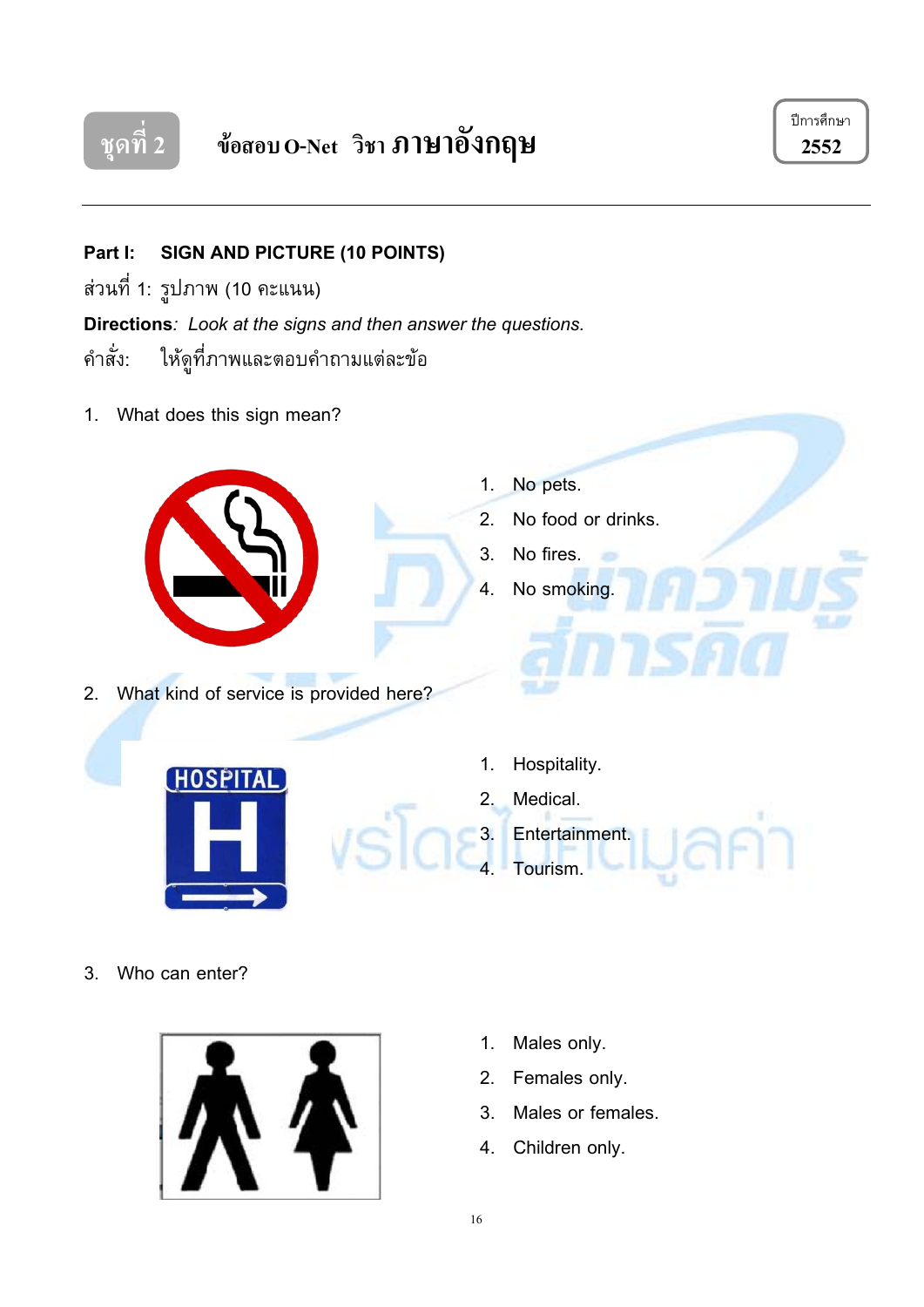4. What service is provided here?



- 5. This sign means…
	-
- 6. Which statement is correct?
- 1. Checking the time.
- 2. Exchanging money.
- 3. Getting travel information.
- 4. Catching a plane.

- 1. Cross the street.
- 2. Turn left right away.
- 3. Move to the right.
- 4. Look straight ahead.



- 1. He is leaning on the lable.
- 2. He is carrying a jar.
- 3. He is lifting a box.
	- He is drinking tea.

7. Look at the picture



Which statement is correct?

- 1. The cup is in the sink.
- 2. The sink is full.
- 3. The sink is empty.
- 4. The cup is next to the sink.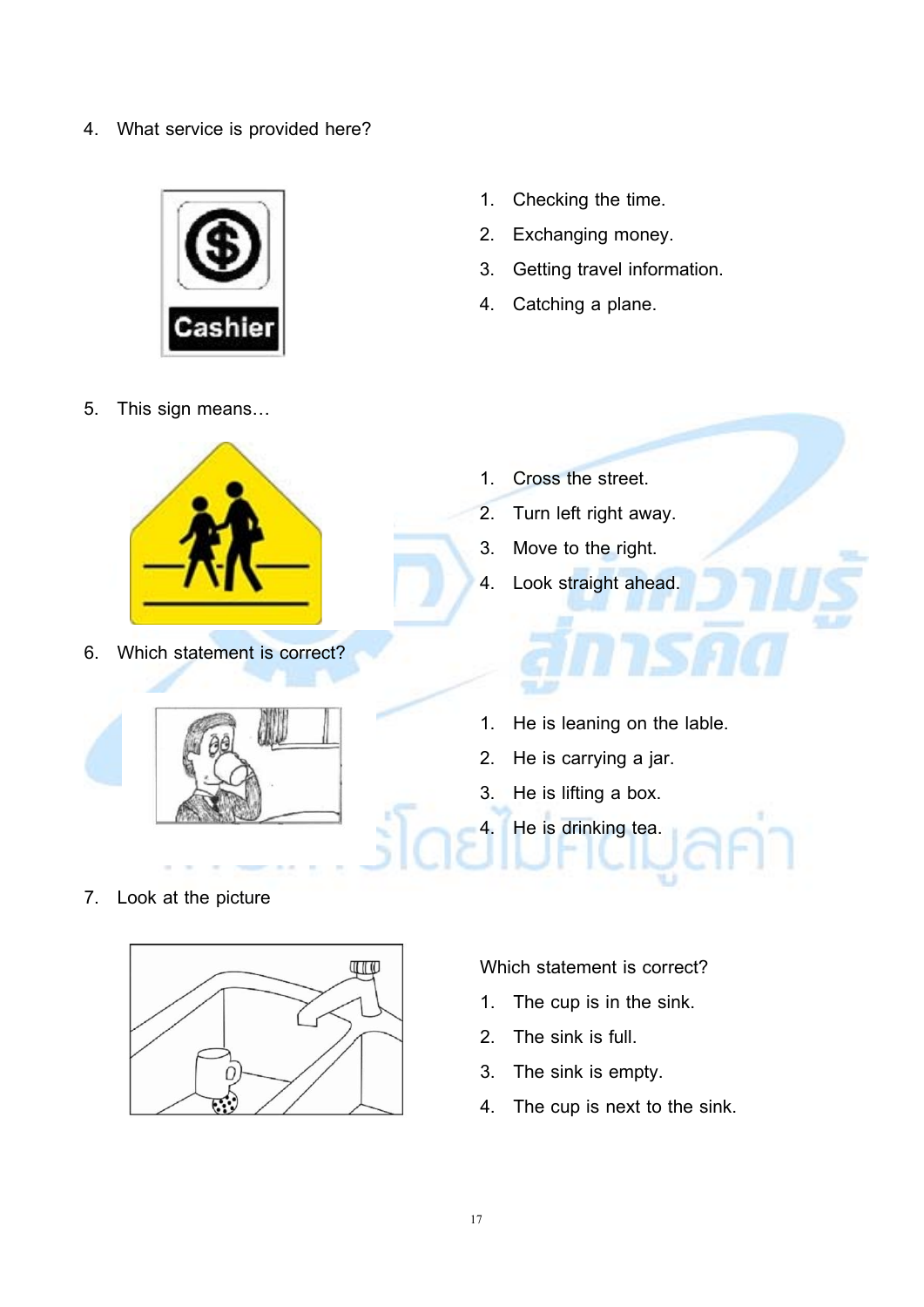#### **Part II: QUESTION & ANSWER ITEMS (14 POINTS)**

สวนที่ 2: คําถามและคําตอบ ( 14 คะแนน)

#### **Directions:** *Read each question and choose the best answer to each question.*

คําสั่ง: อานคําถามแตละขอและเลือกคําตอบที่ถูกตองที่สุด

- 8. Where did his sister go?
	- 1. She left yesterday. 2. He likes the beach.
	- 3. She went to school. 4. He got a prize.
- 9. Have you seen my magazine?
	- 1. Yes, I can see them. 2. Is this it?
	- 3. I didn't lose it. 4. I bought it today.
- 10. Are there any trees blocking the street?
	- 1. Yes, I can see three big flowers. 2. No. I don't have any.
	- 3. He didn't see it. 4. I didn't see any.
- 11. Would you like to join me for dinner?
	- 1. You're most welcome. 2. No. I didn't have dinner yet.
	- 3. I'd love to. Thank you are the 4. I think it was too late.
- 12. Why haven't you finished your homework yet?
	- 1. I arrived back home really late today. 2. I have finished reading these books.
	- 3. I would like to work at the supermarket. 4. I like to visit the library as often as I can.

**Part III: INCOMPLETE SENTENCES (10 POINTS)**

ี ส่วนที่ 3: ประโยคไม่สมบูรณ์ ( 10 คะแนน) <mark>.</mark>

**Directions:** *Read each of the following sentences and choose the best statement to*

#### *complete each sentence.*

คําสั่ง: ใหอานประโยคตอไปนี้และเลือกคําตอบเพื่อใหประโยคสมบูรณ

- 13. Did you give the groceries?
	- 1.  $he$  2. them
	- $3.$  it  $4.$  she
- 14. You had better wait until the policeman
	- 1. come 2. will come
	- 3. comes 4. had come
- 
- 
- 

18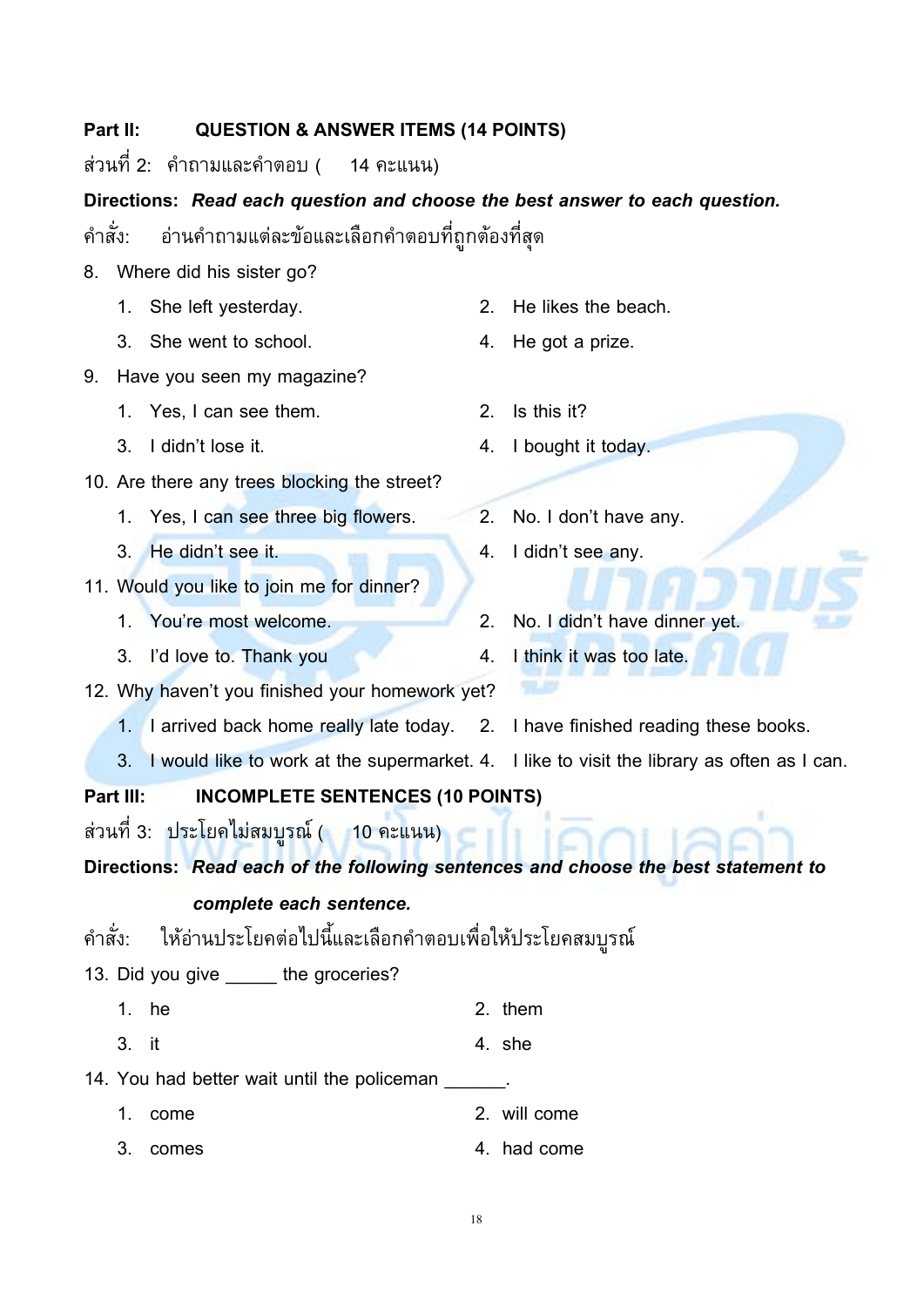| 15. Yesterday, my father went fishing ______ he couldn't catch any fish.                  |                     |
|-------------------------------------------------------------------------------------------|---------------------|
| but<br>1.                                                                                 | 2. so               |
| 3.<br>if                                                                                  | 4. or               |
| 16. If you want to lose weight you should not eat so ______ fatty food.                   |                     |
| 1.<br>much                                                                                | 2. more             |
| 3.<br>little                                                                              | 4. less             |
| 17. I am writing a letter to Betty who ______ next door to me.                            |                     |
| live<br>1.                                                                                | 2. has lived        |
| 3.<br>living                                                                              | 4. used to live     |
| Part IV:<br><b>CONVERSATIONS AND DIALOGUES (36 POINTS)</b>                                |                     |
| ส่วนที่ 4:   บทสนทนาและข้อความสั้นๆ (     36 คะแนน)                                       |                     |
| Directions: Read each of the dialogues and choose the best statement to complete          |                     |
| each dialogue.                                                                            |                     |
| ้อ่านข้อค <mark>วามสั้น</mark> ๆ และเลือกคำตอบที่ถูกต้องเพื่อให้ข้อความสมบูรณ์<br>คำสั่ง: |                     |
| 18. Choose the best statement based on the situation.                                     |                     |
| We have been walking for hours.<br>Ben:                                                   |                     |
| I know. Let's find a place to rest.<br>Sue:                                               |                     |
| <b>Ben and Sue feel</b>                                                                   |                     |
| sad<br>1.                                                                                 | 2. cool             |
| 3.<br>tired                                                                               | 4. wonderful        |
| 19. Choose the best statement based on the situation.                                     |                     |
| Your friend won a prize in a contest. You say:                                            |                     |
| Pardon me!<br>1.                                                                          | 2. Excuse me.       |
| I'm sorry to hear that.<br>3.                                                             | 4. Congratulations! |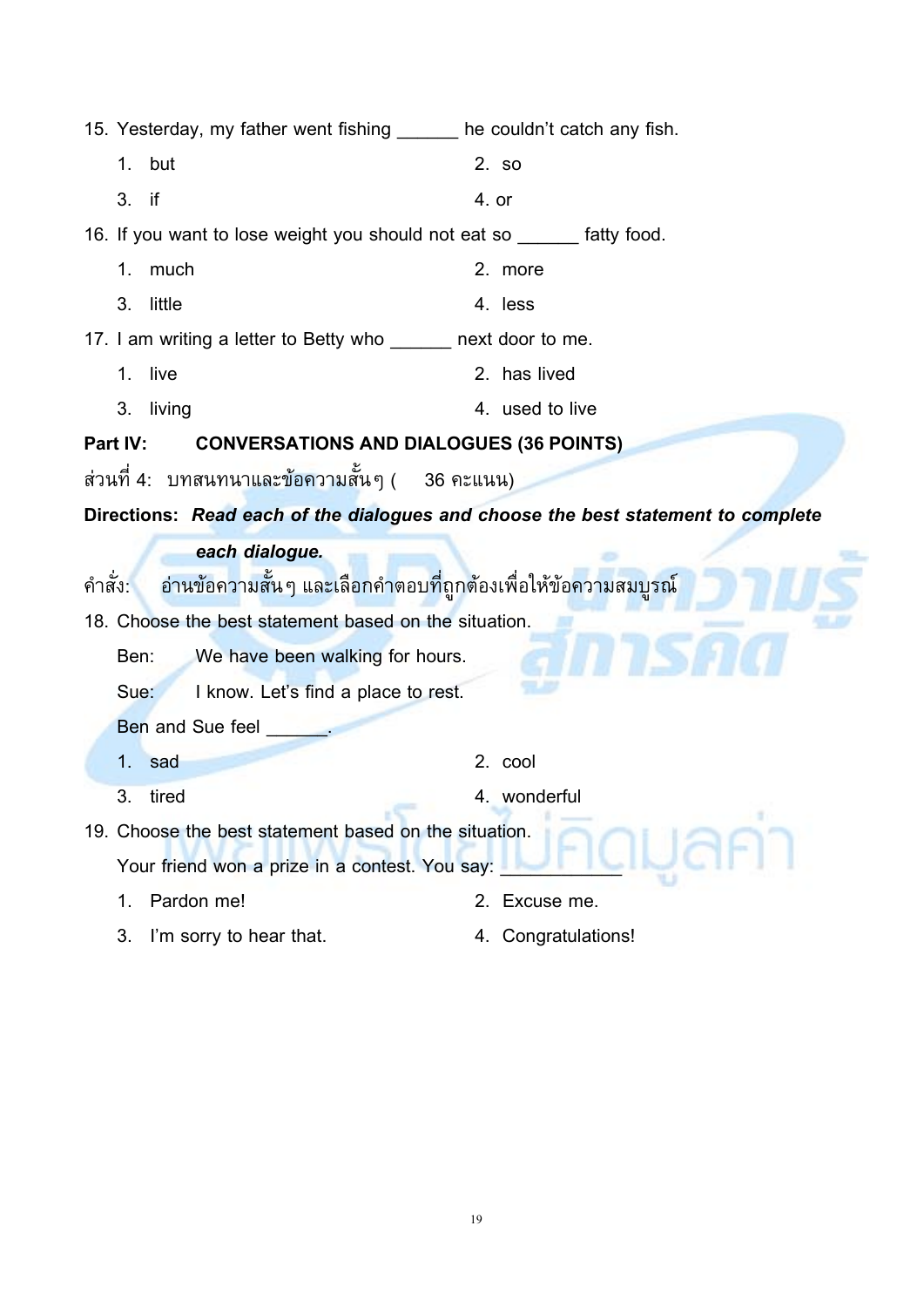20. Choose the most suitable sentence to complete the conversation.

Mother: Merry Christmas, son.

Son: Merry Christmas to you too, Mommy.

Mother: \_\_\_\_\_\_\_\_\_\_\_\_\_\_\_\_\_\_\_\_\_\_\_\_\_\_\_\_\_\_\_\_\_\_\_

Son: Oh. Thank you so much.

- 1. This gift is just for you. 2. I love presents.
- 3. Are you happy? 4. It's December 25th.

21. Choose the most suitable sentence to complete the conversation.

Teacher: How was your trip to the museum?

Student: I think they tried to give us too much information.

Teacher:

Student: We were not able to remember anything!

- 1. Did you see it? 2. Did you say anything?
- 3. What do you mean? 4. Wasn't it exciting?

22. Choose the most suitable sentence to complete the conversation.

- Jane: Can I help you carry those books?
- Ann: Yes.

Jane: Where do you want me to put them?

- 1. I didn't order them. 2. I really appreciate your help.
- 3. I read many books each week. 4. I found your book on the table.

23. Choose the most suitable sentence to complete the conversation.

Kim: What are you going to wear to the school party?

Nancy: \_\_\_\_\_\_\_\_\_\_\_\_\_\_\_\_\_\_\_\_\_\_\_\_\_\_\_\_\_\_\_\_\_\_\_

Kim: You can't do that.

Nancy: What will happen if I do?

- 
- 1. I didn't go to school yesterday. 2. Maybe something casual like some old jeans.
- 
- 3. He went shopping for some shirts. 4. They wore their regular school uniforms.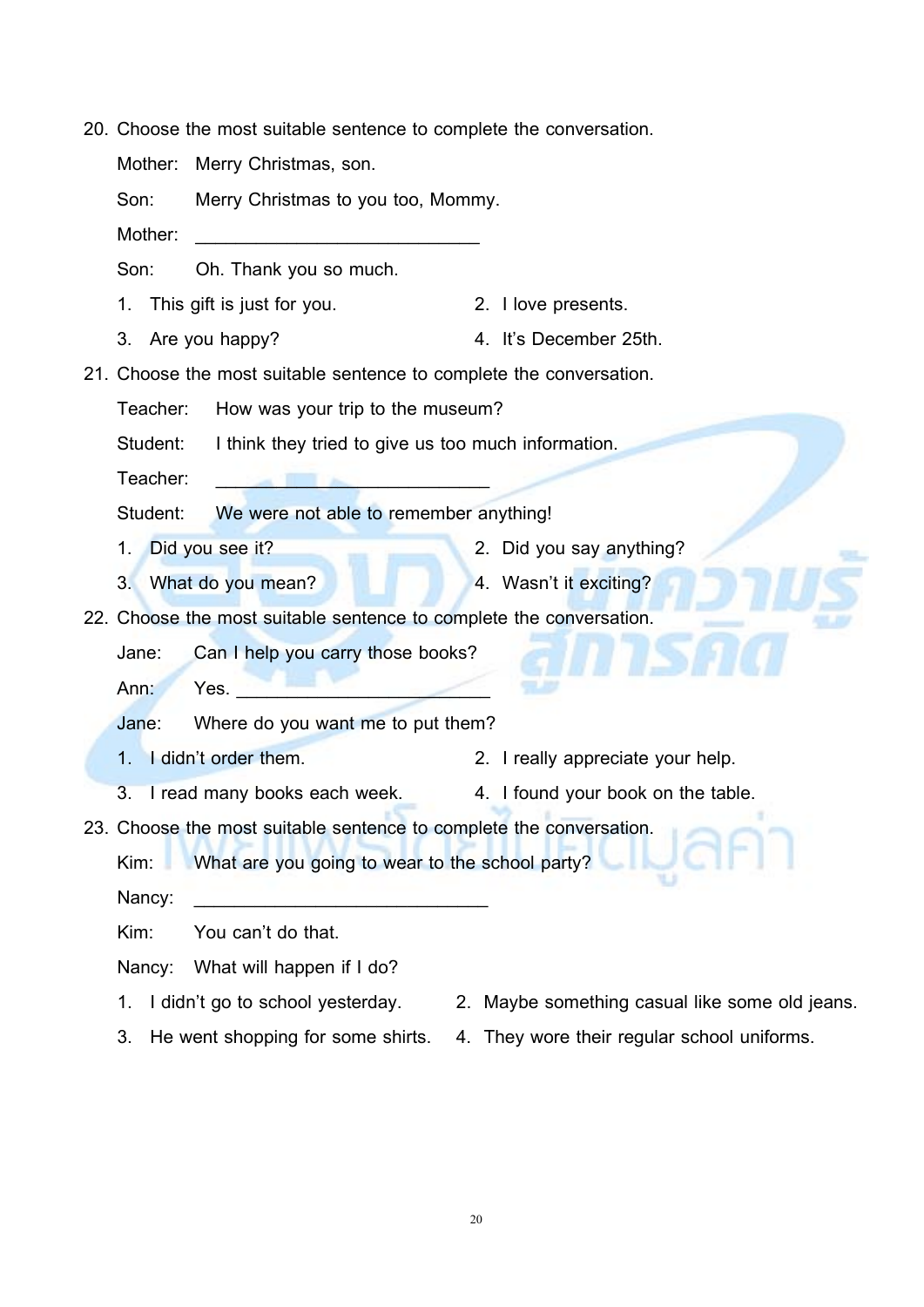24. Choose the most suitable sentence to complete the conversation.

Supote: What's the matter? You look upset.

Somchai: The bus broke down so I arrived late this morning.

Supote: Why didn't you

Somchai: It would take much too long.

- 1. break the glass? 2. fix the broken seat?
- 3. check with the bus driver? 4. walk to school instead?

25. Choose the most suitable sentence to complete the conversation.

Teacher: You're late again!

Student:

Teacher: That's what you said the last three times.

Student: I really mean it this time.

- 1. I am sorry about the mistake. 2. I can't come today.
- 3. I will be on time from now on. 4. I left it at home again.

26. Choose the most suitable statement based on the situation.

You go to the airport to meet your friend from the United States.

It is the first time for him to come to Thailand, you say:

- 1. Welcome to Thailand.
- 2. Welcome back to Thailand.
- 3. When was your last trip to Thailand.
- 4. Where did you stay in Thailand last year?
- 27. Choose the most suitable statement based on the situation.

You come to school late. When your teacher asks you why, you say:

- 1. I got up late this morning.
- 2. I had breakfast at seven o'clock.
- 3. I always finish my homework on time.
- 4. My parents are very responsible people.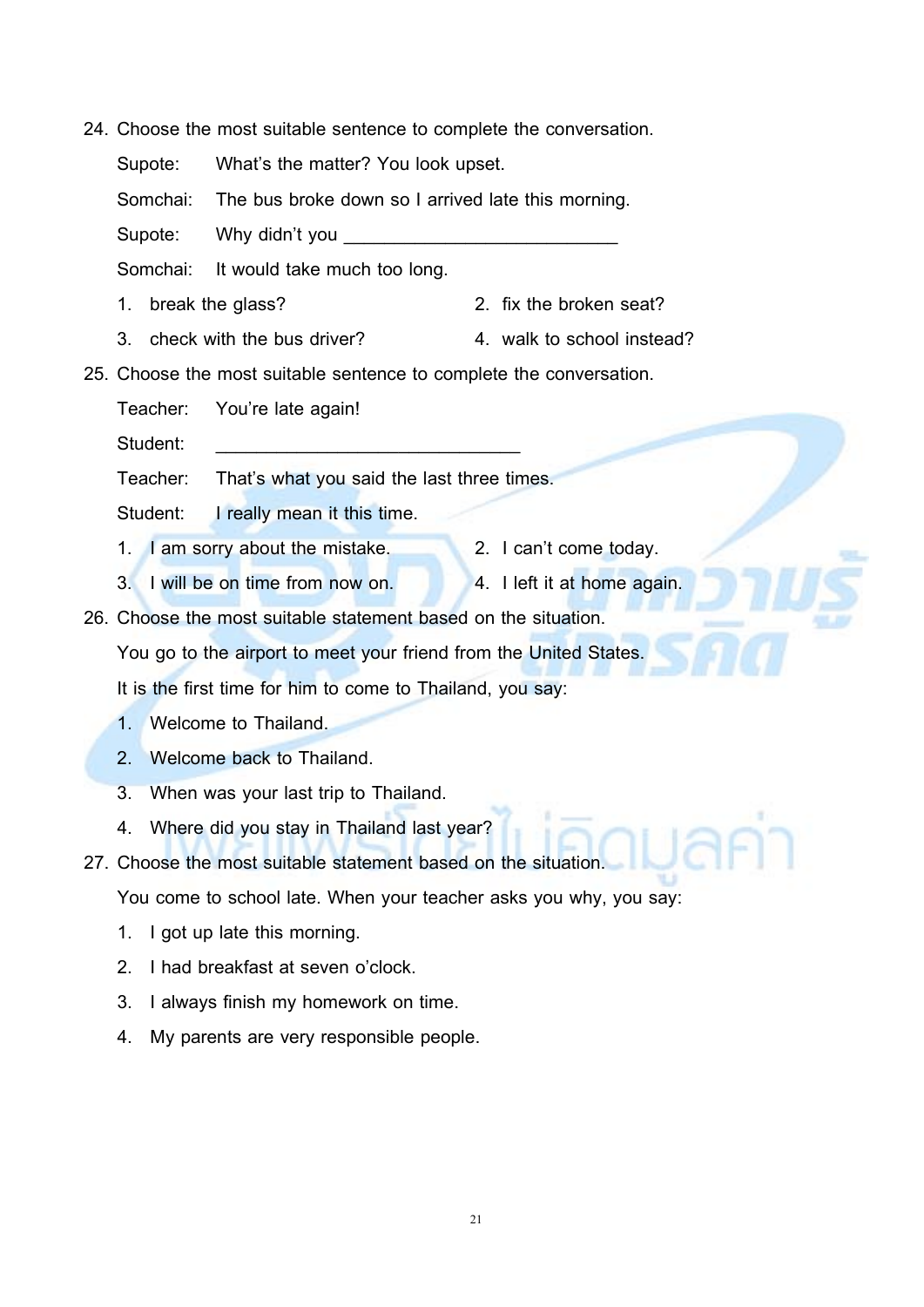28. Choose the most suitable statement based on the situation.

You are asking a senior teacher at your school about your project. What would you say?

- 1. You are taking much too long to do this!
- 2. I am very upset that you haven't done this yet!
- 3. I know you are busy but that's not a good excuse.
- 4. I hope you don't mind my asking, but have you seen my report yet?
- 29. Choose the best sentence to complete the conversation.
	- Rex: Look at that painting. It's great.
	- Art: How about the portrait over there?
	- Rex: I don't like it.
	- Art: \_\_\_\_\_\_\_\_\_\_\_\_\_\_\_\_\_\_\_\_\_\_\_\_\_\_
	-
	- 3. Yes, I sawit too. 4. I like it too.
	- 1. So do I. 2. You don't?
		-

30. Choose the most suitable statement based on the situation.

A friend dropped and broke his mobile phone. What would you say?

- 1. Stop. You left your phone on your desk.
- 2. Sorry, but it's your own fault for leaving it at home.
- 3. Oh, dear. You really should be more careful!
- 4. Oh, I'm sorry to hear that. Do you remember when you had it last?

#### **Part V: READING PASSAGES (30 POINTS)**

สวนที่ 5: การอานเนื้อเรื่อง ( 30 คะแนน)

**Directions:** *Read each of the passages and answer the questions.*

คําสั่ง: ใหอานแตละเนื้อเรื่องและตอบคําถาม

31. Read the passage and answer the question.

Research shows that breakfast is important for good health.

Both children and adults should eat a healthy breakfast every day.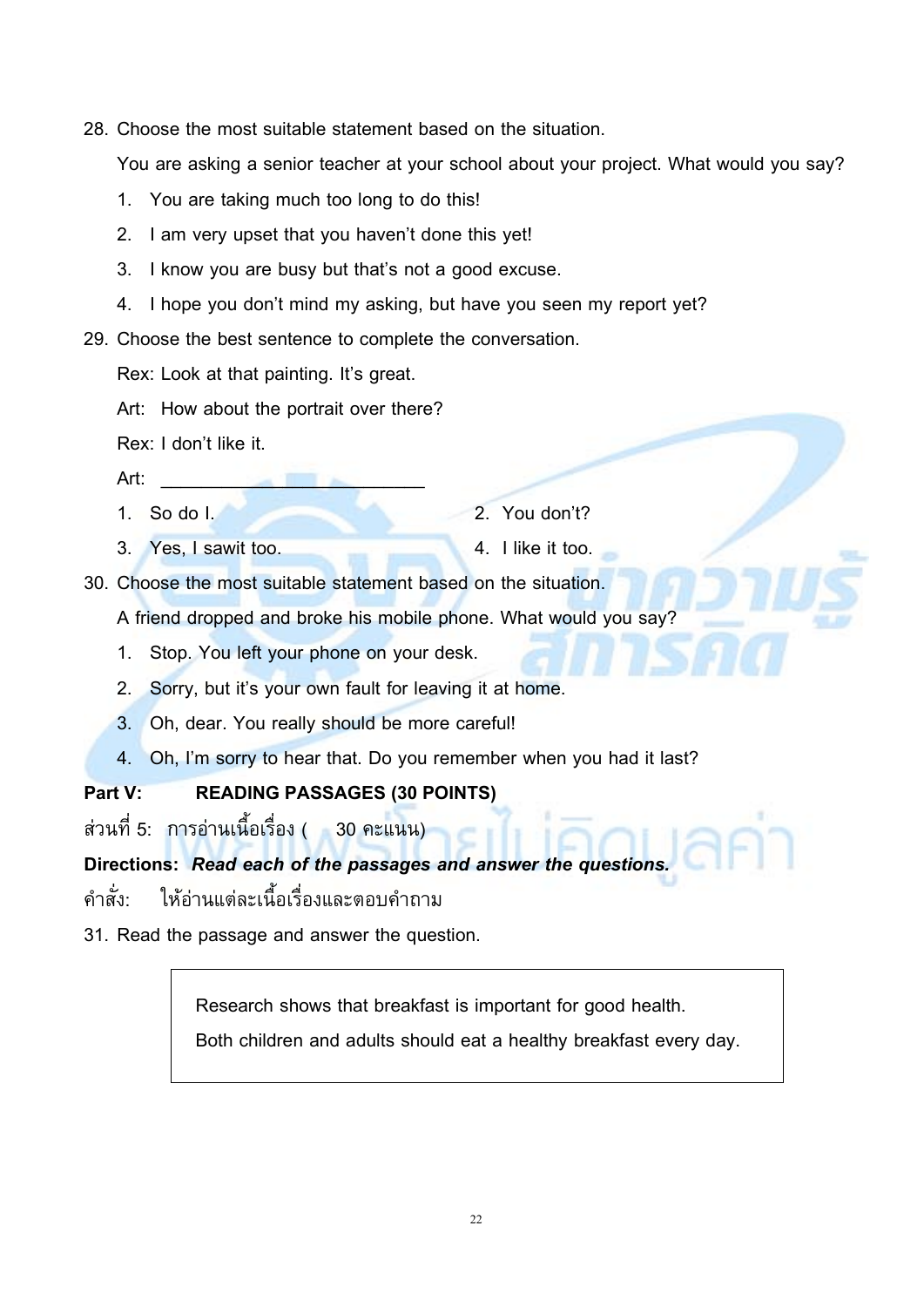What does this passage tell you about breakfast?

- 
- 1. Only children eat breakfast. 2. Everyone should eat breakfast.
- 3. Adults enjoy breakfast. 4. Research is important.
- 
- 32. Read the following passage and answer the question.

#### **Angela's Story**

Last Saturday I got up very early, took a bath and had breakfast with my parents and my brother, Simon. After breakfast we took bus number 12 to the zoo. It was too crowded, so we went to the market instead and bought some books, art paper and crayons.

What did Angela do this past weekend?

- 1. Went shopping. 2. Drew a picture.
- 
- 3. Took care of the animals. 4. Made breakfast.
- 
- 33. Read the passage and answer the question.

Sam went to the annual sports day with his classmates last Saturday. They played many games and Sam won first prized for the most interesting costume. Everyone had lots of fun. There were many things to eat such as roast chicken, spaghetti and of course, cake and ice cream.

What does the passage tell you about the sports day?

- 1. Sam got a prize for winning a race.
- 2. They got a fan as a prize.
- 3. Sam was dressed in a costume.
- 4. There were only a few guests.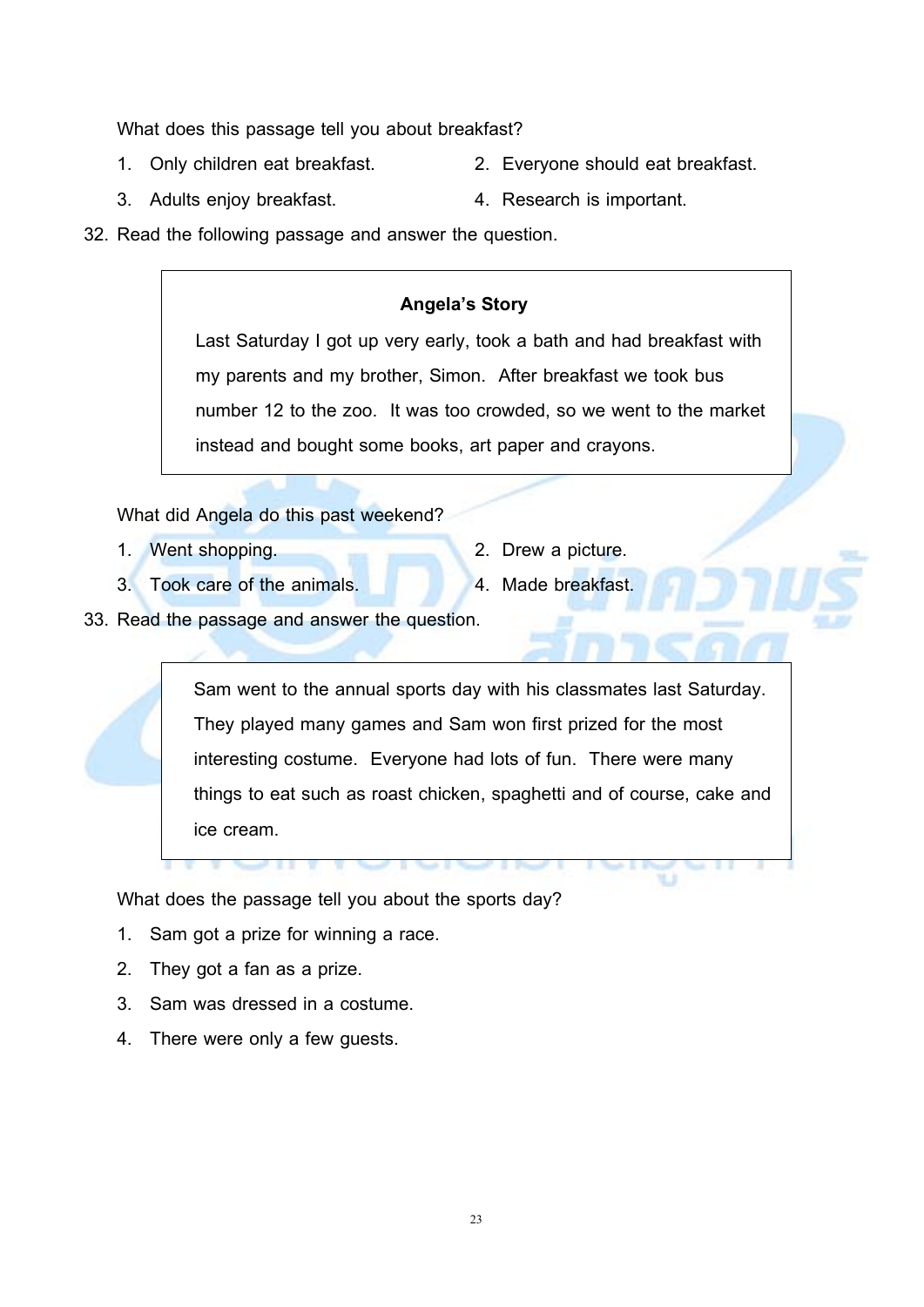34. Read the passage.

Pat went to her school's annual Christmas party. As soon as she arrived, she saw a beautifully decorated Christmas tree with a shining star at the top. The school hall was decorated in red and green to suit the occasion and everyone there was dressed in white to match the snow flakes. The Christmas music playing in the background really added to the holiday atmosphere.

What does the passage tell you about Pat?

- 1. There were some film stars at the party. 2. Pat wore a red and green outfit.
- 3. This school party is held every year. 4. Pat wore a red and green outfit.

35. Look at the diagram.

- 
- 



From this diagram, we understand that

- 1. we should not touch the dog and never hit it.
- 2. we should not wake up the dog and make it walk.
- 3. we should be a professional dog trainer.
- 4. we should be the boss all the time.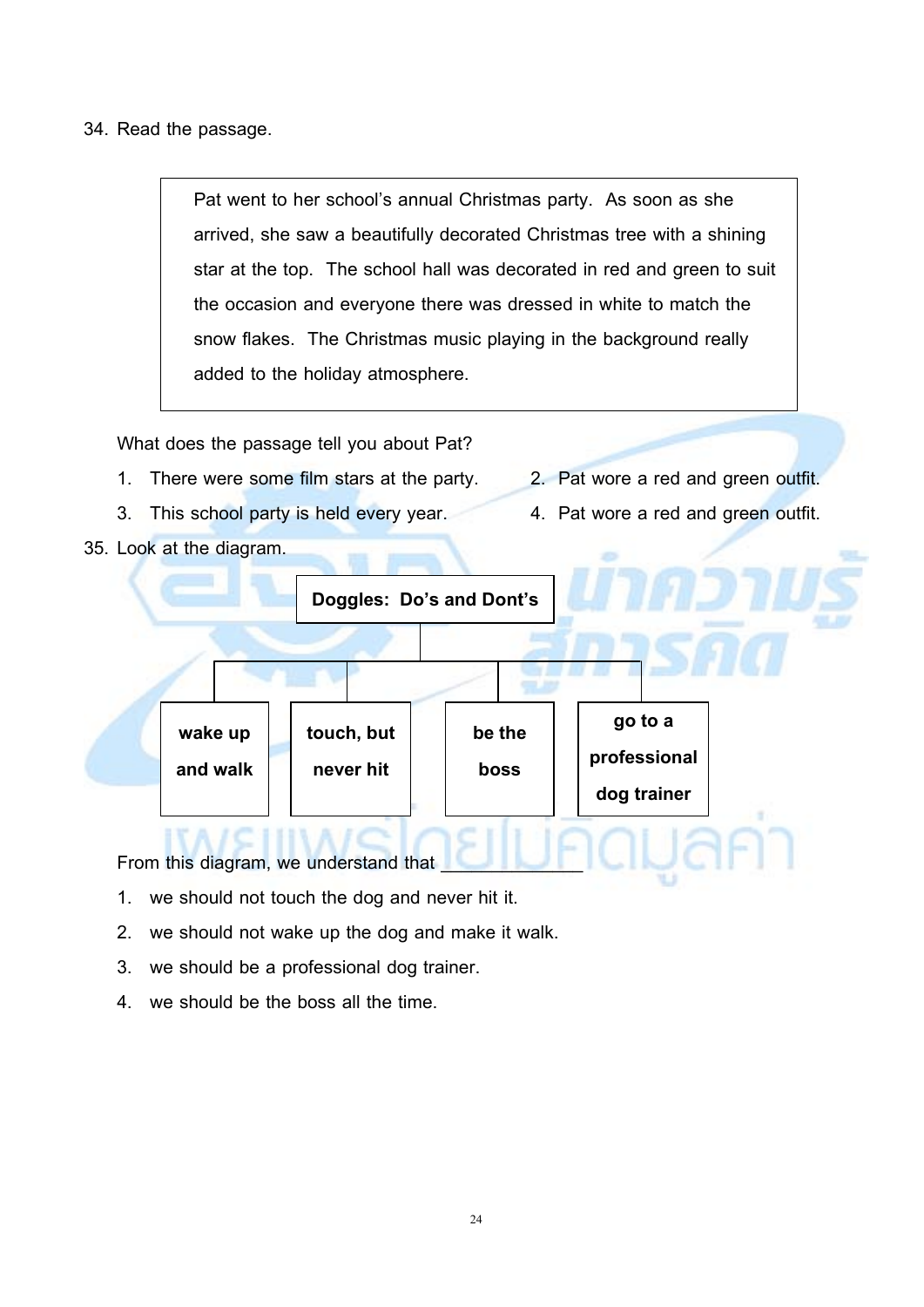36. Look at this family tree.



Which of the following sentences is correct?

- 1. Peter and Martha have two grandsons.
- 2. Helen and Ron are married.
- 3. Simon and Jessica's son it Jackie's brother.
- 4. Ron and Janet's son has a son named Steve.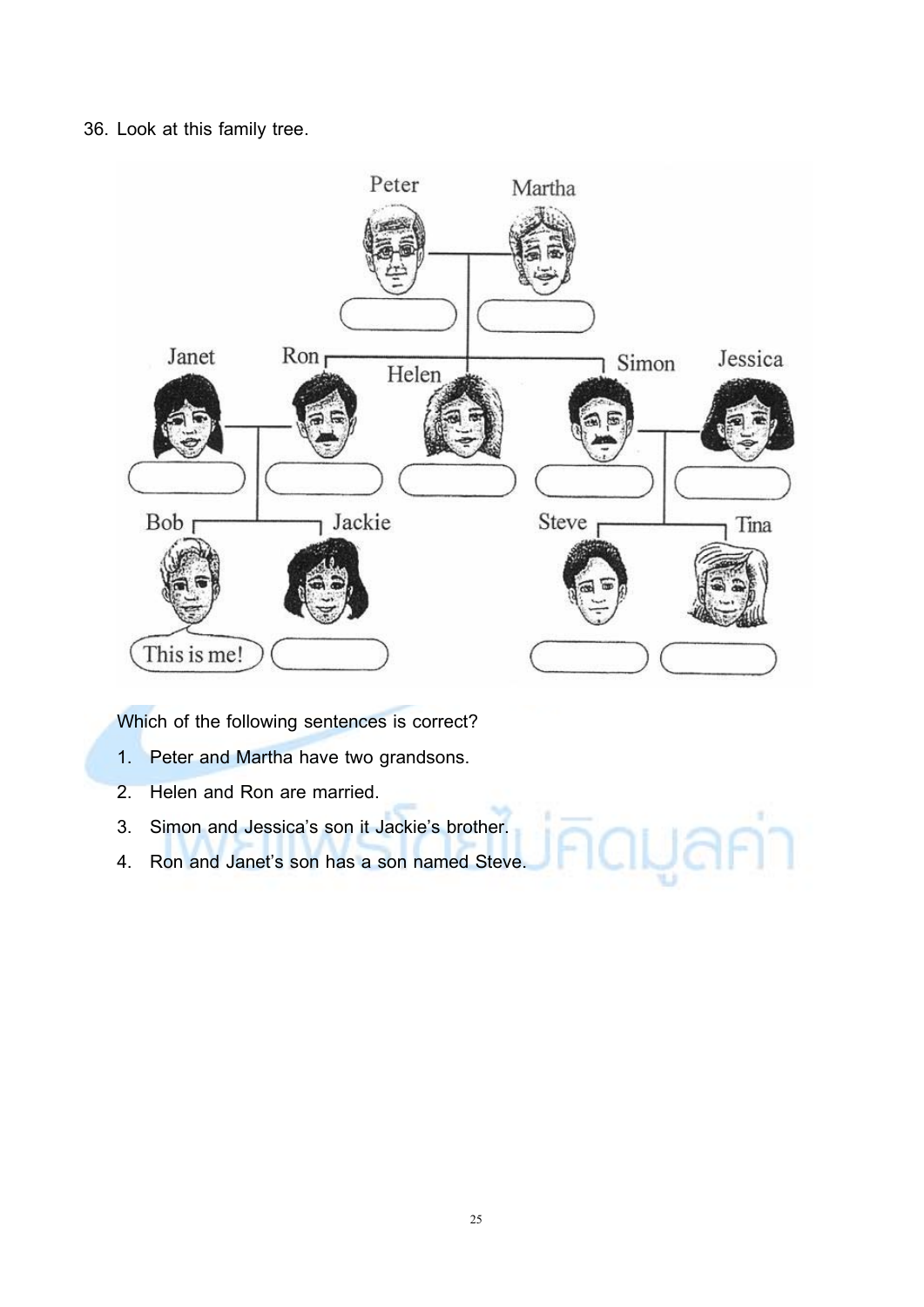37. Read the following passage and answer the question.

### **Food & Hotel Thailand 2008** Not to be missed by professionals in the Hotel, Bakery, Restaurant & Food service, Equipment, Supplies and services Industry… The 16th Annual International Hotel Exhibition 17 – 20 September 2008 at the BITEC Exhibition Center in Bangkok For more Information Contact +66 2999 1234 between 08:00 – 17:00 Monday - Friday

Who should attend this event?

- 1. Just hotel staff in Bangkok. 2. Domestic and overseas hotel personnel.
- 3. Only hotel personnel working overseas. 4. Hotel staff working in restaurants.

38. Read the following passage and answer the question.

HANOI: Bird flu has been found on a duck farm in Vietnam, the first outbreak of the disease in the country since last March, the Agriculture Ministry's Animal Department said. A total of 65 ducklings had died from the disease since March 22. The animals had not been vaccinated against the virus. REUTERS

Based on the passage, which of the following statements is correct?

- 1. The bird flu virus was first found in Vietnam.
- 2. No ducks have been vaccinated.
- 3. Bird flu has returned to Vietnam and 65 ducklings died.
- 4. Ducklings in Vietnam died even though they were vaccinated.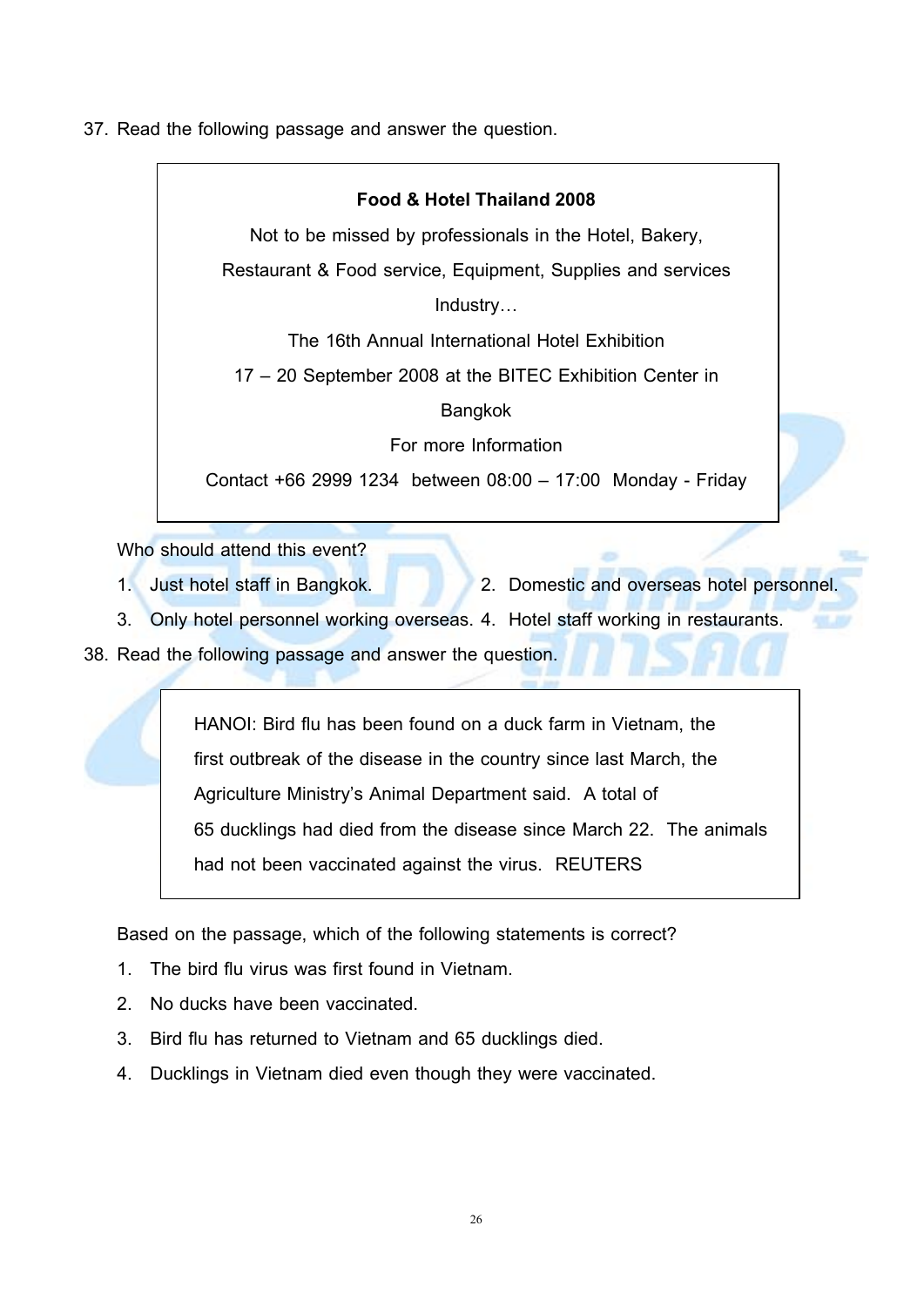39. Read the following rhyme and answer the question.



้ดยไม่คิดมูลค่า

This poem tells us that the old woman

- 1. did not live a comfortable life
- 2. was without shoes
- 3. gave her children bread to eat
- 4. did not have too many bed.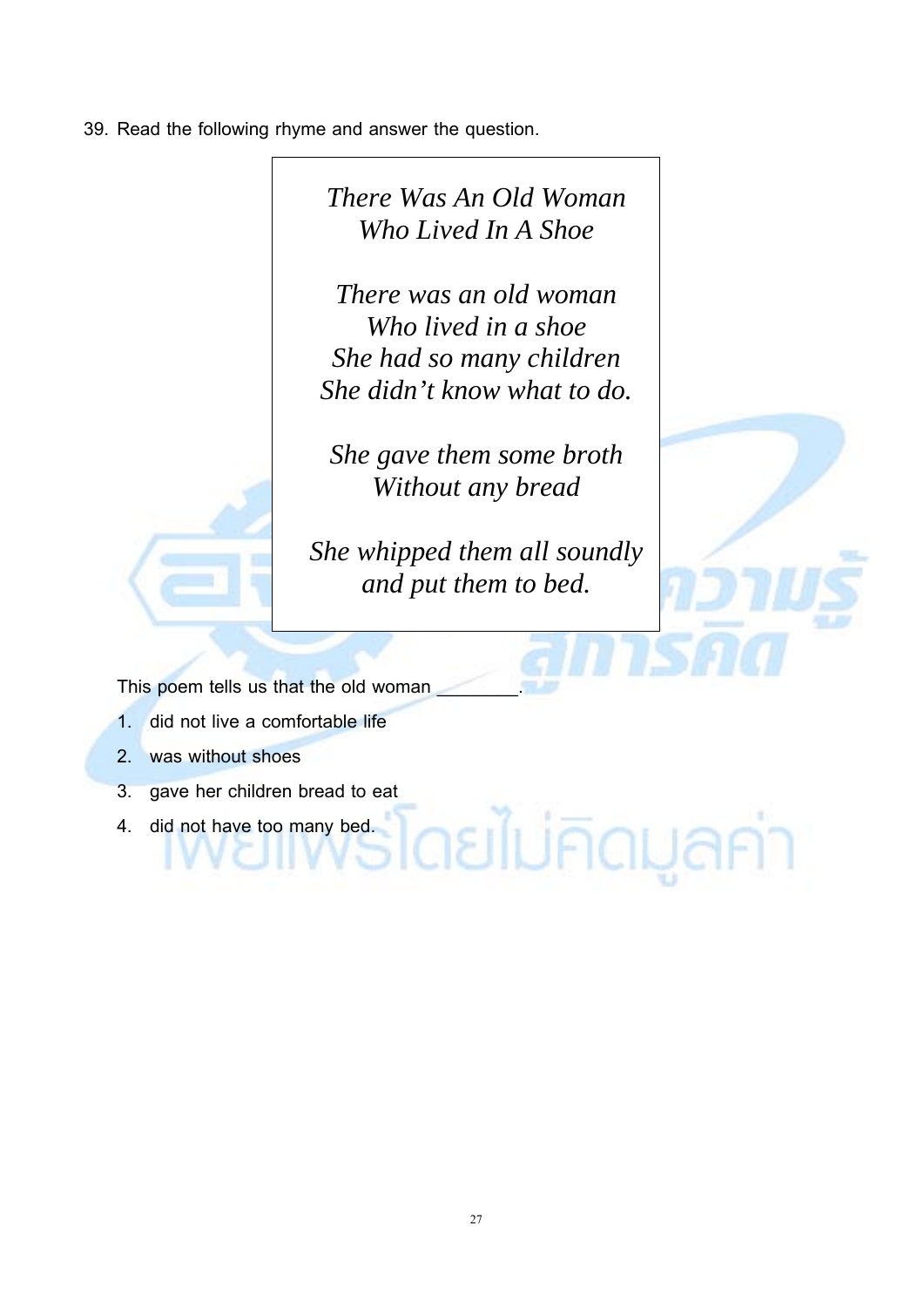#### 40. Look at the chart.

Read the chart to learn about some frog species. Then, answer the question.

| <b>Type of Frog</b> | Food            | <b>Description</b>       | <b>Fun Fact</b>             |
|---------------------|-----------------|--------------------------|-----------------------------|
|                     | insects, birds, | Its skin is olive-green. | The African bullfrog is     |
|                     | fish, mice and  | It grows to be nine      | able to live without food   |
|                     | other frogs     | inches long.             | or water for months.        |
| African Bullfrog    |                 |                          |                             |
|                     | mice, lizards,  | It is usually green      | The ornate horned frog      |
|                     | birds, snakes   | with dark red or black   | buries itself in leaves or  |
|                     | and other frogs | markings on its back.    | soil and pounces on small   |
| Ornate horned frog  |                 | It is six inches long.   | animals that pass by.       |
|                     | insects, worms  | Its back is green and    | The fire-bellied toad has a |
|                     | and snails      | black, but its belly is  | bright orange belly that    |
|                     |                 | bright orange. It is two | scares away predators.      |
|                     |                 | inches long.             | Its skin releases a liquid  |
| Fire-bellied toad   |                 |                          | that makes the frog         |
|                     |                 |                          | poisonous to eat.           |

**FASCINATING FROGS**

Which sentence is **not** a fact about frogs?

- 1. The African bullfrog is able to live without food for months.
- 2. Predators are scared off by the bright orange belly of the fire-bellied toad.
- 3. The six-inch long ornate horned frog pounces on small animals after burying itself in leaves or soil.

٠

4. Frogs are able to live without food or water.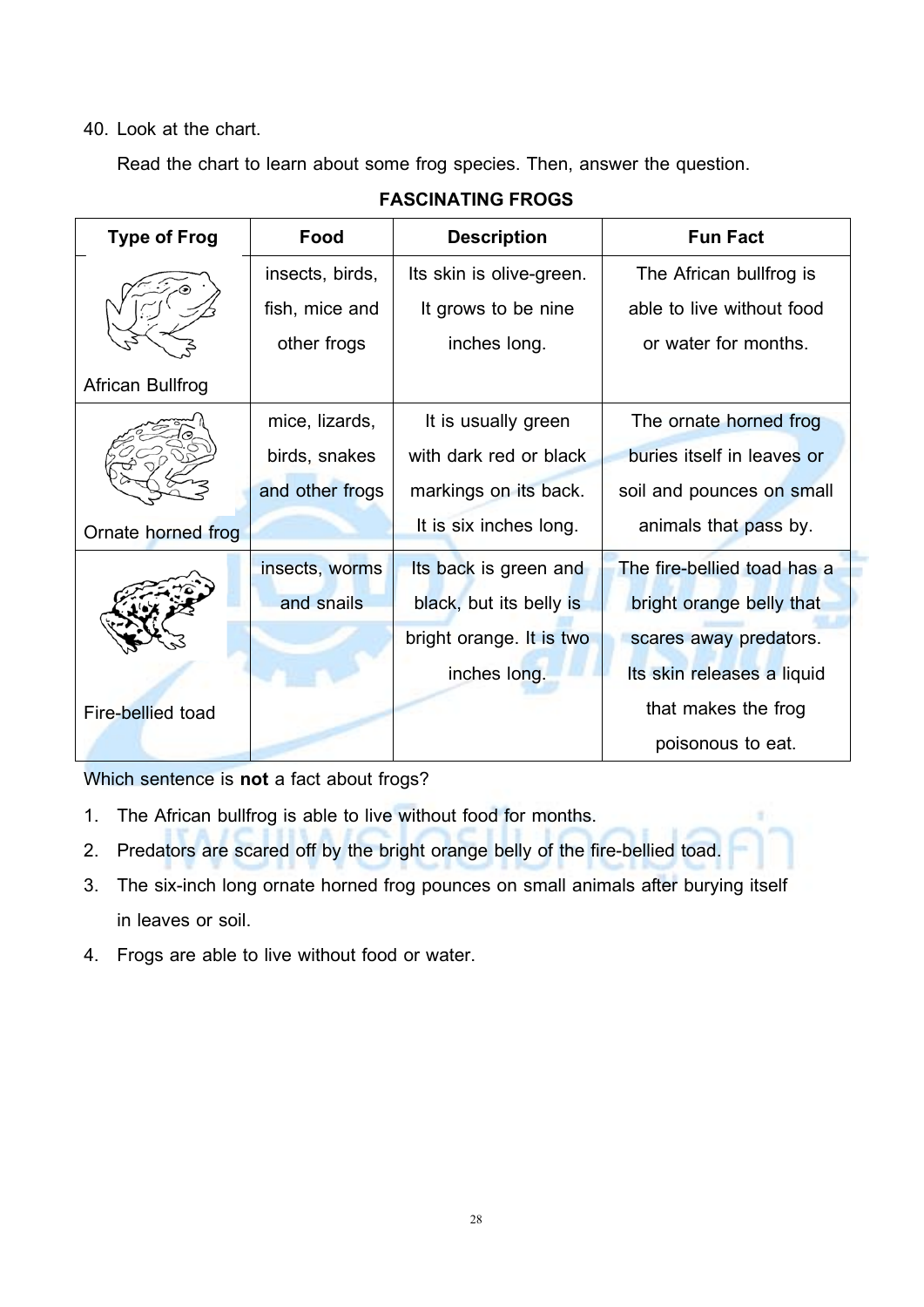

ปการศึกษา

#### **SECTION 1: Language Use and Usage(20 marks)**

*สวนที่ 1* : การใชภาษา (20 คะแนน)

#### *Part 1***: Signs (Nos. 1-2)**

**Directions:** Look at each sign and choose the best answers to the questions. Each sign is followed by two questions. Both answers must be correct in order for you to gain one mark. If either of your answers is wrong, you will not gain any mark. ในแตละขอจะมีคําถามสองคําถามที่สัมพันธกัน นักเรียนจะตองเลือกคําตอบสําหรับ คําถามทั้งสองขอใหถูกตองจึงจะไดหนึ่งคะแนน ถาตอบคําถามขอหนึ่งขอใดผิดจะ

ไมไดคะแนนเลย

Now start to work on the following questions.

1. Look at the sign below.



- A. What does this sigh mean?
	-
	- 3. Buy this kind of basket here. 4. This bin is useful.
- B. Where can you see this sign?
	- 1. In a public park. 2. In a field.
	- 3. In the kitchen of a house. 4. In a hotel room.
- 1. Stand near the bin. 2. Throw your trash here.
	-
	-
	-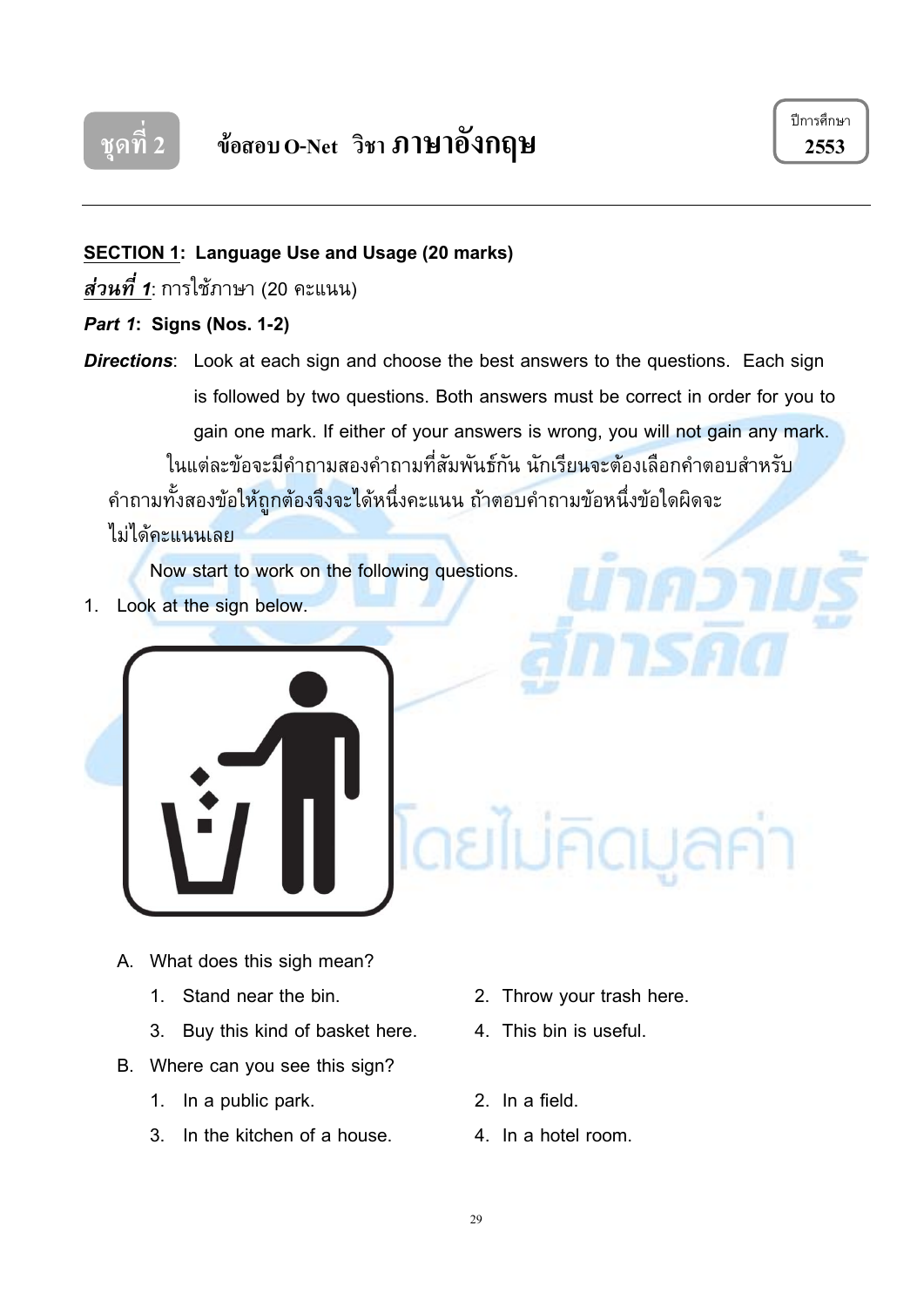2. Read the sign below.



- A. What does this sign say?
	- 1. No one is in the room.
	- 2. No one will disturb you.
	- 3. Do not knock on the door or go inside.
	- 4. People are not allowed in this area.
- B. Who might put up this sign?
	- 1. A hotel guest wanting to relax
	- 2. A librarian warning users not to annoy others
	- 3. A teacher telling her students to keep quiet
	- 4. A manager leaving his office

#### **Example/ตัวอยาง**

#### **No. 0.**

- A. Where is Mary?
	-
	-
- B. What is she doing?
	- 1. She works very hard. 2. She is doing it.
- 1. She lives there. 2. She left this morning.
- 3. She went out. 4. She is in the library.
	-
	- 3. She is reading a book. 4. She reads a lot.
- 

The correct answers are A4 and B3. Therefore, you must darken the circle under number 4 for question A and darken the circle under number 3 for question B as follows:

slasik

Now start to work on the following questions.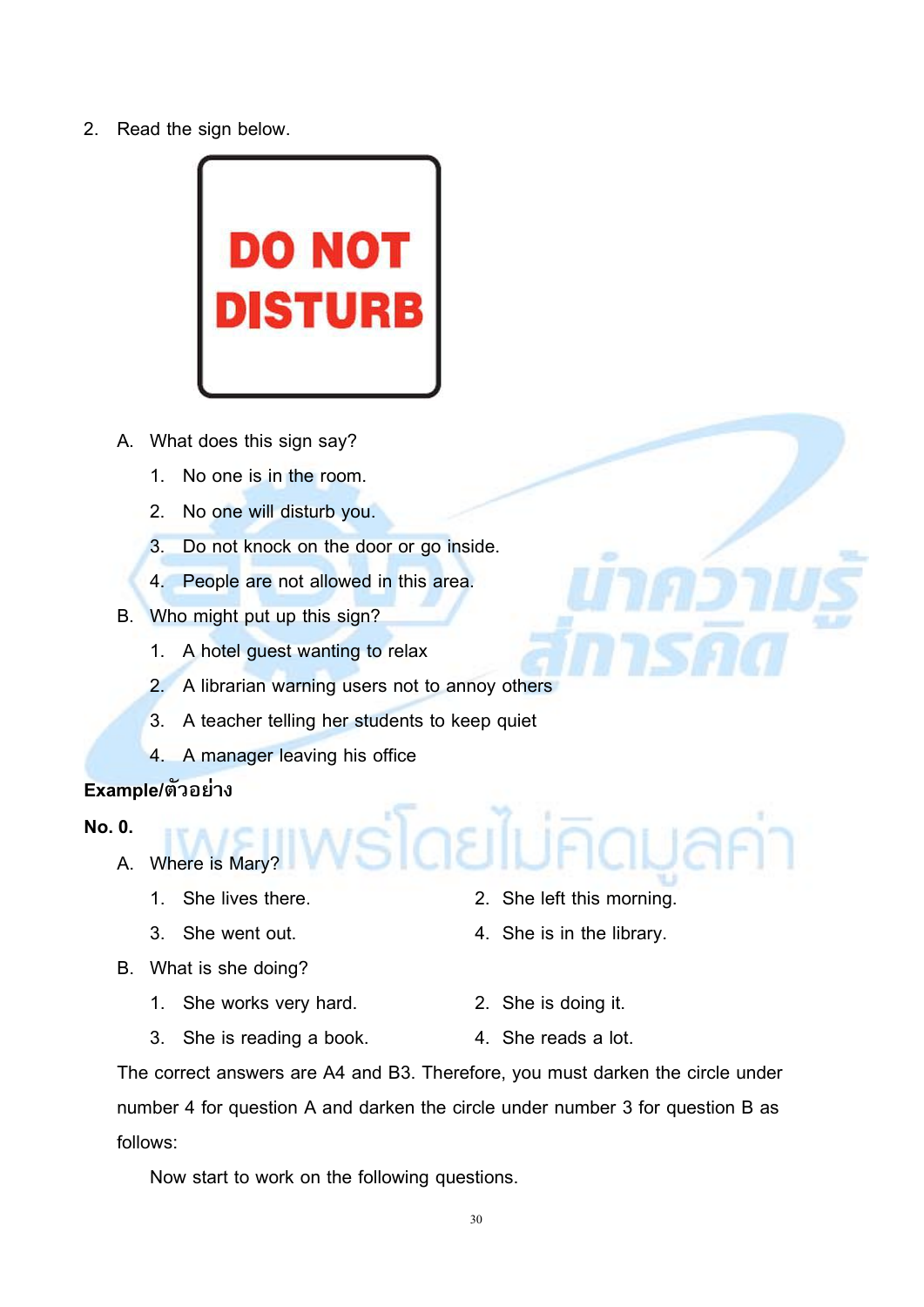- 3. A. How do you go to school?
	-
	-
	- B. This means that **B.** 
		- 1. I walk
		- 2. I ride a bicycle
		- 3. I go to school every day
		- 4. My friend and I go to school by bus
- 4. A. What do you usually do on your summer vacation?
	- 1. I study hard during the examination.
	- 2. I bought books and read them at home.
	- 3. I have already visited many countries in Europe.
	- 4. I either help my uncle on his farm or go camping.
	- B. This means that
		-
		- 1. I want to play tennis 2. I would like to go to France
		- 3. I like to do outdoor activities 4. I enjoy reading science fiction
- 5. A. Why was Grace late for school this morning?
	- 1. She was caught in traffic.
	- 2. She has just arrived in a taxi.
	- 3. She always works late at school.
	- 4. She prefers to play tennis in the morning.
	- B. What happened?
		- 1. She gets up quite late.
		- 2. A bus has just run into a car.
		- 3. The taxi driver drove very fast.
		- 4. There was an accident near the school.
- 6. A. How often does Julia go to the movies?
	- 1. She often goes to the movies alone.
	- 2. She has seen the movie twice.
	- 3. She is going to see a movie this evening.
	- 4. She goes to the movies twice a month.
- 1. I live near my school. 2. I got to school on foot.
- 3. I went to school by bus. 4. I go to school with my friend.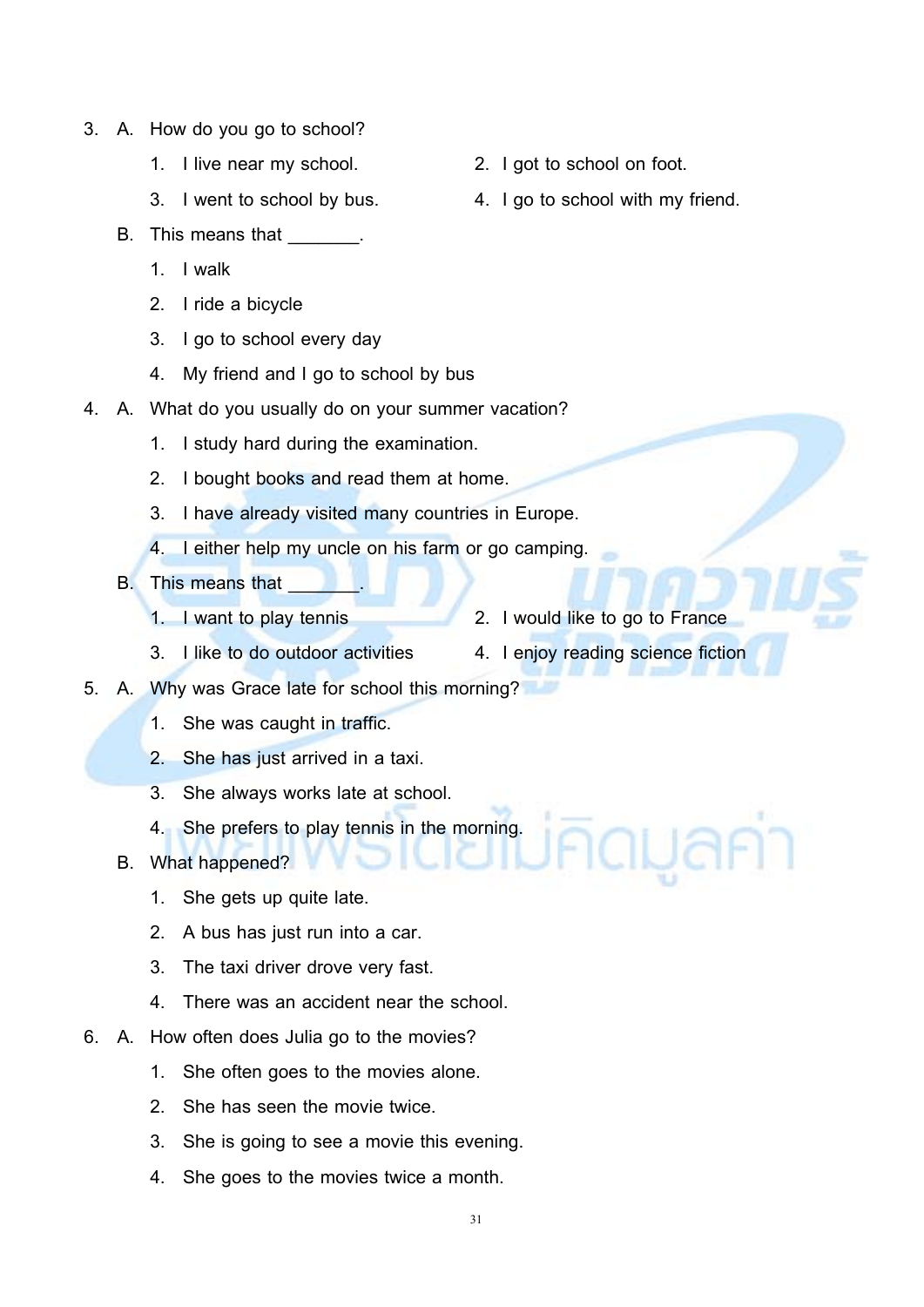- B. What does she like to see?
	- 1. She wants to watch ghost movies.
	- 2. She is going to see a Thai movie.
	- 3. She enjoys adventure movies.
	- 4. She has already gone out to a movie.
- 7. A. What does the new teacher look like?
	- 1. He is a strange man.
	- 2. He always looks serious.
	- 3. He is looking for his notebook.
	- 4. He is as tall as you are but thinner.
	- B. What is he like?
		-
	-
- 8. A. What does your father do?
	-
	-
	- B. Where does he work?
		- 1. He works very hard.
		- 2. He is working in the garden.
		- 3. He always works in his study.
		- 4. He works for a construction company.

#### *Part 3***: Dialogues(Nos. 9-15)**

*Directions***:** Read each situation and the dialogue carefully. Choose

- 1) the appropriate expression for the first missing part (Item A) and
- 2) the response/reaction to the expression for the second missing part (Item B). Both answers in Items A and B must be correct in order for you to gain one mark. If either of your answers is wrong, you will not gain any mark.

ในแตละขอจะมีคําถามสองคําถามที่สัมพันธกัน นักเรียนจะตองเลือกคําตอบสําหรับ คําถามทั้งสองขอใหถูกตองจึงจะไดหนึ่งคะแนน ถาตอบคําถามขอหนึ่งขอใดผิดจะ ไมไดคะแนนเลย

- 1. He likes ice-cream. 2. He is kind and friendly.
- 3. He loves playing tennis. 4. He is very happy today.
- 1. He is an engineer. 2. He is watering the flowers.
- 3. He has done all the work. 4. He helps me do my homework.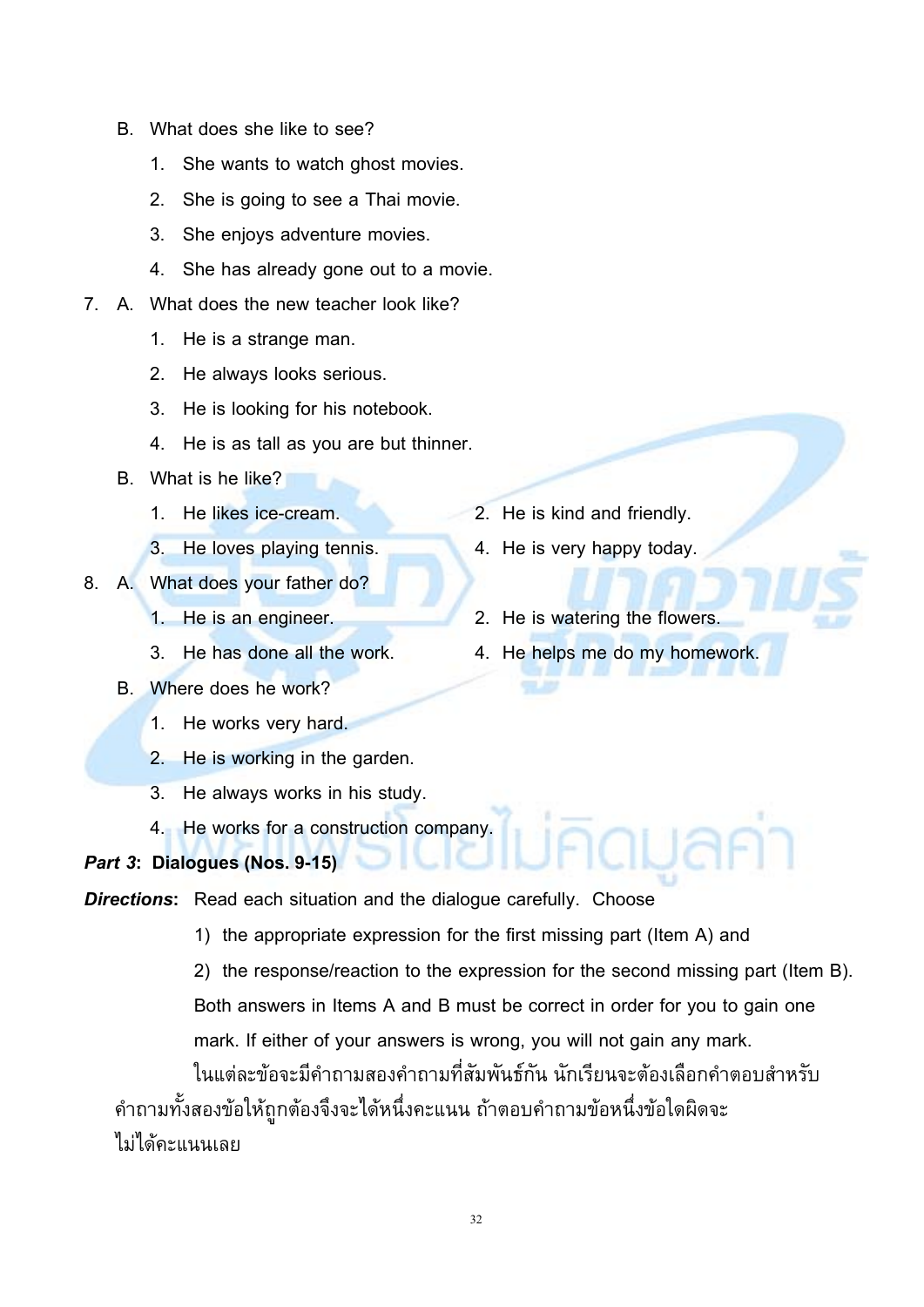#### **Example/ตัวอยาง**

**No. 0.** *Situation***:** *Mary sees John in the morning at school.*

Mary: Good morning, John. 1888

John: Good morning, Mary. B And you?

- A. 1. Where have you been? 2. Isn't it nice to see you?
	- 3. What are you doing? 4. How are you?
- B. 1. That's fine. 2. Oh, thank you.
- -
	- 3. Fine, thanks. 4. It's very well.

The correct answers and A4 and B3. Therefore, you must darken the circle under number 4 for question A and darken the circle under number 3 for question B as follows:

Now start to work on the following questions.

9. *Situation*: *Bob and Tom are talking about sports.*

Bob: What are you doing, Tom?

Tom: I'm watching a basketball game on TV.

Bob: A Tom?

Tom: Well, **B** but I like to watch it. It is very exciting.

- A. 1. Do you play basketball,
	- 2. How do you like basketball,
	- 3. Which basketball team do you like,
	- 4. Who is your favorite basketball player,

B. 1. I play this sport,

- 2. I can't play basketball,
- 3. I think basketball is a good sport,
- 4. I read about basketball every day,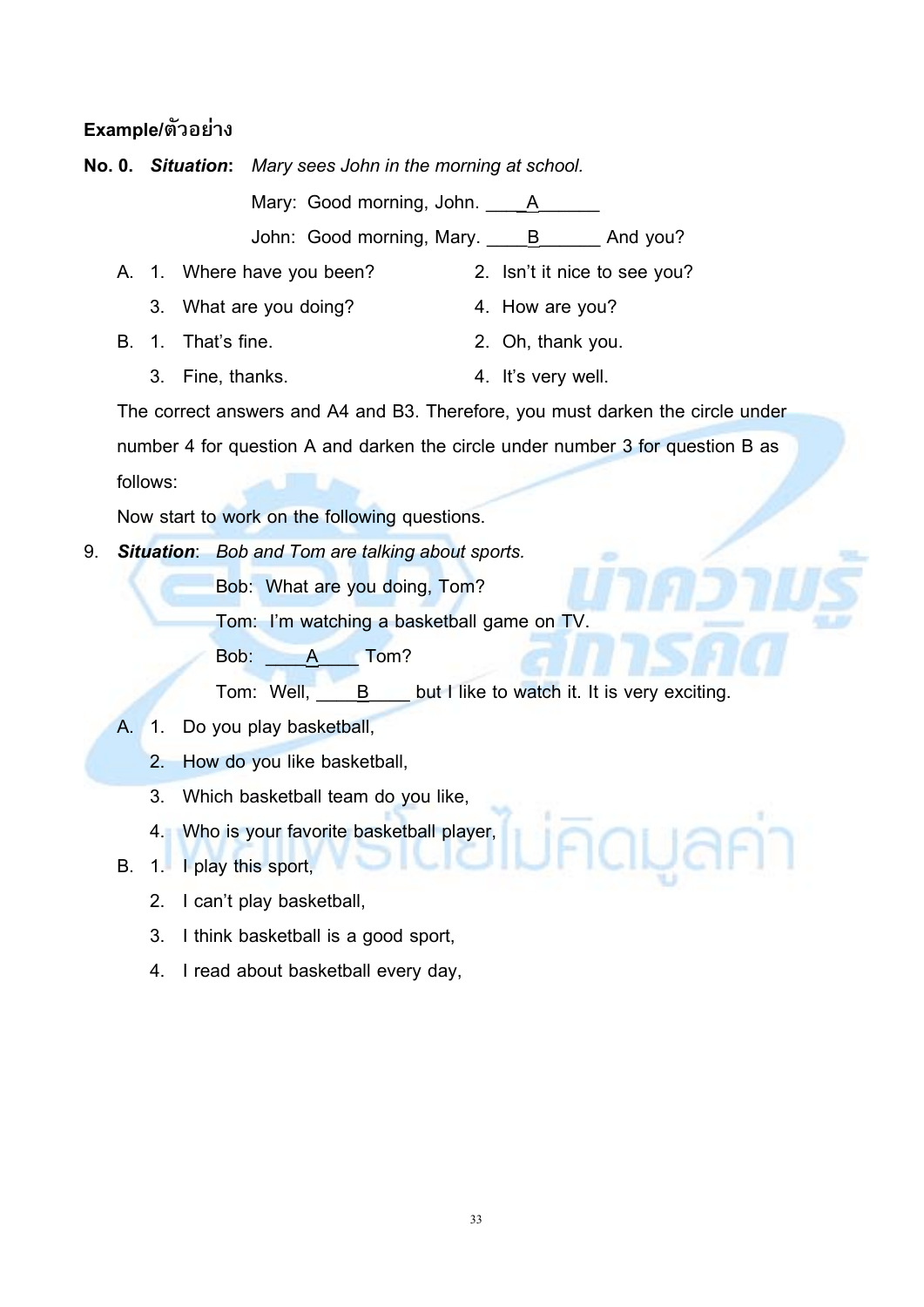10. *Situation*: *At a party, Jane is talking to her friends, Kelly and Ben.*

Jane: Have you two met each other before?

Kelly: A

Ben:  $\underline{\qquad \qquad }$  B  $\underline{\qquad \qquad }$  We went to see John at the same time.

- A. 1. Is that so?
	- 2. I'm sorry, I don't know.
	- 3. Oh, yes. John introduced us.
	- 4. I don't think I have ever seen him.
- B. 1. John is our old friend.
	- 2. It was all right. We met John.
	- 3. That's right. We met in John's office.
	- 4. John was right. He knows both of us.
- 11. *Situation*: *Krit is helping his teacher carry some books to her desk.*

Teacher: A Thank you very much, Krit.

Krit: B

- A. 1. What a boy you are!
	- 2. You must be a polite boy.
	- 3. It's very kind of you to help.
	- 4. You are always grateful to me.
- B. 1. That's fine. 2. Not at all.
	- 3. Don's say that. 4. Forget it, won't you?
- 12. *Situation*: *Suda has just dropped Miss Clarke's cup.*

Suda: Oops! \_\_\_\_A\_\_\_\_\_

Miss Clarke: **B** I have got another one.

- A. 1. Look at that nice cup.
	- 2. I've broken your cup.
	- 3. Did you get a new cup?
	- 4. Do you like your new cup?
- B. 1. Don't worry, dear. 2. It's my birthday present.
	-
- 
- 3. Please be more careful. 4. Take good care next time.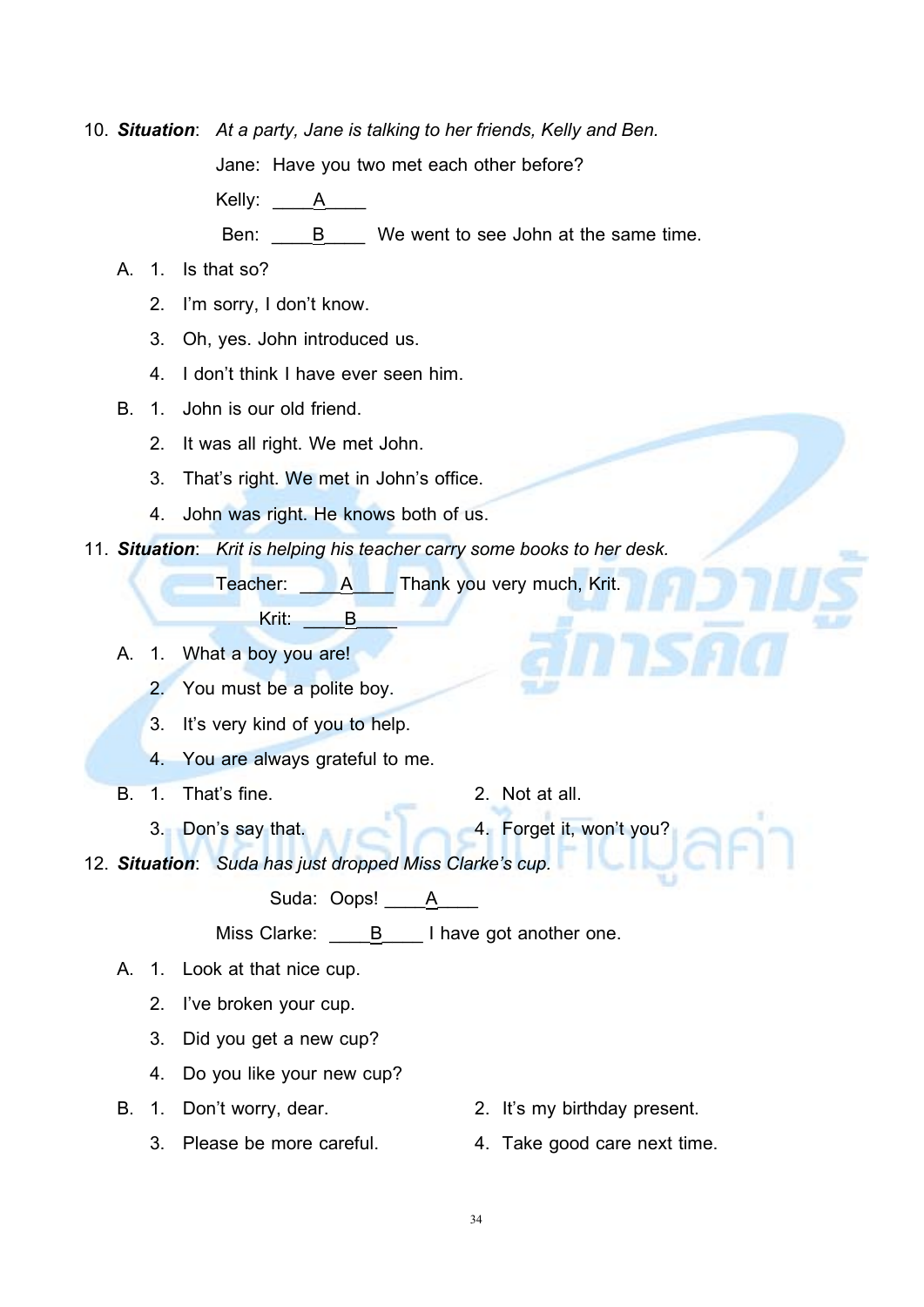13. *Situation*: *Siree has just met a new friend at an international university.* Siree: My name is Siree. I'm Thai and I study law. A Lisa: Hi, Siree! B I just arrived last week.

- A. 1. What do you do? 2. What about you?
- - 3. What will you study? 4. Are you interested in law?
- B. 1. Oh, I can speak many languages.
	- 2. Well, I went to Thailand last year.
	- 3. Have you ever been to Jordan before?
	- 4. I am a new student from Jordan.

#### 14. *Situation*: *Your friend is crossing the street and he does not see a car coming towards*

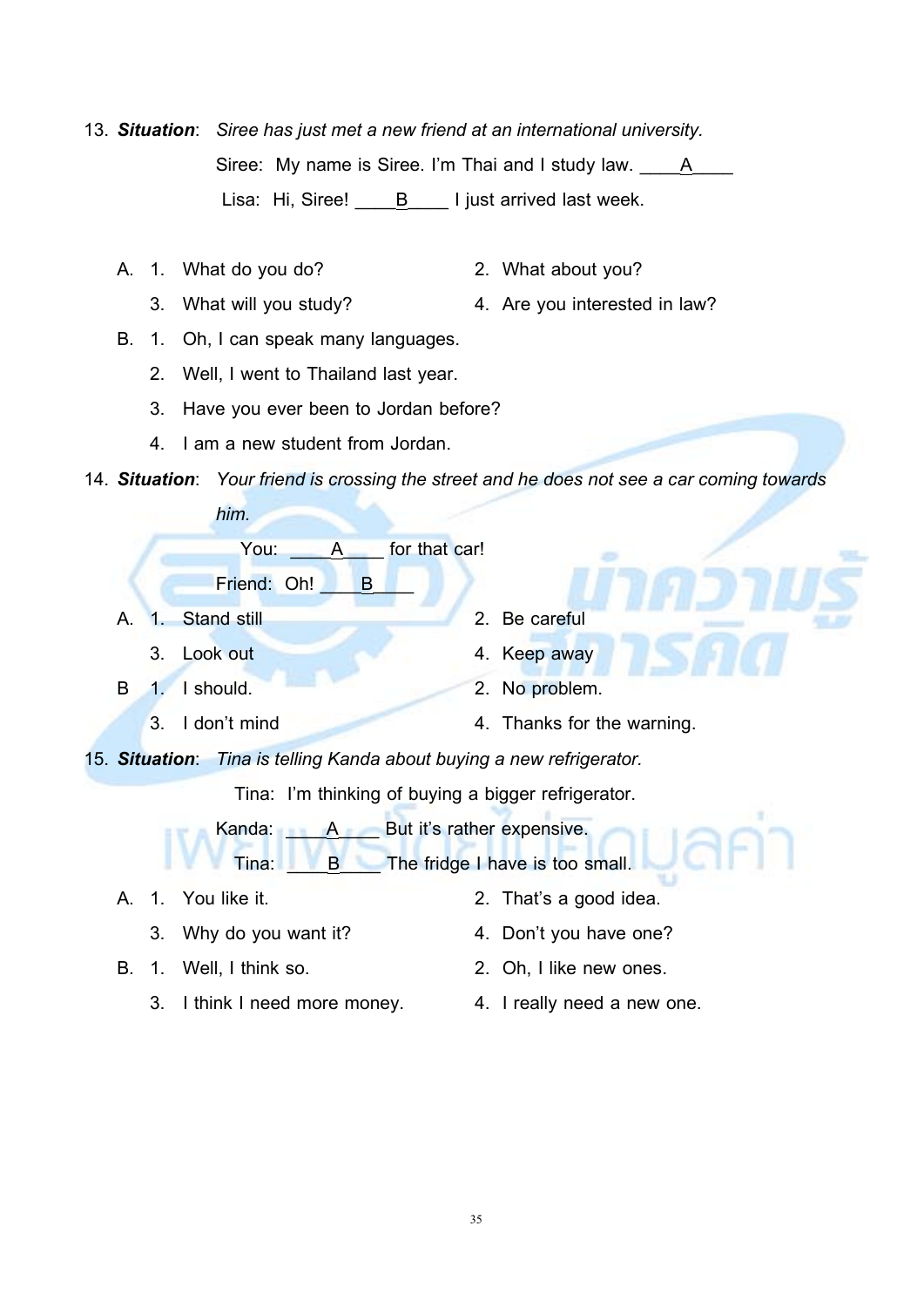#### *Part 4***: Sentence Completion (Nos. 16-20)**

*Directions***:** Read each sentence carefully. Then, choose

1) the item that best completes the first part of the sentence and

2) the item that best completes the second part.

Both answers in Items A and B must be correct in order for you to gain one mark. If either of your answers is wrong, you will not gain any mark.

ในแตละขอจะมีคําถามสองคําถามที่สัมพันธกัน นักเรียนจะตองเลือกคําตอบสําหรับ คําถามทั้งสองขอใหถูกตองจึงจะไดหนึ่งคะแนน ถาตอบคําถามขอหนึ่งขอใดผิดจะ

ไมไดคะแนนเลย

#### **Example/ตัวอยาง**

| No. 0. The man in blue<br>B<br>A                                  | after he took a nap.                                                           |
|-------------------------------------------------------------------|--------------------------------------------------------------------------------|
| 1. will feel<br>A.                                                | 2. had felt                                                                    |
| 3. felt                                                           | 4. has felt                                                                    |
| 1. refresh<br><b>B.</b>                                           | 2. refreshing                                                                  |
| refreshed<br>3.                                                   | 4. refreshingly                                                                |
|                                                                   | The correct answers are A3 and B3. Therefore, you must darken the circle under |
|                                                                   | number 3 for question A and darken the circle under number 3 for question B as |
| follows:                                                          |                                                                                |
| Now start to work on the following questions.                     |                                                                                |
| 16. Sarah will apply ______ A _____ at an export company ______ B |                                                                                |
| A. 1. work<br>3. for an accountant                                | 2. for a job<br>4. an accountant                                               |
| В.<br>1. as an accountant                                         | 2. to work                                                                     |
| for working<br>3 <sub>1</sub>                                     | 4. of an accountant                                                            |
|                                                                   | B clearly.                                                                     |
| A. 1. not only can see well                                       | 2. only sees well                                                              |

- 3. sees not only well **4. cannot see well only**
- B. 1. and can hear too 2. and it can also hear
	- 3. but also can hear 4. but it too can hear
- 
- -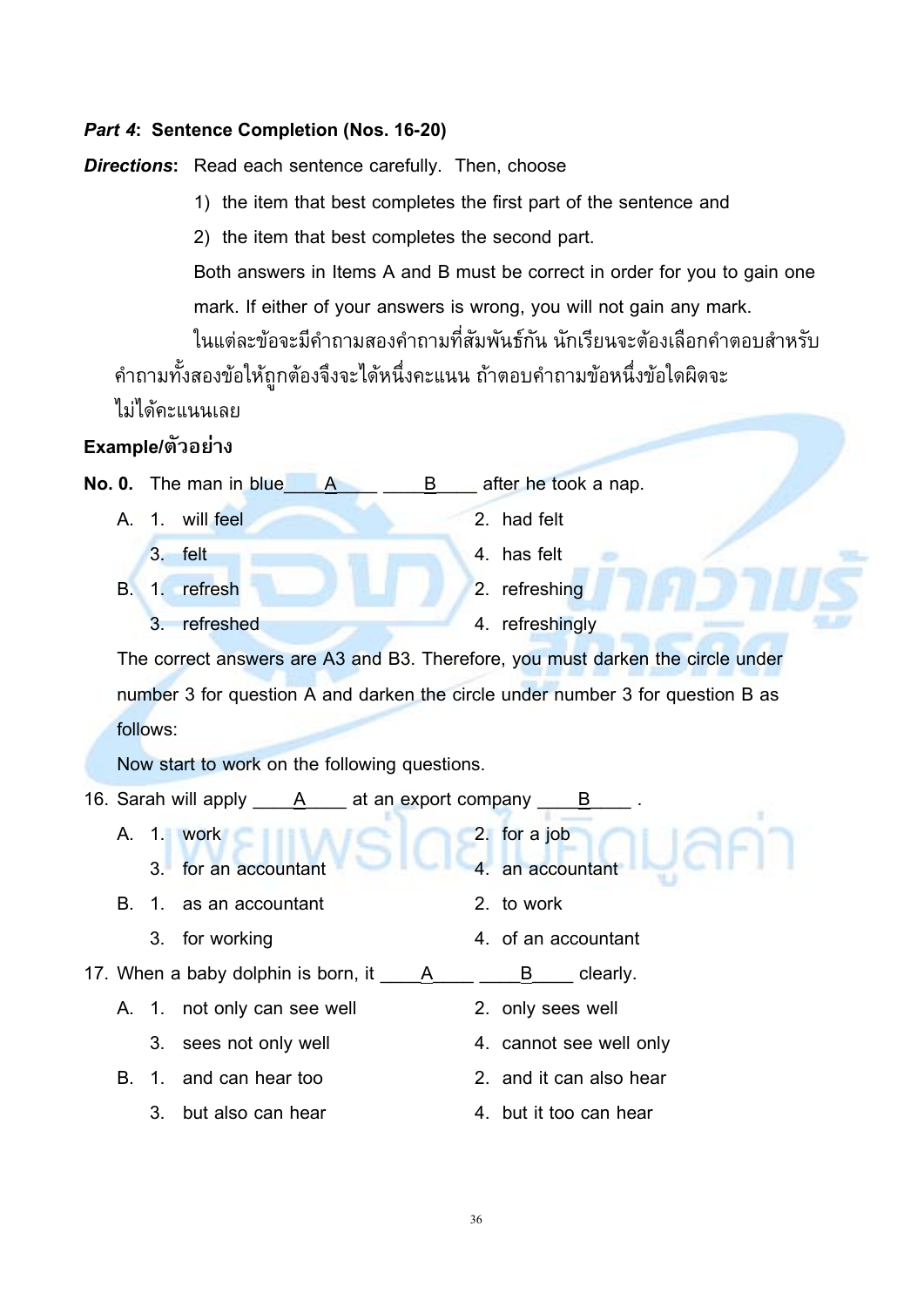|           |          | A. 1. although                                          |       | 2. since               |  |  |  |  |
|-----------|----------|---------------------------------------------------------|-------|------------------------|--|--|--|--|
|           |          | 3. when                                                 |       | 4. whereas             |  |  |  |  |
| В.        | $1$ is   |                                                         |       | 2. was                 |  |  |  |  |
|           |          | 3. is being                                             |       | 4. has been            |  |  |  |  |
|           |          | 19. Tom has gained weight _____A_____ he __             | B     |                        |  |  |  |  |
|           | A. 1. or |                                                         | 2. if |                        |  |  |  |  |
|           |          | 3. and                                                  |       | 4. because             |  |  |  |  |
| В.        |          | 1. ate much, too                                        |       | 2. ate too much        |  |  |  |  |
|           |          | 3. didn't eat enough                                    |       | 4. didn't eat too much |  |  |  |  |
|           |          | 20. Oh, this is really a good job offer. If I           |       | A you, I B it.         |  |  |  |  |
| А.        | $1.$ am  |                                                         |       | 2. were                |  |  |  |  |
|           |          | 3. had been                                             |       | 4. would be            |  |  |  |  |
| <b>B.</b> |          | 1. would take                                           |       | 2. am taking           |  |  |  |  |
|           | 3.       | will take                                               |       | 4. should have taken   |  |  |  |  |
|           |          |                                                         |       |                        |  |  |  |  |
|           |          | <b>SECTION 2: Reading Ability (20 marks)</b>            |       |                        |  |  |  |  |
|           |          | <mark>ส่วนที่ 2</mark> : ความสามารถในการอ่าน (20 คะแนน) |       |                        |  |  |  |  |

*Directions*: In this section there are two parts: Vocabulary and Reading Comprehension. Each part has its own directions. Read the passages carefully and choose the best answers. You will gain one mark for each correct answer. อ่านเนื้อเรื่องต่อไปนี้ และเลือกคำตอบที่ถูกต้องที่สุดเพียงคำตอบเดียว ในส่วนนี้ นักเรียนจะได้หนึ่งคะแนนเมื่อตอบถูกหนึ่งข้อ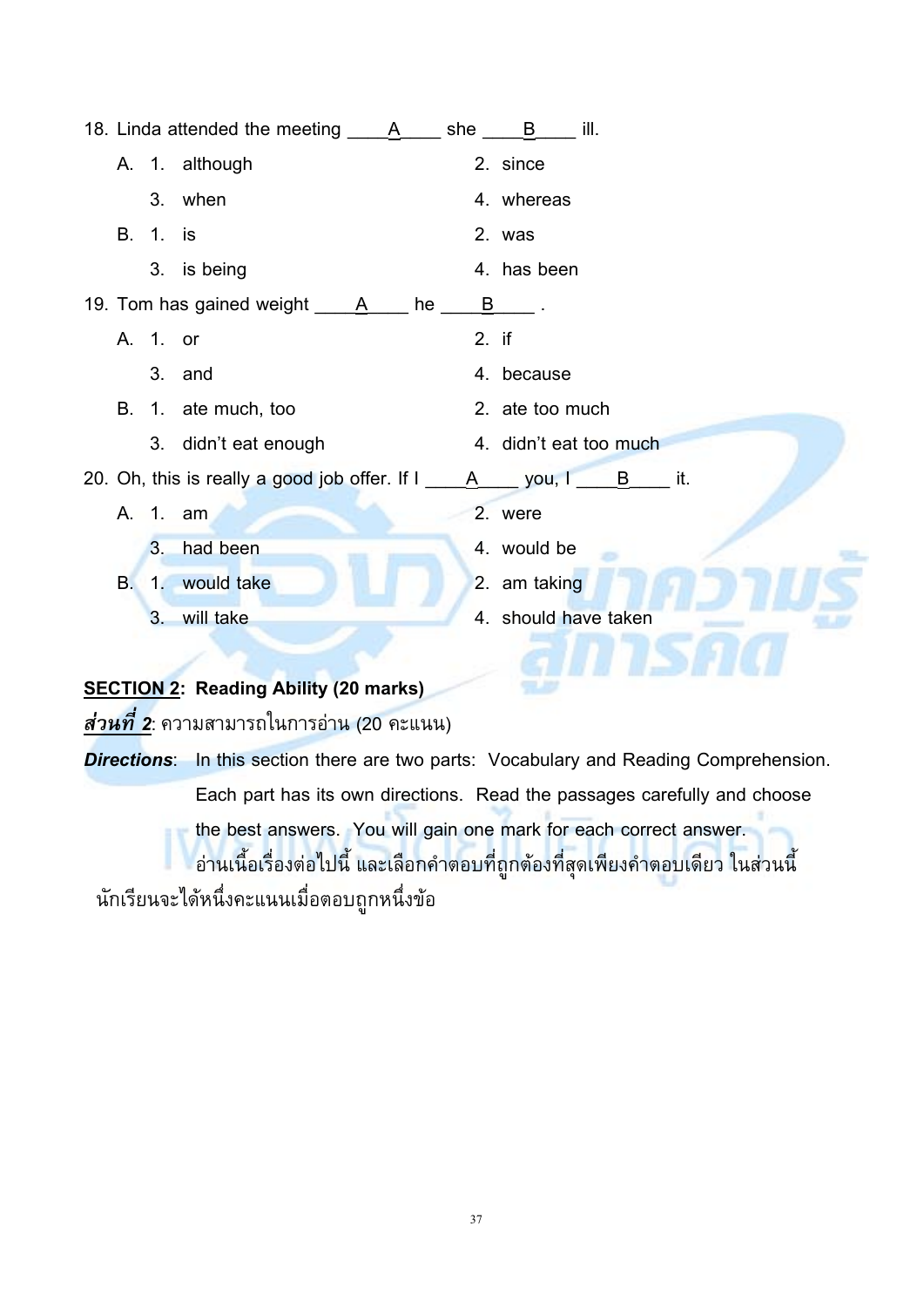#### *Part 1***: Vocabulary(Nos. 21-27)**

**Directions:** Read the passage carefully and choose the best word to fill in each blank.

In the past, man showed little care for the survival of living things. He 21 animals for food, skins, sport or for making preserved collections. <br>22 living things-such as plants, butterflies and birds' eggs – and preserving them was once a 23 hobby. As a result, some species have 24 . Today in many countries, people are not 25 to collect certain species of plants and all birds' eggs. Photographing plants and animals and

26 animal sounds are two 27 which have replaced collecting.

- 21. 1. changed 2. trained
	-
- 22. 1. Growing 2. Collecting
	- 3. Catching 2. 2012 12:30 4. Raising
- 23. 1. public 2. private
	- 3. positive 1. a contract 1. a contract 1. popular
- 24. 1. struggled 2. changed 2. changed
	- 3. disappeared 4. escaped
- 25. 1. allowed 2. admitted 2. admitted
	- 3. accepted 4. assigned
	-
	- 3. repeating 4. selecting
- 27. 1. plans 2. games
	- 3. hobbies **4.** exercises
- 
- 3. hunted 3. and 4. followed
	-
	-
	-
	-
	-
	-
	-
	-
- 26. 1. using 2. recording
	-

38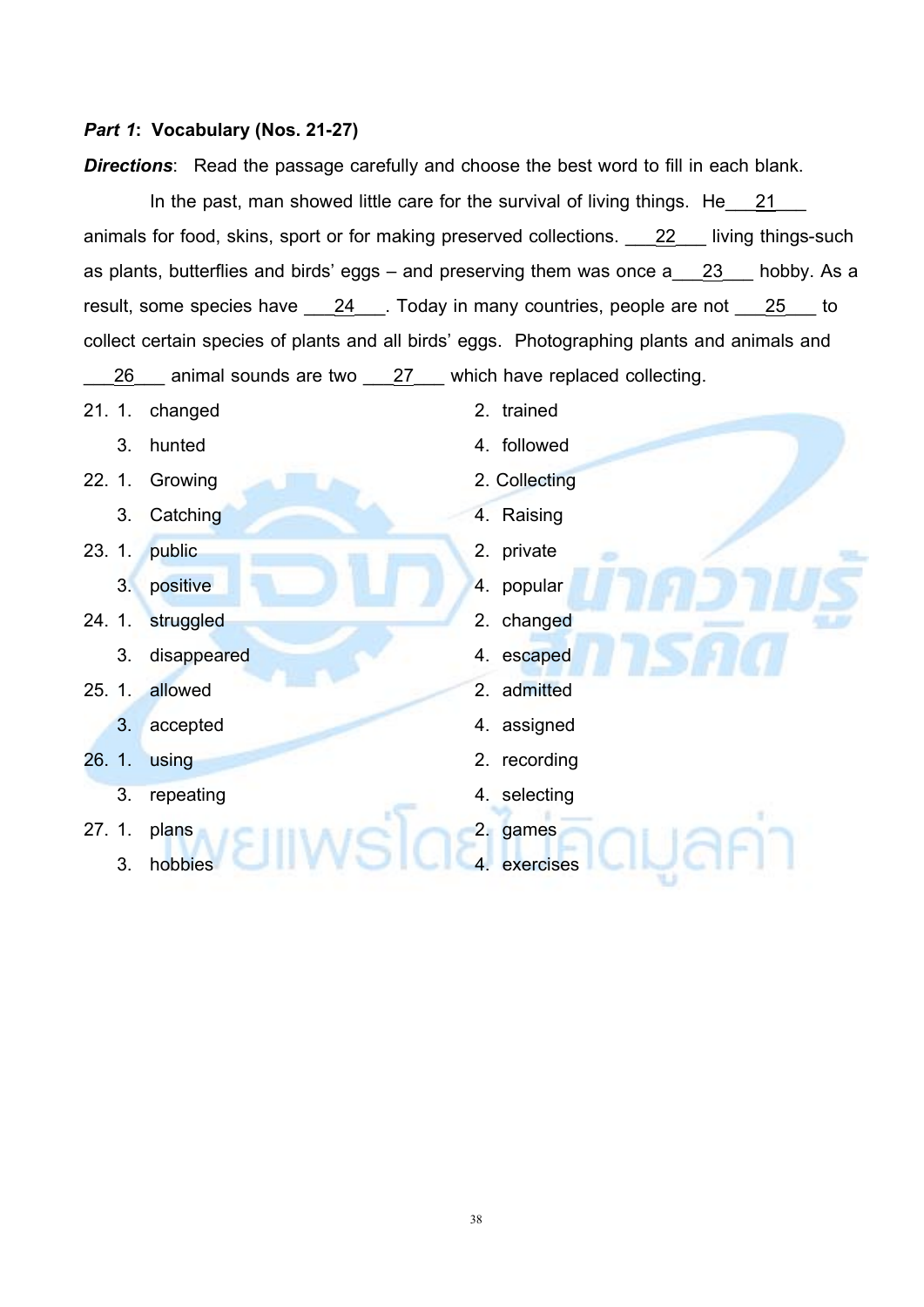#### *Part 2:* **Reading Comprehension (Nos. 28-40)**

*Directions*: Read each passage carefully and choose the correct answer to each question.

You will gain one mark for each correct answer.

้อ่านเนื้อเรื่องต่อไปนี้ และเลือกคำตอบที่ถูกต้องที่สุดเพียงคำตอบเดียว ในส่วนนี้ นักเรียนจะไดหนึ่งคะแนนเมื่อตอบถูกหนึ่งขอ

#### **Passage 1**

| <b>Prathom</b> | <b>Boys</b> | <b>Girls</b> | <b>Total</b> |
|----------------|-------------|--------------|--------------|
| 2              | 19          | 16           | 35           |
| 3              | 15          | 19           | 34           |
| 4              | 18          | 20           | 38           |
| 5              | 17          | 17           | 34           |

|                | 28. The largest class in the school is                      |              |
|----------------|-------------------------------------------------------------|--------------|
| $\mathbf{1}$ . | Prathom <sub>2</sub>                                        | 2. Prathom 3 |
| 3.             | Prathom 4                                                   | 4. Prathom 5 |
|                | 29. The total number of students in these four classes is   |              |
| 1. 69          |                                                             | 2. 72        |
| 3.             | 141                                                         | 4. 152       |
|                | 30. There are altogether ________<br>boys in these classes. |              |
| 1.             | 69                                                          | 2. 70        |
| 3.             | 72                                                          | 4. 141       |
|                | 31. The statement that is TRUE is                           |              |
| 1.             | There are more boys than girls in Prathom 3                 |              |
| 2.             | Prathom 2 is the smallest class in the school               |              |
| 3.             | There are 4 more girls than boys in the four classes        |              |
| 4.             | Prathom 5 has an equal number of boys and girls             |              |
|                |                                                             |              |

#### **Passage 2**

Boiling water is dangerous. When water freezes, ice and snow on the roads can be dangerous. Thin ice is dangerous. Heavy snow storms and high tides may cause flooding. Homes and roads can be washed away.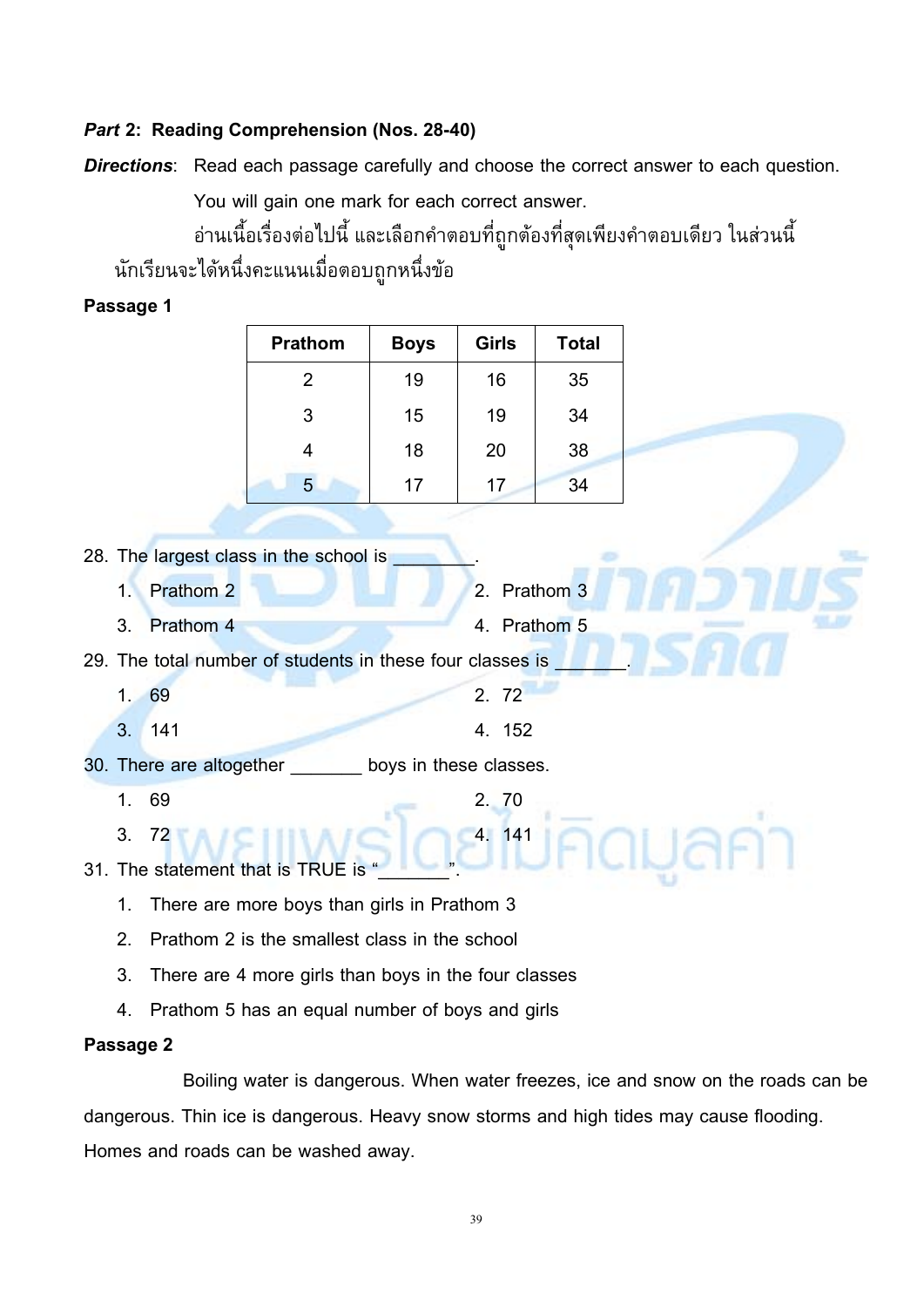- 32. We learn from the passage that
	-
	-
	- 1. water can be dangerous 2. flooding is caused by rainstorms
	- 3. we cannot drink boiling water 4. we cannot walk on ice and snow

#### **Passage 3**

Air over the sea is damp. The sun warms the damp air which then rises and cools. Clouds are then formed. Clouds are made of tiny water **droplets.** When the droplets get bigger, they fall as rain.

33. We learn from the passage

- 1. when clouds are formed
- 2. how damp air over the sea is
- 3. why water droplets get bigger
- 4. where rain comes from
- 34. The word "droplets" (line 2) means
	- 1. clouds 2. cold air
	-
- 
- 3. damp sea 4. drops of liquid

#### **Passage 4**

Many natural fruit juices with no added sugar contain more total sugar than fruit drinks which have had sugar added. Cow and breast milk contain a sugar called lactose, but **this** does not seem to cause as much tooth decay as sucrose.

35. We learn from the passage that

- 1. fruit drinks with sugar added contain less total sugar than natural fruit juices
- 2. natural fruit juices contain both lactose and sucrose
- 3. lactose can be found only in cow milk
- 4. tooth decay can be caused by lactose

#### 36. The word **"this"** (line 3) refers to \_\_\_\_\_\_\_.

- 1. sucrose 2. milk
- 3. lactose 4. sugar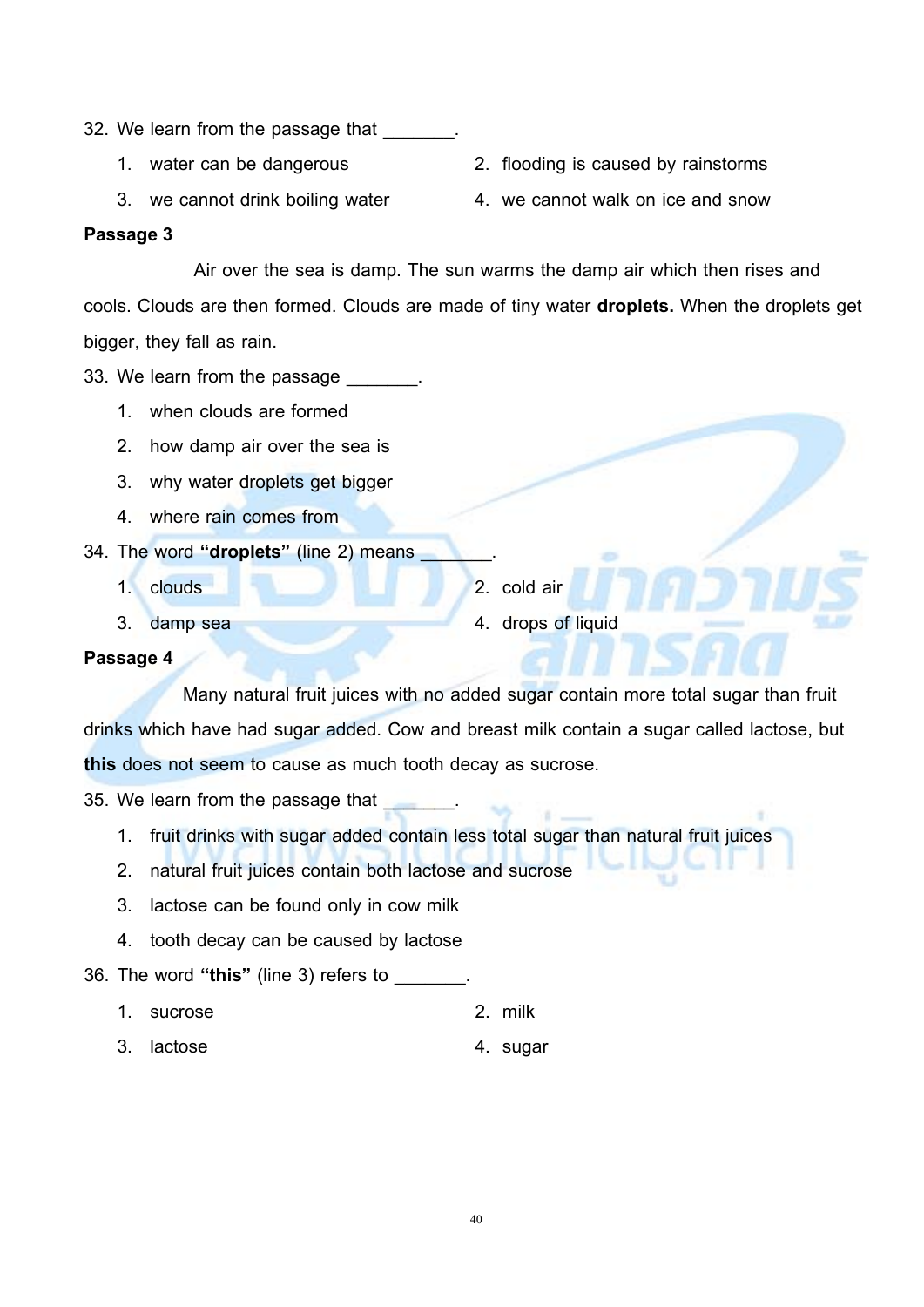#### **Passage 5**

Paul Nelson graduated from university and went to work overseas for a year. When he returned to his hometown, a big company offered him a very good position with a reasonably high salary. He accepted the job, but finally became bored with it and wanted to do something more challenging. Therefore, he put an advertisement in several newspapers, describing his work experience, his present responsibilities and the kind of work he was interested in.

Several days later, he got a letter in response to his advertisement. The letter was not from a firm, but from a man who wanted a job. In his letter he wrote: "Sir, could you be kind enough to mention my name to your present employer when you get a new job?" 37. Immediately after Paul Nelson graduated, he worked

- 
- 3. in his hometown 4. upcountry
- 1. abroad 2. at home
	-
- 38. Paul wanted to get a new job because
	- 1. he did not have a good position
	- 2. his salary was not high enough
	- 3. he did not like his work any more
	- 4. he wanted to travel more often
- 39. To get a new job, Paul
	- 1. wrote letters to several firms
	- 2. advertised in the newspapers
	- 3. announced what kind of work he wanted to do
	- 4. described his responsibilities in his company
- 40. The writer of the letter wanted  $\qquad \qquad$ .
	- 1. Paul's position
	- 2. to be Paul's boss
	- 3. an employer like Paul
	- 4. to say that Paul was kind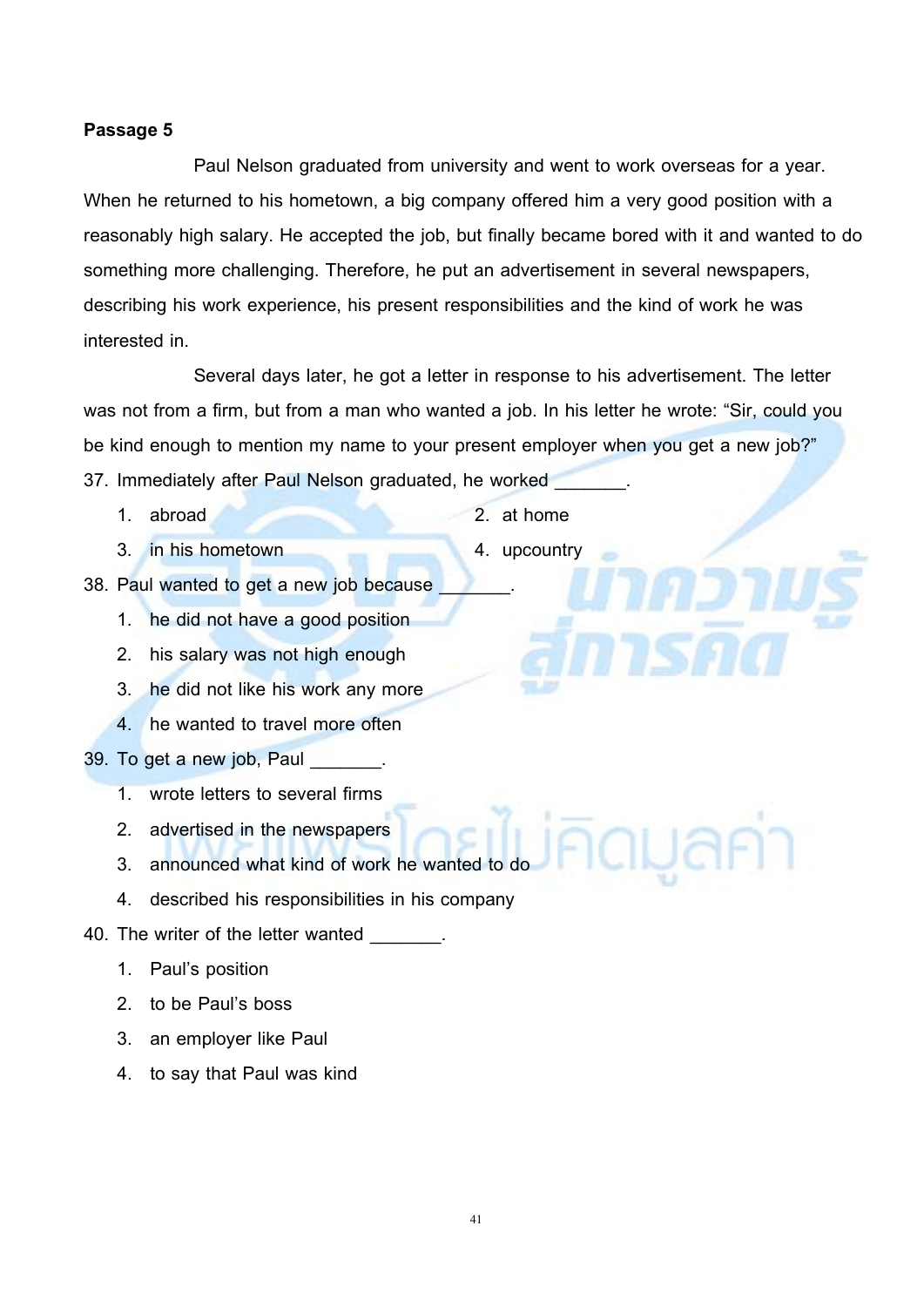### **เฉลยขอสอบ**

# **ชุดที่ 1 แนวขอสอบ O-Net วิชา ภาษาอังกฤษ**

| ข้อที่ | เฉลย               | เหตุผลประกอบ                                                                           |
|--------|--------------------|----------------------------------------------------------------------------------------|
| 1.     | 1.                 | เพราะ ill เป็นคำคุณศัพท์ จะใช้ตามหลัง verb to be และคำกริยาข้างหน้า คือ goes           |
|        |                    | ซึ่งเป็น Present simple                                                                |
| 2.     | 1.                 | เพราะคำถามถามเกี่ยวกับอาชีพ ซึ่ง engineer หมายถึงอาชีพวิศวกร                           |
| 3.     | 2.                 | เพราะ oranges เป็นคำนามพหูพจน์ และ healthy เป็นคำคุณศัพท์ ต้องตามหลัง verb             |
|        |                    | to be                                                                                  |
| 4.     | $\boldsymbol{4}$ . | เพราะในภาพถ้วยกาแฟอยู่ถัดจากหนังสือพิมพ์ จึงใช้ next to                                |
| 5.     | $\boldsymbol{4}$ . | เพราะบทสนทนากล่าวถึงการไม่ได้รับประทานอาหารกลางวันและการมองหา                          |
|        |                    | ร้านอาหาร                                                                              |
| 6.     | 1.                 | plump (ท้วม) เพราะทอมชอบกินแฮม ซึ่งเป็นอาหารที่มีไขมัน                                 |
|        |                    | และไม่ออกกำลังกาย                                                                      |
| 7.     | 3.                 | เพราะเจ้าของแก้วกล่าวว่า ไม่ต้องกังวลที่ทำแก้วแตก แสดงว่าน่าจะมีแก้วใบอื่นอีก          |
| 8.     | 2.                 | เพราะคำคุณศัพท์บอกขนาดจะอยู่ก่อนคำคุณศัพท์บอกสี และตู้เย็นเครื่องเก่าของ Tina          |
|        |                    | มีขนาดเล็ก ดังนั้น เมื่อจะซื้อตู้เย็นเครื่องใหม่ เธอจึงต้องการตู้เย็นที่มีขนาดใหญ่ขึ้น |
|        |                    | กว่าเดิม                                                                               |
| 9.     | 2.                 | เพราะ cheese เป็นคำนามนับไม่ได้ และปีเตอร์ต้องการลดน้ำหนัก                             |
| 10.    | 3.                 | เพราะคำถามถามว่า "มีไข่ในตู้เย็นหรือไม่" คำตอบ "มีจำนวน 2 ฟอง"                         |
|        |                    | จึงเหมาะสมที่สุด                                                                       |
| 11.    | 2.                 | เพราะคำตอบตอบว่า "ฉันมีเพียงอันเดียว" คำถามจึงต้องถามจำนวน                             |
| 12.    | 4.                 | เพราะเบนบอกว่า "ฉันขอยืมหนังสือของแอน" คำถามจึงควรถามว่า "คุณขอยืม                     |
|        |                    | หนังสือของใคร"                                                                         |
| 13.    | 4.                 | เพราะป้ายนั้นบอกว่า ห้ามให้อาหารสัตว์                                                  |
| 14.    | 3.                 | เพราะเจนบอกว่า "มีซุปและแซนด์วิช" ซึ่งคำถามต้องถามว่า "มีอะไรในครัวให้                 |
|        |                    | รับประทานบ้าง" จึงเหมาะที่สุด                                                          |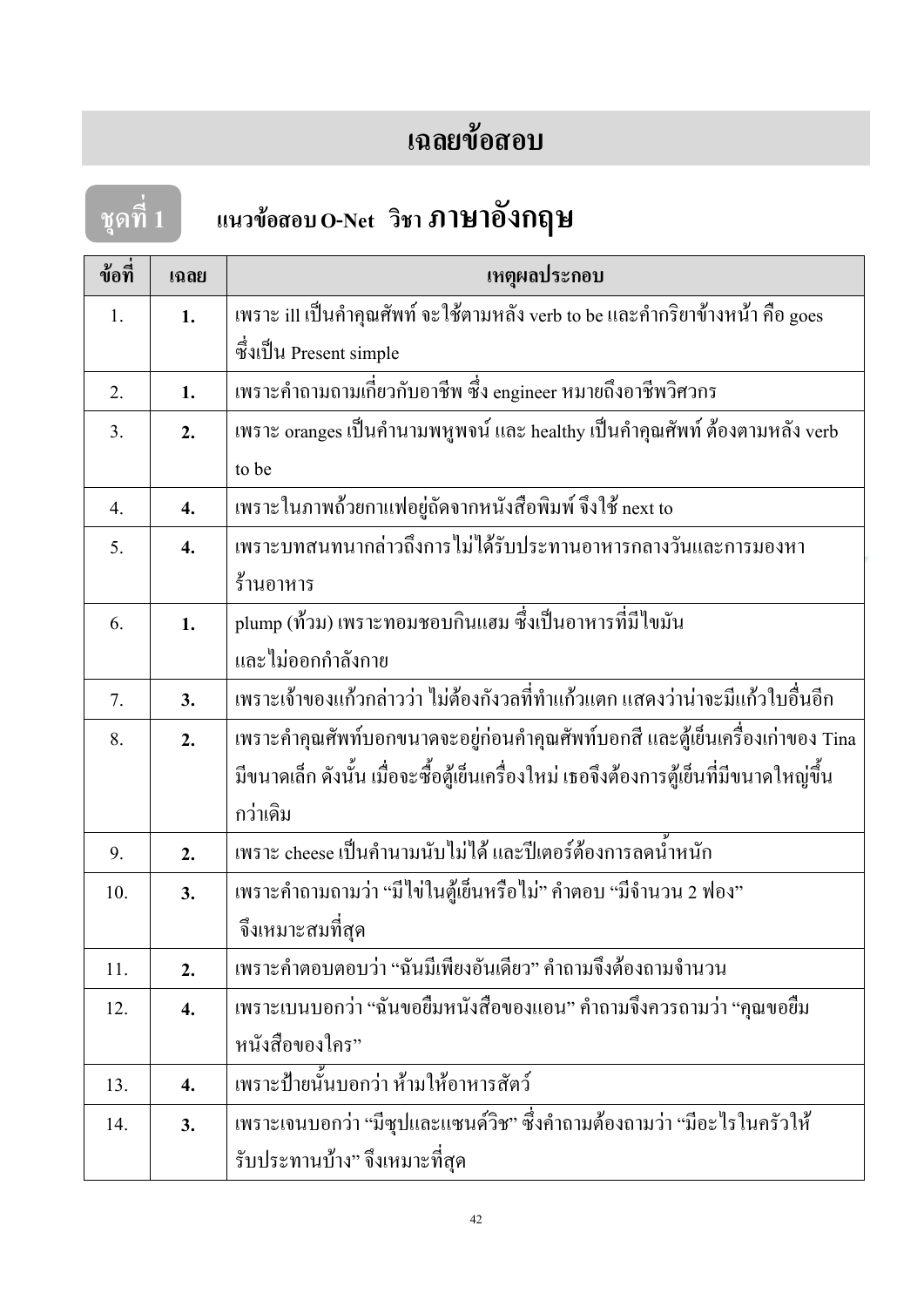| ข้อที่ | เฉลย | เหตุผลประกอบ                                                                 |
|--------|------|------------------------------------------------------------------------------|
| 15.    | 1.   | ้เพราะเบนไปตลาดและซื้อหนังสือ กระดาษวาดภาพ และสีเทียน                        |
| 16.    | 2.   | เพราะพนักงานบอกราคา คำถามจึงต้องถามราคาของเครื่องเล่น MP3                    |
| 17.    | 2.   | เพราะมีคำบอกความถี่ คือ usually และ The post office เป็นคำนามเอกพจน์         |
|        |      | คำกริยาต้องเติม s                                                            |
| 18.    | 3.   | เพราะ She is cooking ตรงกับภาพผู้หญิงกำลังทำอาหาร                            |
| 19.    | 2.   | ้เพราะในประกาศพูดว่า Hello shoppers และกล่าวถึงแผนกเครื่องกีฬา (the          |
|        |      | sporting goods section) และจุดชำระเงิน (check-out counter) ของ               |
|        |      | ห้างสรรพสินค้า                                                               |
| 20.    | 1.   | ้เพราะคำตอบบอกว่า "ใช่ เธอกำลังดูที่วีอยู่" ดังนั้นคำถามต้องถามว่า "เธอกำลัง |
|        |      | ดูทีวีอยู่ใช่ไหม"                                                            |
| 21.    | 3.   | ้เพราะคำถามถามความถี่ในการไปซื้อของ คำตอบจึงต้องบอกความถี่ ซึ่งก็คือ         |
|        |      | once a week (หนึ่งครั้งต่อสัปดาห์)                                           |
| 22.    | 3.   | เพราะคำถามถามว่า "เขากำลังทำอะไรอยู่ในขณะนี้" คำตอบต้องบอกสิ่งที่กำลัง       |
|        |      | ทำโดยใช้ present continuous                                                  |
| 23.    | 2.   | เพราะเป็นประโยค present simple โดยดูที่ every Saturdays ดังนั้น คำกริยาที่   |
|        |      | ใช้กับ I จึงต้องเป็นกริยาช่องที่ 1 (ไม่เติม s/es)                            |
| 24.    | 2.   | เพราะเนื้อเรื่องกล่าวว่าแซนด์วิชสามารถเป็นอาหารได้ เนื่องจากมีทั้งโปรตีนและ  |
|        |      | ผัก เราสามารถกินแซนด์วิชได้เป็นบางครั้ง แต่แซนด์วิชไม่ใช่ตัวเลือกที่ดีที่สุด |
|        |      | เมื่อต้องการลดน้ำหนัก                                                        |
| 25.    | 2.   | ้เพราะคิมถามว่าแนนซี่ไปไหนเมื่อวันหยุดที่แล้ว ต่อมาถามว่าเป็นอย่างไรบ้าง     |
|        |      | แนนซี่ตอบว่า น่าตื่นเต้น  เธอเห็นของโบราณมากมาย ดังนั้น แนนซี่น่าจะไป        |
|        |      | พิพิธภัณฑ์ (museum)                                                          |
| 26.    | 4.   | เพราะแอนตอบว่า "ใช่ รถบัสชนกับรถยนต์" ดังนั้น โจน่าจะถามถึงสิ่งที่ทำให้รถติด |
|        |      | นั่นคือ "มีอุบัติเหตุเกิดขึ้นใช่ไหม"                                         |
| 27.    | 3.   | เพราะ Ben ต้องการถามว่า "เด็ก ๆ กำลังทำอะไร" ต้องใช้คำถาม present            |
|        |      | continuous (What + subject + verb to be + v-ing?) และคำตอบต้องบอกสิ่งที่     |
|        |      | กำลังกระทำ โดยใช้รูปบอกเล่าของ present continuous (verb to be + v-ing)       |
| 28.    | 1.   | เพราะการบอกความชอบโดยใช้ like ต้องตาม v-ing หรือ to + v1                     |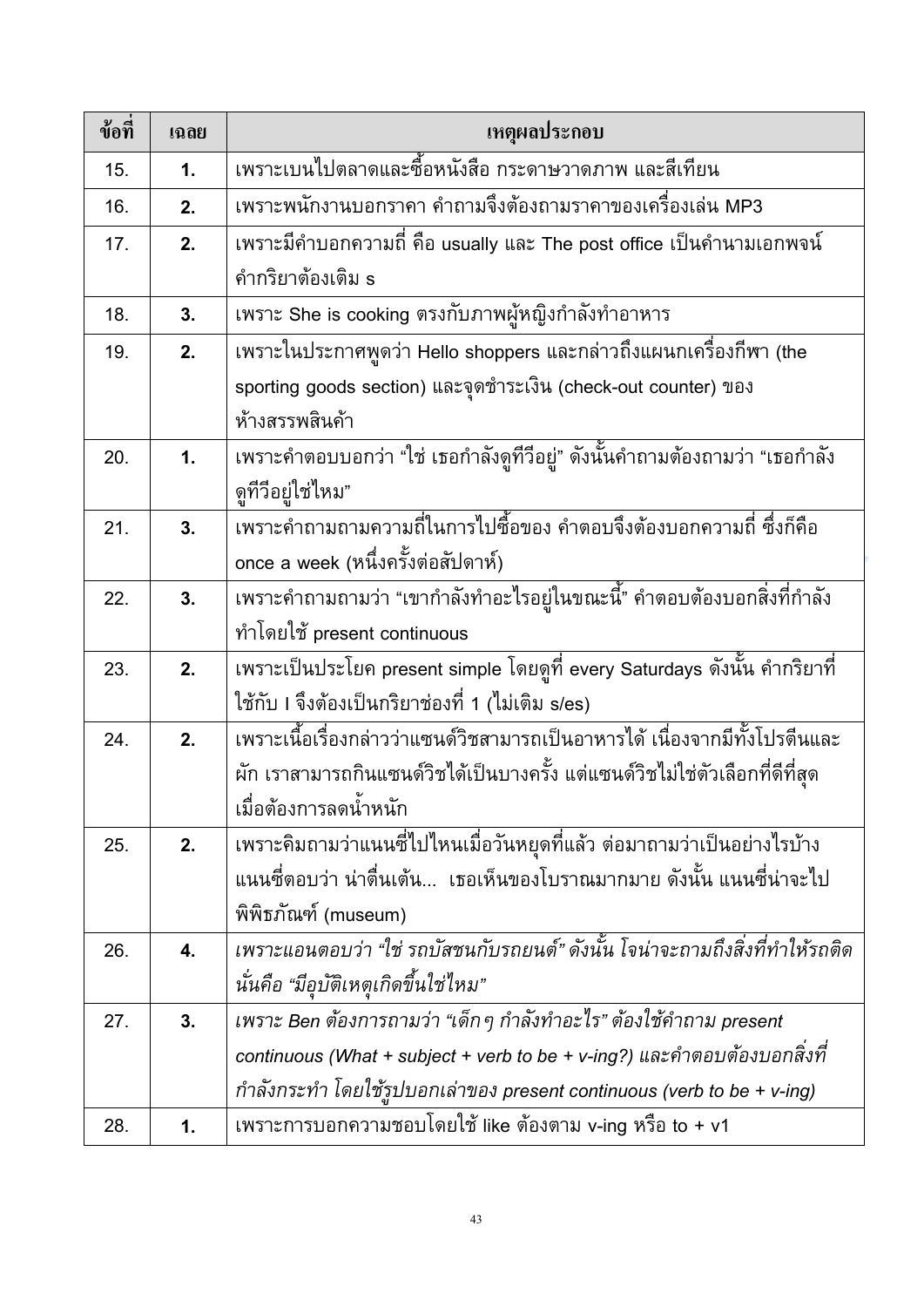| ข้อที่ | เฉลย           | เหตุผลประกอบ                                                                           |
|--------|----------------|----------------------------------------------------------------------------------------|
| 29     | 2.             | <u>์เพราะบ๊อ</u> บถามทอมว่ากำลังทำอะไร ทอมจึงต้องบอกสิ่งที่เขากำลังทำ (present         |
|        |                | continuous) ต่อมาบ็อบถามว่าชอบเล่นบาสเก็ตบอลหรือไม่ ทอมตอบว่าเล่น                      |
|        |                | ไม่เป็น แต่ชอบดู แสดงว่าคำตอบก่อนหน้านั้นทอมกำลังดูบาสเก็ตบอลอยู่                      |
| 30.    | $\mathbf{1}$ . | เพราะโครงสร้างประโยคต้องเป็น กริยาช่วย + กริยาแท้ + กริยาวิเศษณ์บอก                    |
|        |                | อาการ                                                                                  |
| 31.    | 3.             | เพราะประโยคก่อนหน้านี้ นักเรียนตอบครูว่า "ผมคิดว่าพวกเขาพยายามให้ข้อมูล                |
|        |                | ดังนั้น "ผมไม่สามารถจดจำอะไรได้เลย" จึงเหมาะสมที่สุด                                   |
| 32.    | $A - 1$        | ้เพราะประโยคบอกว่า "เมื่อวานนี้ Sam… ประชุม แม้ว่าเขาป่วย"                             |
|        |                | ดังนั้น attended = เข้าร่วม                                                            |
|        | $B - 2$        | ูเพราะมีคำวิเศษณ์บอกเวลา yesterday แสดงว่าเป็นประโยค past simple และ ill               |
|        |                | เป็นประโยคตามหลัง verb to be                                                           |
| 33.    | 3.             | ้เพราะ Linda ถาม Paul ว่า "ไปเที่ยวที่ไหนในวันหยุด <mark>" ซึ่งคำถามขึ้นต้นด้วย</mark> |
|        |                | Where และใช้ did แสดงว่าเป็น past simple ดังนั้นคำตอบของ Paul ต้องบอก                  |
|        |                | ิสถานที่ที่ไปเที่ยว และใช้คำกริยารูปอดีต                                               |
| 34.    | 4.             | ้<br>เพราะคำตอบบอกระยะทางเป็นกิโลเมตร ดังนั้น คำถาม How far is the railway             |
|        |                | station from here? = จากที่นี่ไปสถานีรถไฟไกลเท่าไร ซึ่งเป็นการถามถึงจำนวน              |
|        |                | ระยะทางที่ไป จึงเป็นคำตอบที่ถูกต้อง                                                    |
| 35.    | 2.             | เพราะคำตอบของ Anne เป็นการบอกเส้นทางไปโรงพยาบาล ดังนั้น Maria ต้อง                     |
|        |                | ถามเส้นทางไปโรงพยาบาล ซึ่ง Could you tell me where the hospital is?                    |
|        |                | เป็นการถามเส้นทางที่สุภาพ                                                              |
| 36.    | 2.             | เพราะรถยนต์ของ Tom ราคา 22,500 ดอลลาร์ ของ Jerry ราคา 24,000 ดอลลาร์                   |
|        |                | ดังนั้น รถยนต์ของ Tom จึงถูกว่า                                                        |
| 37.    | 3.             | ูเพราะ Mark ตอบว่า "แม่น้ำไนล์ ซึ่งยาว 6,670 กิโลเมตร" ดังนั้น Peter ต้องถาม           |
|        |                | ว่า "แม่น้ำที่ยาวที่สุดในโลกคือแม่น้ำใด" และคำว่ายาวที่สุด = the longest               |
| 38.    | 2.             | เพราะคำถามอ้างถึงเจ้าของ คือ you และมีคำนาม (rubber) ตามหลัง จึงใช้                    |
|        |                | possessive adjective (your) ส่วนคำตอบอ้างถึงเจ้าของ คือ I และไม่มีคำนาม                |
|        |                | ตามหลัง จึงใช้ possessive pronoun (mine)                                               |
| 39.    | 4.             | เพราะในภาพดินสอวางอยู่ระหว่างแอปเปิลกับกระดาษ                                          |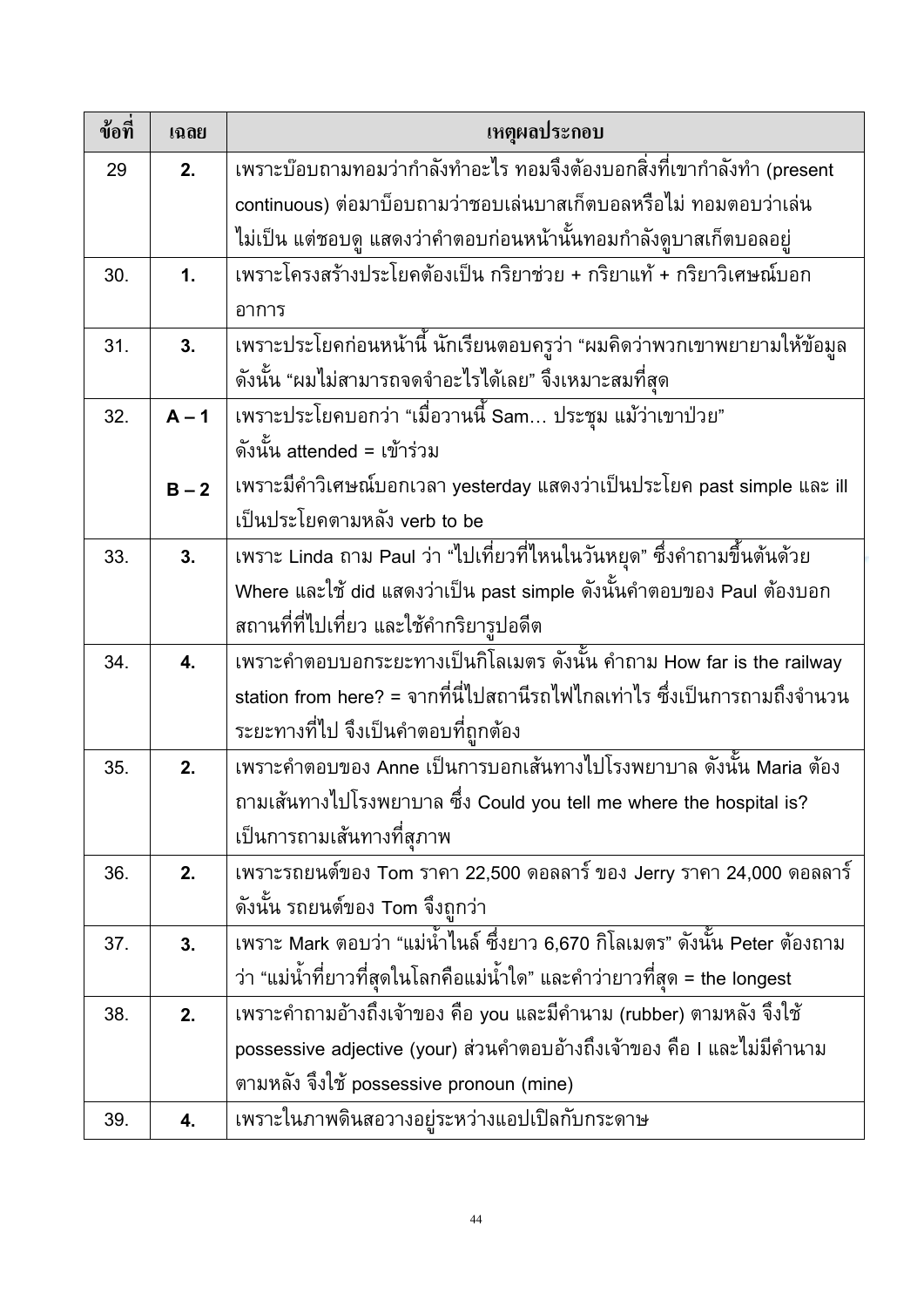| ข้อที่ | เฉลย           | เหตุผลประกอบ                                                                      |
|--------|----------------|-----------------------------------------------------------------------------------|
| 40.    | 2.             | ี เพราะคำถามใช้รูป past continuous ซึ่งถามว่า "คุณกำลังดูอะไรเมื่อ 2 ชั่วโมง      |
|        |                | ้ที่แล้ว" ดังนั้น คำตอบต้องบอกสิ่งที่กำลังดู โดยใช้ past continuous               |
| 41.    | 2.             | เพราะ We reached home as it was growing dark. = พวกเรามาถึงบ้านขณะที่             |
|        |                | ี ท้องฟ้ากำลังมีด as it was growing dark จึงใช้ past continuous เป็นเหตุการณ์     |
|        |                | ที่กำลังดำเนินอยู่ We reached home จึงใช้ past simple เป็นเหตุการณ์ที่เกิด        |
|        |                | แทรกขึ้นมา                                                                        |
| 42.    | 4.             | เพราะประโยคส่วนแรกมีคำนามตามหลัง คือ Christmas card จึงใช้ possessive             |
|        |                | adjective แต่ประโยคส่วนที่ 2 ไม่มีคำนามตามหลัง จึงใช้ possessive pronoun          |
| 43.    | 1              | เพราะ I was having a bath เป็นเหตุการณ์ที่กำลังดำเนินอยู่ จึงใช้ past             |
|        |                | continuous และ the telephone rang ต้องใช้ past simple เนื่องจากเป็น               |
|        |                | เหตุการณ์ที่เกิดแทรกขึ้นมา                                                        |
| 44.    | 2.             | ้<br>เพราะ Ann ตอบว่า "ได้" พร้อมทั้งถามต่อไปว่า "ต้องการให้วางไว้ที่ไหน" ดังนั้น |
|        |                | ้คำถาม "เธอช่วยฉันถือหนังสือพวกนี้ได้ไหม" จึงเหมาะสมที่สุด                        |
| 45.    | $\mathbf{1}$ . | ้เพราะคำตอบตอบว่า "ไม่ได้ เสื้อผ้าพวกนั้นไม่เหมะสมที่จะสวมไปงานเลี้ยง"            |
|        |                | ้ดังนั้น คำถามควรจะถามว่า "เราสวมยีนส์เก่าๆ ไปงานเลี้ยงของโรงเรียนได้ไหม"         |
| 46.    | 2.             | เพราะ like ต้องตามด้วย v-ing หรือ to + v1 และประธาน (Jane) เป็นเอกพจน์            |
|        |                | คำกริยาต้องเติม s ดังนั้น likes eating จึงเป็นคำตอบที่ถูกต้อง                     |
| 47.    | 3.             | เพราะคำถามถามว่า "วันหยุดสุดสัปดาห์สนุกไหม" และคำตอบ "ไม่ ผมไม่ได้ไป"             |
|        |                | ซึ่งอยู่ในรูปปฏิเสธ ดังนั้น คำที่เหมาะสมจะนำมาเติม คือ anywhere                   |
| 48.    | 4.             | เพราะ anyone ใช้ในประโยคคำถามและปฏิเสธ และ someone ใช้ในประโยค                    |
|        |                | บอกเล่า                                                                           |
| 49.    | 4.             | เพราะมีเสียงรบกวนจากถนนเราจึงต้องปิดหน้าต่าง ซึ่งการปิดหน้าต่างไม่ใช่             |
|        |                | ึกฎข้อบังคับหรือหน้าที่ที่ต้องทำ ดังนั้น จึงใช้ have to                           |
| 50.    | 2.             | เพราะความหมายของ get ที่สัมพันธ์กับคำถาม What และ the department store            |
|        |                | คือ buy = ซื้อ ดังนั้น What did you get at the department store? = คุณซื้อ        |
|        |                | อะไรที่ห้างสรรพสินค้า                                                             |
| 51.    | 4.             | เพราะคำถามใช้ going to และมีคำบอกเวลาในอนาคต คือ this evening แสดงว่า             |
|        |                | เป็นการถามถึงสิ่งที่ตั้งใจจะทำในอนาคต ดังนั้น I'm going to write an e-mail to     |
|        |                | Jenny. = ฉันจะเขียนอีเมล์ถึง Jenny จึงเป็นคำตอบที่ถูกต้อง                         |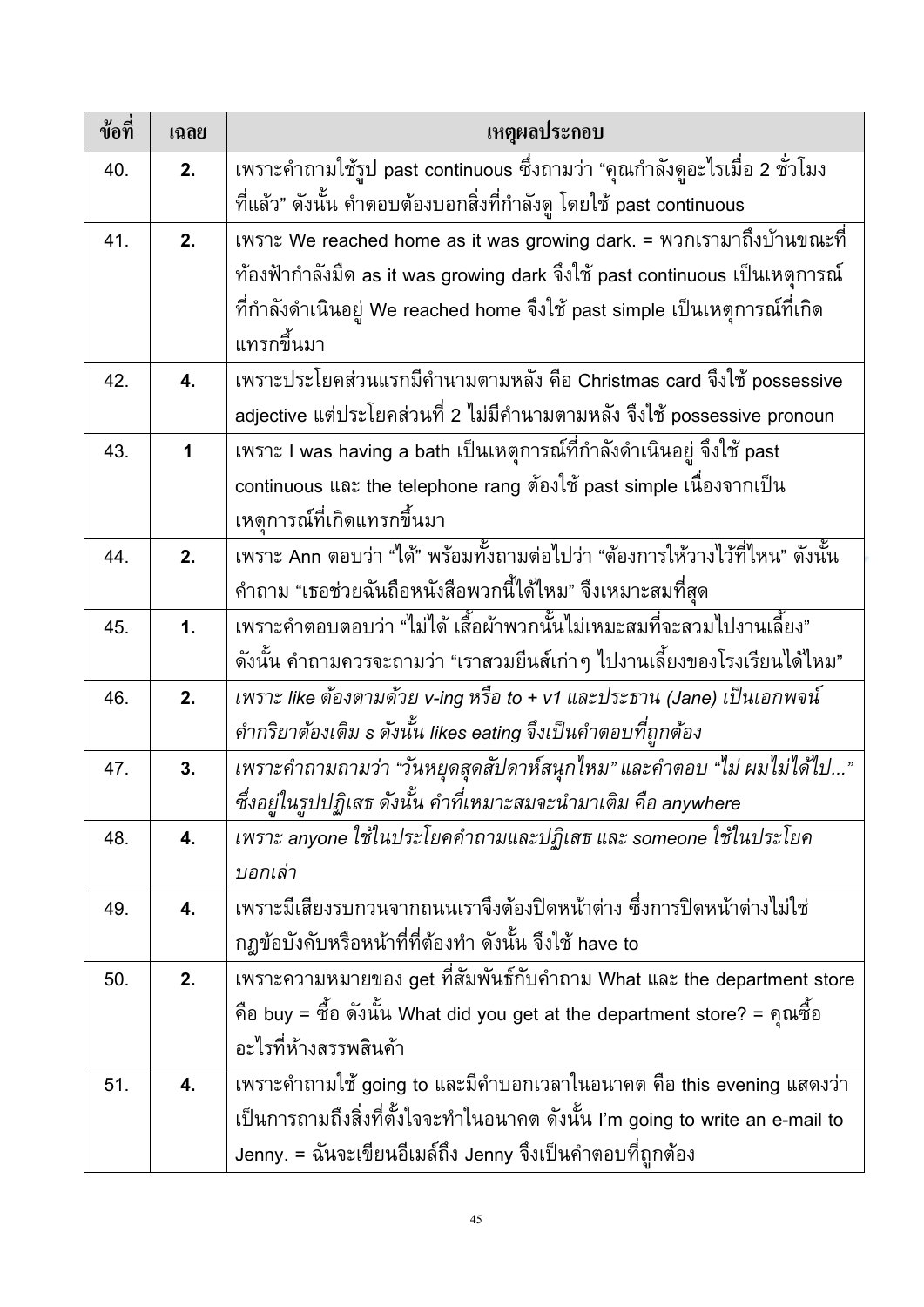| ข้อที่ | เฉลย          | เหตุผลประกอบ                                                                       |
|--------|---------------|------------------------------------------------------------------------------------|
| 52.    | 2.            | ูเพราะมีคำว่า next week และ until June เป็นการบอกเวลาในอนาคต ดังนั้นจึงใช้         |
|        |               | present continuous ซึ่ง Pete is coming here next week and is staying here          |
|        |               | until June. = Pete จะมาที่นี่ในสัปดาห์หน้าและเขาจะอยู่ที่นี่จนถึงเดือนมิถุนายน     |
| 53.    | 2.            | ู<br>เพราะ Ken ตอบว่า "อาจจะเป็นชุดลำลอง เช่น ยืนส์" ดังนั้น Lisa ต้องถามว่า       |
|        |               | "จะสวมเสื้อผ้าอะไรไปงานเลี้ยงวันเกิดของ Ben" จึงเหมะสมที่สุด                       |
| 54.    | 3.            | เพราะคำถามถามว่า "Julia จะทำอะไรในวันศุกร์หน้า" เป็นคำถาม present                  |
|        |               | continuous ที่มีคำบอกเวลาในอนาคต คือ next Friday แสดงว่าต้องการถาม                 |
|        |               | เกี่ยวกับสิ่งที่จะทำในอนาคต ดังนั้น ข้อ 1. จึงไม่ถูกต้อง เพราะเป็นการบอกสิ่งที่    |
|        |               | กำลังกระทำอยู่ในปัจจุบัน                                                           |
| 55.    | $\mathbf 1$ . | ้เพราะคำตอบ "ขอโค้ก 1 แก้ว"  ดังนั้น คำถามต้องถามเกี่ยวกับเครื่องดื่ม ซึ่ง         |
|        |               | Would you like anything to drink? = คุณต้องการดื่มอะไรไหม                          |
| 56.    | 2.            | เพราะป้ายจราจรแสดงภาพรถยนต์และเส <sup>ิ</sup> ้นทางคดโค้ง หมายถึง ให้ระวังถนนลื่น  |
|        |               | ซึ่งตรงกับความหมายของ slippery = ลืน                                               |
| 57.    | 3.            | ้เพราะ Jennifer พูดแนะนำตัวว่า "ฉันเป็นครูคนใหม่ของพวกเธอและ"                      |
|        |               | ประโยคถัดมาจึงเป็น "จะสอนวิชาภาษาอังกฤษ" เนื่องจากสัมพันธ์กับประโยคที่             |
|        |               | นักเรียนตอบว่า "ขอต้อนรับเข้าสู่ชั้นเรียนของพวกเราค่ะ/ครับ คุณครู"                 |
| 58.    | 2.            | ้<br>เพราะคำตอบ "ฉันยังทำไม่เสร็จ" ใช้โครงสร้าง present perfect ดังนั้น คำถาม      |
|        |               | ต้องใช้ tense เดียวกัน ซึ่ง Have you finished your homework yet? = เธอทำ           |
|        |               | การบ้านเสร็จรึยัง                                                                  |
| 59.    | 1.            | ้เพราประโยคบอกว่า "Mark…บาสเก็ตบอล เมื่อเขาเป็นเด็ก" แสดงว่าปัจจุบันเขา            |
|        |               | ไม่ได้เล่นแล้ว ดังนั้นจึงใช้ used to play = เคยเล่น                                |
| 60.    | 3.            | เพราะคำถามใช้โครงสร้าง present perfect และขึ้นต้นด้วย How long แสดงว่า             |
|        |               | ต้องการถามระยะเวลา ดังนั้น คำตอบจึงต้องตอบเป็นระยะเวลา โดยใช้ tense                |
|        |               | เดียวกัน ซึ่ง I have lived there for four years. = ฉันอาศัยอยู่ที่นั่นมา 4 ปี แล้ว |